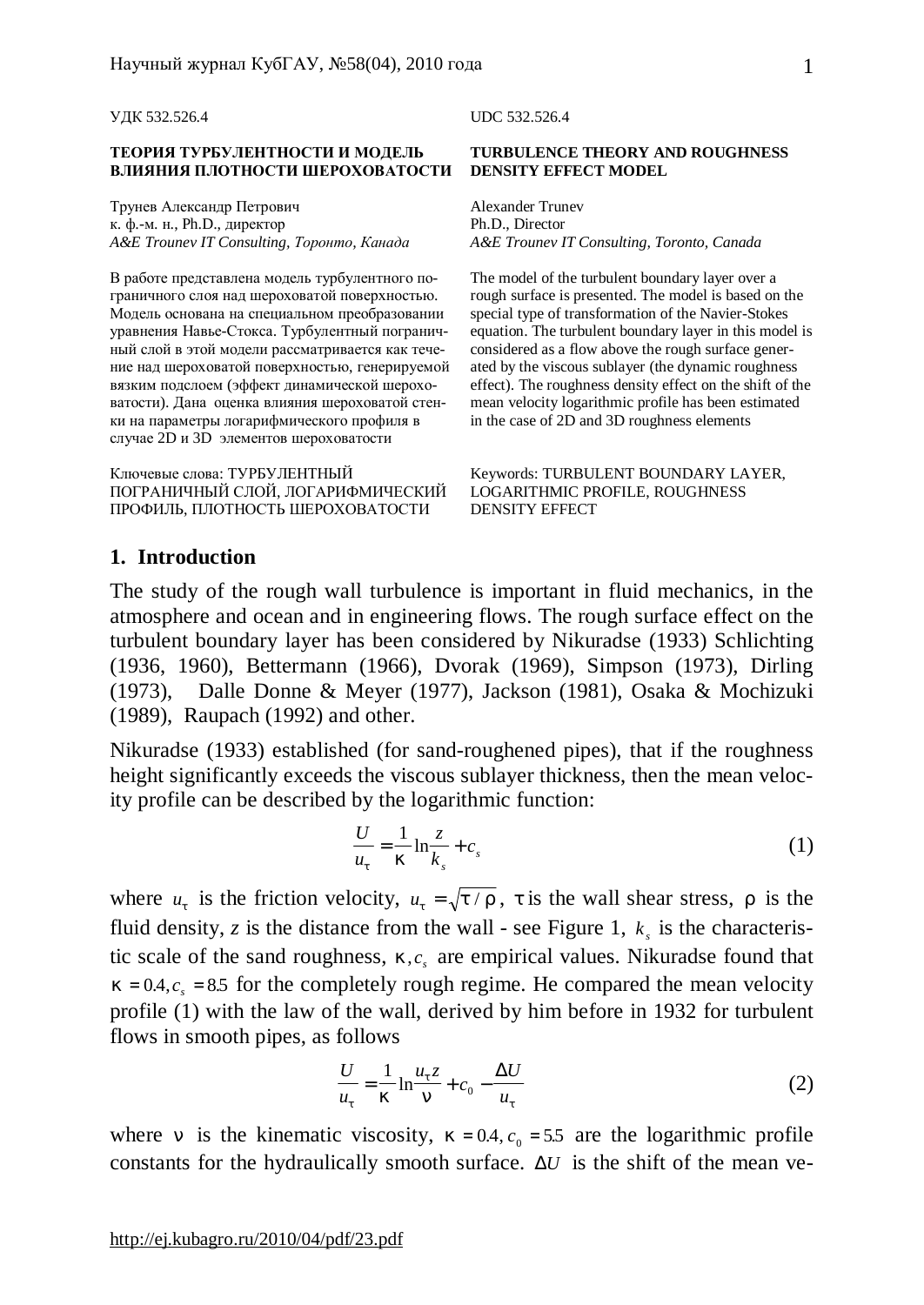locity logarithmic profile which can be defined for the turbulent boundary layer over a rough surface as

$$
\frac{\Delta U}{u_t} = \frac{1}{k} \ln \frac{u_t k_s}{n} + D_s \tag{3}
$$

where  $D<sub>s</sub> \approx -3.0$  for the completely rough regime. Nikuradse has shown that the dimensionless roughness height parameter  $k_s^+ = u_t k_s / n$  can be used as an indicator of the rough wall turbulence regime. He proposed to consider three typical cases:

- the hydraulically smooth wall for  $0 < k_s^+ \le 5$ ,  $\Delta U = 0$ ;
- the transitionally rough regime for  $5 < k_s^+ < 70$ ,  $D_s$  varies with  $k_s^+$ ;
- the completely rough regime for  $k_s^+ \ge 70$ ,  $D_s \approx -3.0$ .

Thus, the sand-roughened wall turbulence depends on the dimensionless roughness height (roughness Reynolds number) *k<sup>s</sup>* + as has been established by Nikuradse.

Schlichting (1936), used the Nikuradze's date base and his own experimental results obtained in the water tunnel of rectangular cross section with the upper rough wall, proposed the new form of the equation (1) which is well counted the roughness effect on the turbulent boundary layer by means of the effective wall location ( $\Delta z$ ) and the equivalent sand roughness parameter  $k_{es}$ . With this parameters the mean velocity profile in the turbulent flow over an arbitrary rough surface can be written in the Nikuradze's form (1) as follows:

$$
\frac{U}{u_t} = \frac{1}{k} \ln \frac{z_1}{k_{es}} + c_s
$$
 (4)

where  $z_1 = z - \Delta z$  (see Figure 1). The effective wall location was defined by Schlichting as the mean height of the roughness elements (the location of a "smooth wall that replaces the rough wall in such a manner as to keep the fluid volume the same"). The value  $k_{\epsilon s}$  has been measured by Schlichting for several types of the roughness elements with various shapes, sizes and spacing. The Schlichting's experiment was re-evaluated by Coleman *et. al*. (1984) and they noticed that some Schlichting's data have been obtained in the transitional rough regime.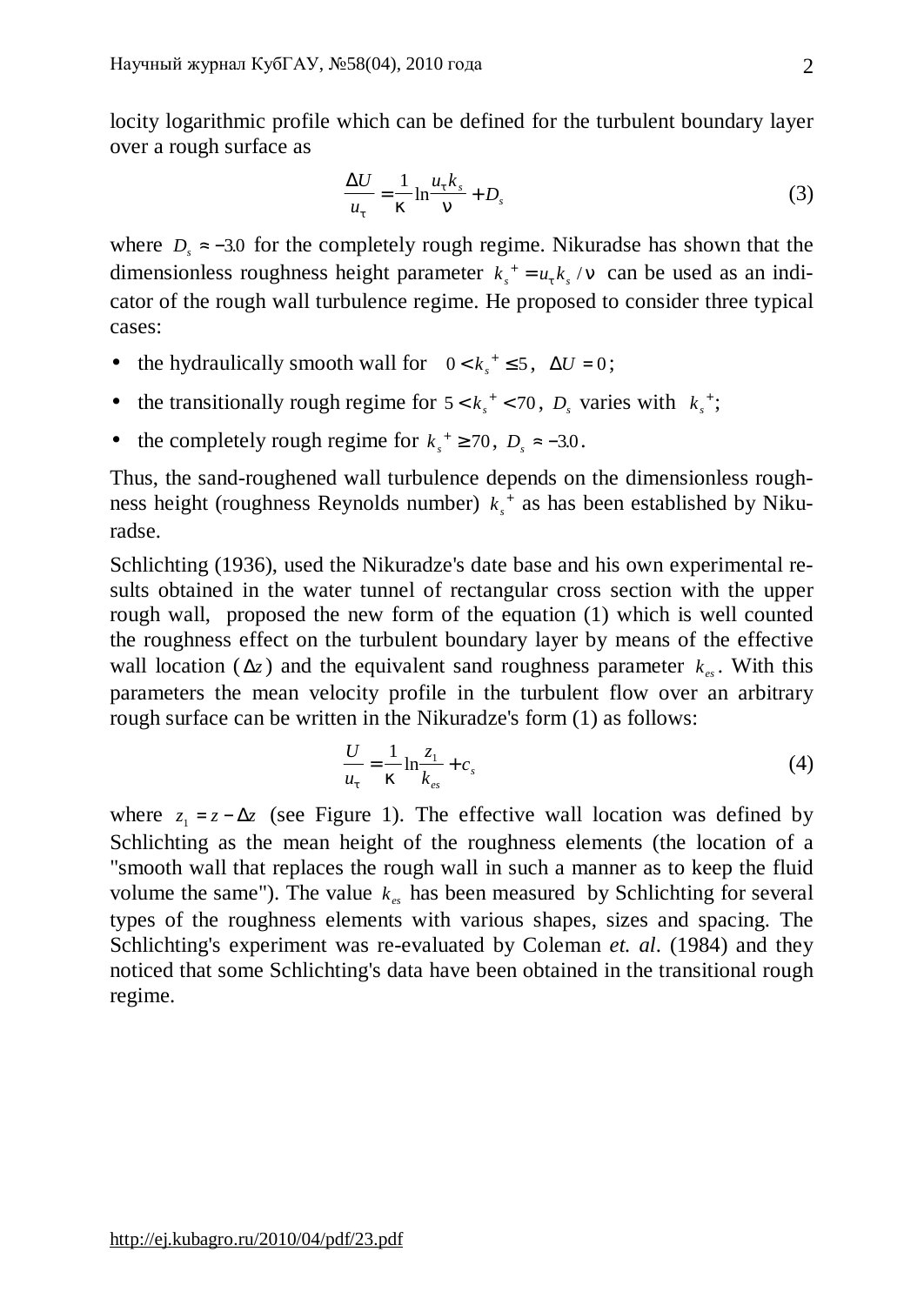

Figure 1: The scheme of the turbulent flow over a rough surface (left), and the roughness elements are considered in the paper (right): spheres, spherical segments, conical elements (3D) and transverse rectangular roods (2D)

Clauser (1956) has shown that the shift of the mean velocity profile can be written as

$$
\frac{\Delta U}{u_t} = \frac{1}{k} \ln \frac{u_t k_r}{n} + D
$$

where  $k<sub>r</sub>$  is the characteristic scale of roughness elements and *D* must be some function of the roughness geometrical parameters. Hence the equivalent sand roughness parameter  $k_{es} = k_r \exp[k(D - D_s)]$ , where  $D_s \approx -3.0$  for sand roughness.

Bettermann (1966) discovered that *D* is the function of the roughness elements spacing. He introduced the roughness density parameter for roughness composed of the transverse square bars as the pith-to-height ratio,  $\Lambda_B = L/k_r$  - see Figure 1. Bettermann found that in the range  $1 \leq \Lambda_B \leq 5$  the variations of *D* with the roughness density can be specified by

$$
D = 12.25 \ln \Lambda_B - 17.35
$$

As has been demonstrated by Dvorak (1969), the rough wall effect is well correlated with the roughness density parameter defined as pitch-to-width ratio or the ratio of total surface area to roughness area,  $\Lambda$ <sub>s</sub> = *L*/*d*. Dvorak developed the Bettermann's model in the range  $4.68 \le \Lambda_s \le 10^2$ , used the data of Schlichting and other researches, as follows:

$$
D = \begin{cases} 12.25 \ln \Lambda_s - 17.35, & 1 \le \Lambda_s \le 4.68 \\ -2.85 \ln \Lambda_s + 5.95, & \Lambda_s > 4.68 \end{cases}
$$
(5)

Simpson (1973) introduced the roughness density parameter in the case of threedimensional (3D) roughness as  $\Lambda^*$ <sub>*s*</sub> =  $(N_s A_F)^{-1}$ , where  $N_s$  is the number of significant roughness elements per unit area,  $A_F$  is the average frontal area of the "significant" roughness elements. He suggested the general interpretation of the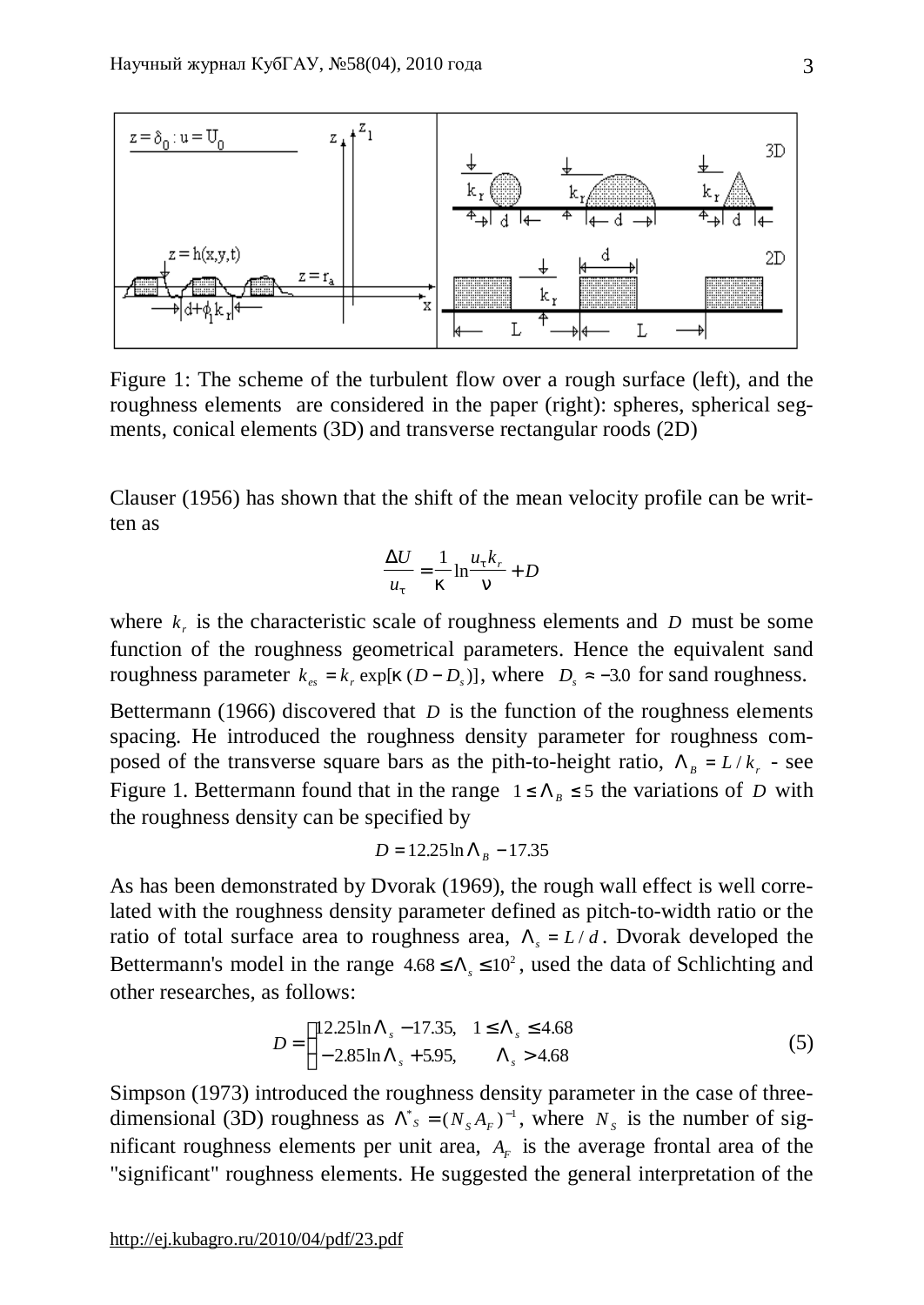Bettermann-Dvorak correlation (5): two branches (5) exist depending on the formation or absence of transverse vortices between roughness elements. Simpson also showed that the shape of the element is an important parameter.

The model been reported by Dirling (1973) and verified by Grabow & White (1975), takes into consideration the roughness elements shape parameters. The Dirling's density parameter is defined as  $\Lambda_D = (L/k_r)(A_W / A_F)^{4/3}$  where  $A_W$  is "the windward wetted surface area". In a case of two-dimensional (2D) roughness the Dirling's parameter leads to the Bettermann's roughness density parameter. As it was shown by Sigal & Danberg (1990) the shape parameters effect can be described by the similar correlation such equation (5) and that  $D = 2.2$  for the twodimensional roughness in the range  $4.89 \le \Lambda_s \le 13.25$ . They also underlined that the correlation for 2D roughness elements is not the same as for 3D elements. On the other hand, Kind & Lawrysyn (1992) confirmed that the Bettermann-Dvorak function  $D(\Lambda_s)$  in the form (5) can be successfully used for the correlation of the experimental data in the aerodynamic experiments with the natural hoar-frost roughness.

Dalle Donne & Meyer (1977) correlated their data and those of previous researches (19 data bases considered below in section 3.4) used the roughness density parameter  $\Lambda_D^* = (L - d) / k_r$ . They developed the empirical model which can be applied to the turbulent flows in the annuli and tubes with inner surface roughened by rectangular ribs.

Osaka & Mochizuki (1989) examined d-type rough wall boundary layer in a transitional and a fully rough regime. They have shown that in a transitional rough regime the mean velocity logarithmic profile is confirmed and that the Karman constant has the same value as for the hydraulically smooth wall flow.

The mean velocity logarithmic profile widely used in the atmospheric turbulence research is given by (see Monin & Yaglom (1965)):

$$
\frac{U}{u_t} = \frac{1}{k} \ln \frac{z - z_d}{z_0}
$$

where  $z_d$  is the displacement height,  $z_0$  is the roughness length. Note that  $z_d$  and  $z_0$  are considered often as some adjustment parameters chosen for the best correlation of the local wind profile in the neutral stratified flow with the logarithmic profile. The model of the displacement height has been considered by Jackson (1981). The roughness length model was developed by Raupach (1992) and other. The classification of the experimentally determined roughness length for various terrain types was given by Wieringa (1992).

The objective of the present work is to develop the model of the turbulent boundary layer which can be applied to any cases considered above: turbulent flows over smooth surfaces, in the transitional rough regime and for the fully developed roughness. The main idea is to derive the model of the turbulent flow

<http://ej.kubagro.ru/2010/04/pdf/23.pdf>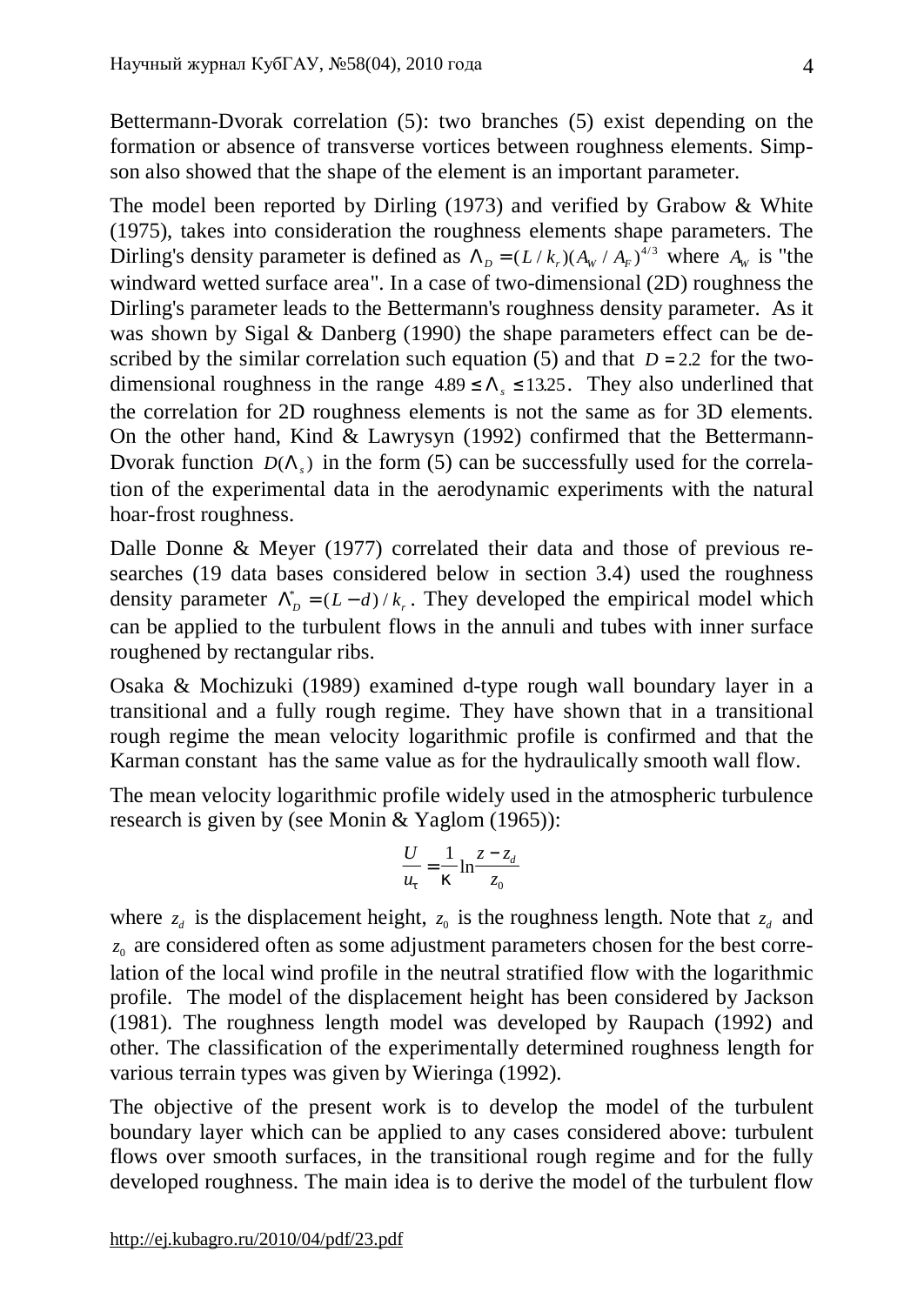over a rough surface directly from the Navier-Stokes equation. As shown in section 2 the requisite model can be derived from the transformed and averaged Navier-Stokes equation due to the *surface layer transformation* introduced by Trunev & Fomin (1985) in the impingement erosion model and developed by Trunev (1995, 1996, 1997, 1999, 2000) for the turbulent boundary layer problem.

### **2. Turbulent flow model**

### *2.1. Surface layer transformation*

The effective wall location was defined by Schlichting (1936) as the mean height of the roughness elements and in the mathematical form can be written as:

$$
\Delta z = r_a = \frac{1}{L_x L_y} \iint_{\Delta x \Delta y} r(x, y) dx dy
$$
 (6)

where  $z = r(x, y)$  is the relief of the rough surface - see Figure 1,  $L_x, L_y$  are the rough wall scales in the *x*, *y* directions,  $\Delta x \Delta y = L_x L_y$ . In a case of two dimensional roughness considered by Dvorak (1969) and Simpson (1973) the roughness density parameter depends on width and pitch of the roughness elements (see Figure 1):  $\Lambda_s = L/d$ . The mean roughness height depends on the height of roughness elements as  $r_a = ak_r / \Lambda_s$ , where *a* is the numerical constant which equals to unity in this case. The shift of the mean velocity can be presented as a function of the mean roughness height. Thus using the Bettermann-Dvorak's equation (5) in the range  $4.68 \le \Lambda_s \le 10^2$ , we have

$$
\frac{\Delta U}{u_t} = \frac{1}{k} \ln \frac{u_t k_r}{n} + D \approx 2.5 \ln \frac{u_t k_r}{n \Lambda_s} - 0.35 \ln \Lambda_s + 5.95 = 2.5 \ln \frac{u_t r_a}{n} - 0.35 \ln \Lambda_s + 5.95
$$

In this approach the mean velocity profile in the turbulent flow over a rough surface can be rewritten as follows

$$
\frac{U}{u_t} = \frac{1}{k} \ln \frac{z_1}{r_a} + 0.35 \ln \Lambda_s - 0.45
$$

If we redefined the main roughness scale then the mean velocity profile takes the form which is widely used in the atmosphere research:

$$
\frac{U}{u_t} = \frac{1}{k} \ln \frac{z_1}{r_0} \tag{7}
$$

where  $\ln r_0 = \ln r_a - 0.35k \ln \Lambda_s + 0.45k \approx \ln r_a - 0.14 \ln \Lambda_s + 0.18$ . Practically  $r_0 \approx r_a$  for  $\Lambda_s = 5$  and  $r_0 \approx 0.63 r_a$  for  $\Lambda_s = 100$ . Hence, the logarithmic profile mainly depends on the mean height of the roughness elements in this range of the roughness density.

<http://ej.kubagro.ru/2010/04/pdf/23.pdf>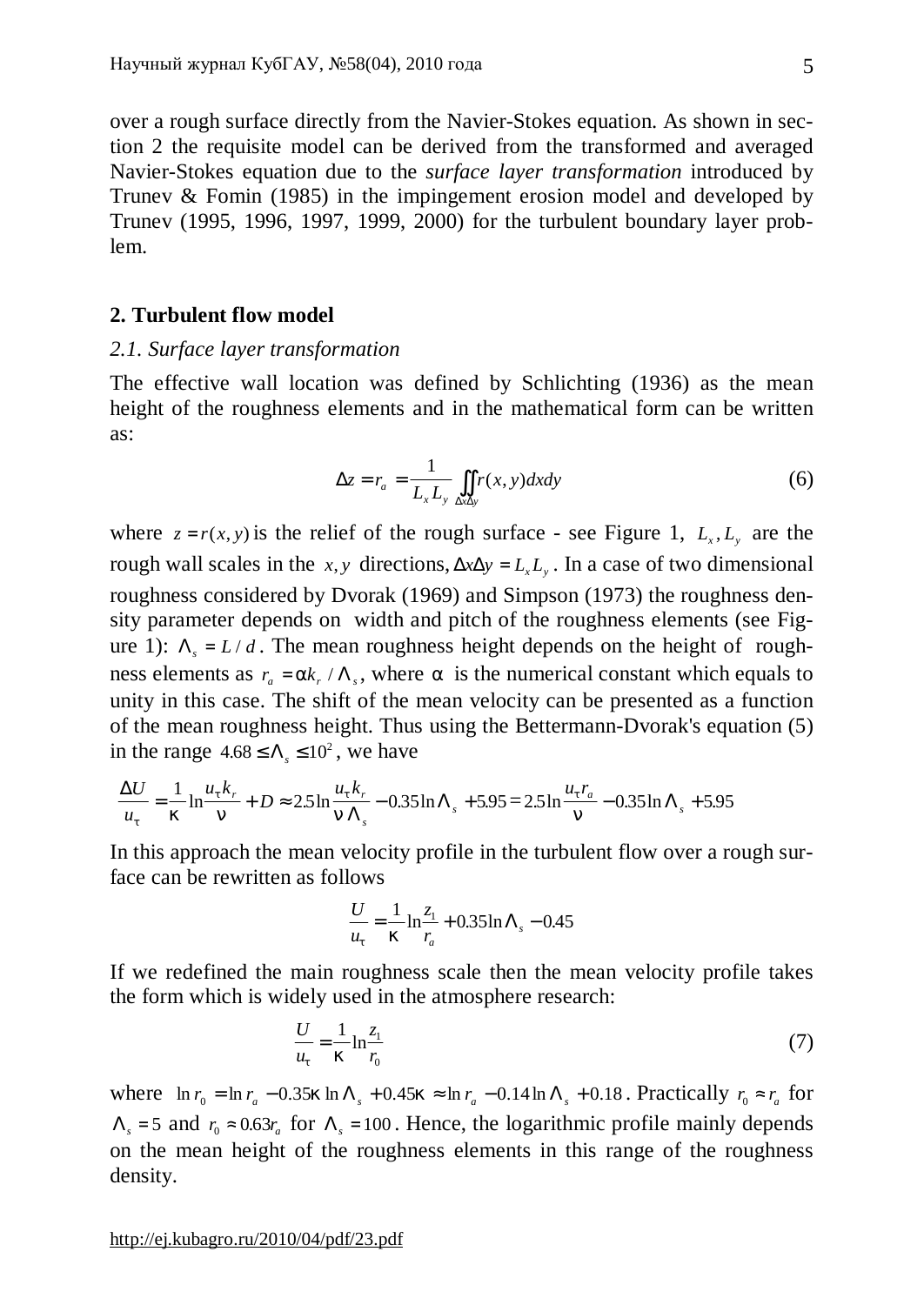Let us consider the random function defined as

$$
\tilde{u}(z_1/r) = \frac{u_t}{k} \ln \frac{z_1}{r}
$$
 (8)

where  $r$  is the random parameter with the mean value given by

$$
r_a = \int_0^\infty r f_s(r) dr
$$

here  $f_s = f_s(r)$  is the density of a probability distribution function (roughness statistic function) normalised on unity:

$$
\int_0^\infty f_s(r)dr=1
$$

Both parts of the equation (8) can be averaged with this function as follows:

$$
U(z_1) = \int_{0}^{\infty} \tilde{u}(z_1 / r) f_s(r) dr = \frac{u_t}{k} \int_{0}^{\infty} (\ln z_1 - \ln r) f_s(r) dr = \frac{u_t}{k} \ln \frac{z_1}{r_0}
$$

where  $\ln r_0 = \int_0^\infty \ln(r) f_s(r) dr$ . With this result the mean-squared-value of the velocity fluctuations can be calculated as

$$
dU^{2} = \int_{0}^{\infty} (\tilde{u} - U)^{2} f_{s}(r) dr = \frac{u_{t}}{k} \int_{0}^{\infty} (\ln r - \ln r_{0})^{2} f_{s}(r) dr = \frac{u_{t}}{k} (\ln^{2} r) - \ln^{2} r_{0}
$$

Thus, the random function  $\tilde{u}(z_1/r)$  can be used for the mean velocity calculation as well as for the mean-squared-value of the velocity fluctuations modelling. Our main idea is that the random function  $\tilde{u}(z_1/r)$  can be calculated on the basis of a solution of the Navier-Stokes equation due to the *surface layer transformation*

$$
\widetilde{u}(z_1/r) = \lim_{dV \to dV_s} \frac{1}{dV} \int_{dV} u(x, y, h_1) dx dy dz
$$
\n(9)

where  $h_1 = z_1 / r(x, y)$  is fixed over the integrated region,  $h_1 = z_1 / r = const$ , *dV* is an arbitrary volume put in  $dV = L_x L_y dz$  and containing  $dV_s$  as a whole,  $dV_s$  is the subregion in which altitude of the rough surface  $r(x, y)$  varies in limits from *r* up to  $r + dr$ , hence by definition  $dV_s = dVf_s(r)dr$ .

Note, that the surface layer transformation is only a kind of averaging procedure which conserves the function properties across a boundary layer. The Navier-Stokes equation can be averaged with the surface layer transformation (9) instead of normal Reynolds averaging method to derive then the equation for the random function  $\tilde{u}(z_1/r)$ . Unfortunately it's impossible to use this method in the simple form (9), because, for example, in the case of a smooth flat plate  $r = 0$ .

Therefore we suppose that there is a surface  $z = h(x, y, t)$  (the dynamic roughness surface) inside the flow domain which can be used for modelling the rough sur-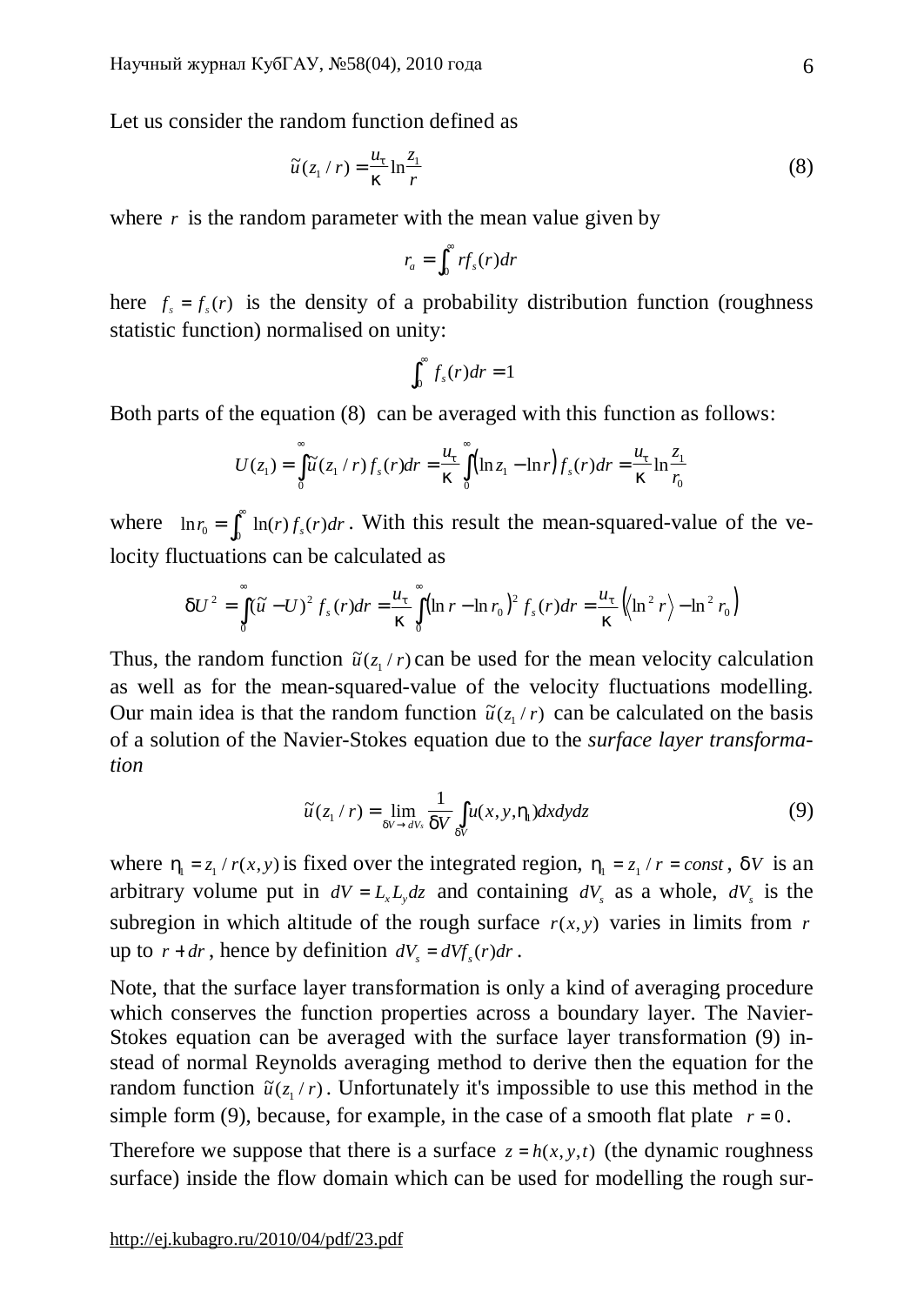face effect on the turbulent boundary layer. Without any limits we can choose a surface  $z = h(x, y, t)$  close to the wall surface  $z = r(x, y)$ , but not equal to  $r(x, y)$ . Let  $h(x, y, t) = r(x, y) + h_r(x, y, t)$ , where  $h_r(x, y, t)$  is the height of the viscous sublayer over the rough surface. In the turbulent flow the surface  $z = h(x, y, t)$  can be described by random continuous parameters *h, h<sub>t</sub>, h<sub>x</sub>, h<sub>y</sub>* characterising the height, velocity and inclination of the surface elements. Let's define the subregion  $dV$ <sub>*s*</sub> in which the local height of the rough surface  $r(x, y)$  varies in limits from *r* up to  $r + dr$  and parameters of the surface  $z = h(x, y, t)$  in limits from *h* up to  $h + dh$ , from  $h_t$  up to  $h_t + dh_t$ , from  $h_x$  up to  $h_x + dh_x$ , from  $h_y$  up to  $h_y + dh_y$ , thus  $dV_s = dVf_s(r, h, h_x, h_y, h_t) dr dh dh_x dh_y dh_t$ , where  $f_s = f_s(r, h, h_x, h_y, h_t)$  is the multiple density of a probability distribution function. Thus in common case the surface layer transformation can be written as follows (instead of eq. (9))

$$
\widetilde{\mathbf{u}}(z_1/h, t, r, h, h_x, h_y, h_t) = \lim_{dV \to dV_s} \frac{1}{dV} \int_{dV} \mathbf{u}(x, y, h, t) dx dy dz
$$
\n(10)

where  $h = z_1 / h(x, y, t)$  is fixed over the region of integration,  $h = z_1 / h = const$ , *dV* is an arbitrary volume put in  $dV = L_x L_y dz$  and containing  $dV_s$  as a whole. Statistical moment of order *m* of a random function  $\tilde{\mathbf{u}}(z_1 / h, t, r, h_1, h_x, h_y)$  is given by

$$
\overline{\widetilde{u}_i}^m(z_1,t) = \int \widetilde{u}_i^m(h_1,t,r,h,h_x,h_y,h_t) f_s(r,h,h_x,h_y,h_t) dr dh dh_x dh_y dh_t
$$
\n(11)

The main problem of this method is how to estimate the multiple density of a probability distribution function  $f_s = f_s(r, h, h_x, h_y, h_t)$ ? Nevertheless, for the solutions presented by the logarithmic function we can suppose that

$$
\overline{\widetilde{u}} = \int \widetilde{u}(h_1, t, r, h, h_x, h_y, h_t) f_s(r, h, h_x, h_y, h_t) dr dh dh_x dh_y dh_t = \widetilde{u}(z_1/h_*, r_*, h_x^*, h_y^*, h_t^*)
$$

where the parameters with stars can be estimated from the comparison of solutions with experimental data or calculated from some theoretical considerations. Practically the roughness parameter  $r_*$  should be given as an input value and all another parameters can be calculated from the similarity theory considered in sections 2.6-2.7.

### *2.2. Input equations*

We shall consider the turbulent flow of fluid containing a scalar impurity. Fluid is assumed as viscous, heat-conducting, incompressible gas in a rather slow turbulent motion. Thus, the model of the turbulent flow is given by:

$$
\nabla \mathbf{u} = 0 \tag{12}
$$
\n
$$
\frac{\P \mathbf{u}}{\P t} + (\mathbf{u}.\nabla)\mathbf{u} + \frac{\nabla p}{r_0} = n \nabla^2 \mathbf{u}
$$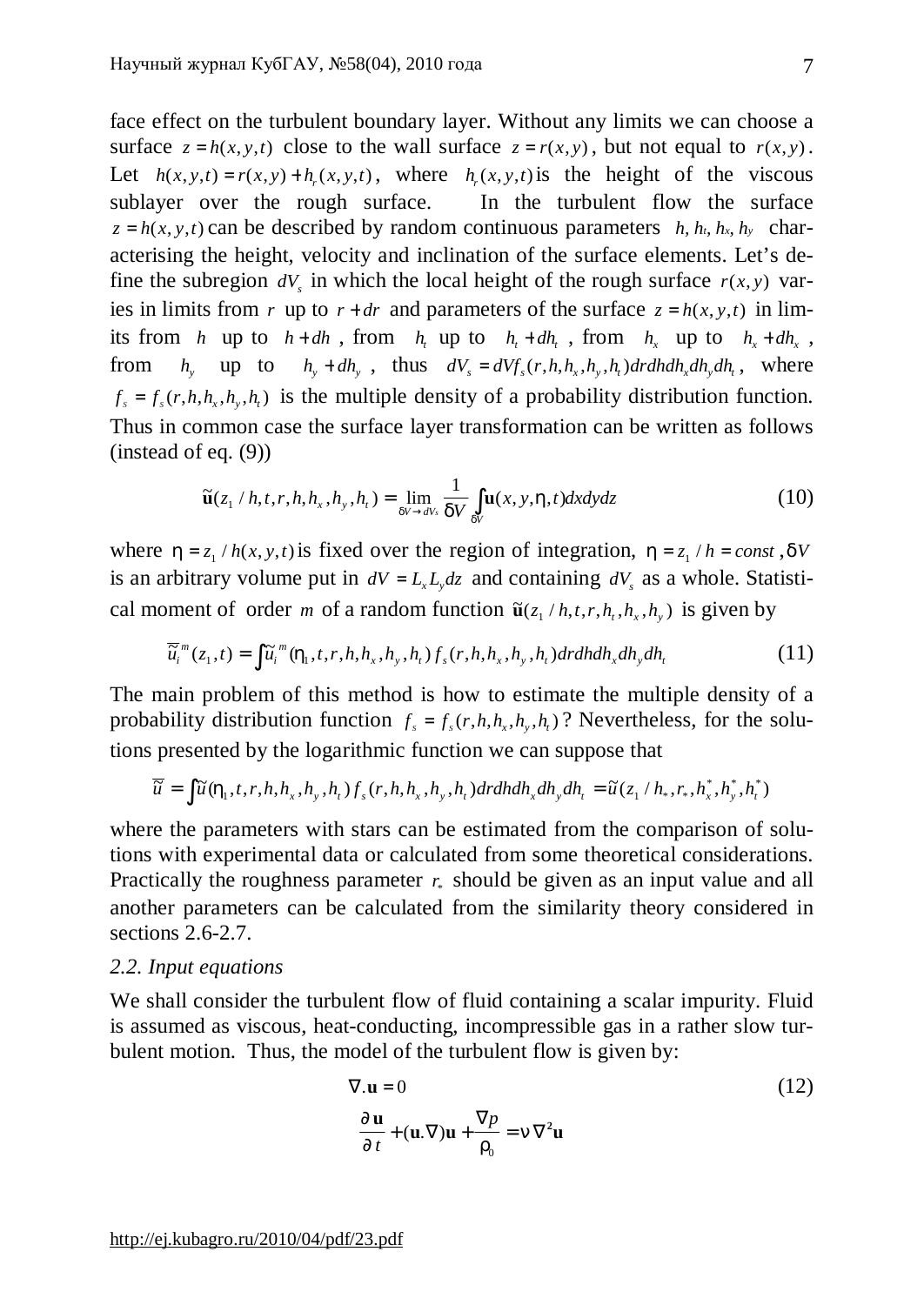$$
\frac{\oint T}{\oint t} + (\mathbf{u}.\nabla)T = \frac{n}{\mathbf{Pr}} \nabla^2 T, \qquad \frac{\oint C}{\oint t} + (\mathbf{u}.\nabla)C = \frac{n}{\mathbf{Sc}} \nabla^2 C
$$

where *r* is the fluid density,  $\mathbf{u} = (u, v, w)$  is the flow velocity vector, *n* is the kinematics viscosity,  $p$  is the pressure,  $T$  is the temperature, Pr is the Prandtl number, *C* is the mass concentration of an impurity,  $Sc = n/D$  is the Schmidt number, *D* is the molecular diffusion coefficient.

Boundary conditions for the flow parameters are set as follows:

$$
z = r(x, y): \quad u = 0, \quad T = T_g, \quad C = C_g
$$
  

$$
z = d_0: \mathbf{u} = (U_0, 0, 0), T = T_0, C = C_0
$$
 (13)

where  $T_g$  is the surface temperature,  $C_g$  is the impurity concentration at the wall,  $d_0$  is the boundary layer thickness,  $U_0$ ,  $T_0$ ,  $C_0$  are the flow velocity the temperature and the impurity concentration in the distance  $z = d_0$  respectively.

### *2.3. Random flow parameters equations*

The nontrivial solutions of the Navier-Stokes equations which may play important role in the surface layer turbulent flow organisation can be written as  $\mathbf{u} = \mathbf{u}(x, y, z/h(x, y, t), t)$ , where  $z = h(x, y, t)$  is the dynamic roughness surface. Due to the special type of transformation in the form (10) the velocity field, the pressure, the temperature and concentration are transformed as

$$
\mathbf{S} = (\mathbf{u}, p, T, C) \longrightarrow \widetilde{\mathbf{S}} = (\widetilde{\mathbf{u}}, \widetilde{p}, \widetilde{T}, \widetilde{C})
$$

The equations for the random functions  $\tilde{S}(z/h,t,r,h,h_t,h_x,h_y)$  can be derived from the equations (12) written in the curvilinear coordinate system  $(x, y, h, t)$ . Following Pulliam & Steger (1980) the equations (12) are presented in the form:

$$
\frac{\mathcal{J}\mathbf{Q}}{\mathcal{J}t} + \frac{\mathcal{J}}{\mathcal{J}x}(\mathbf{E} - \mathbf{E}_{\nu}) + \frac{\mathcal{J}}{\mathcal{J}y}(\mathbf{F} - \mathbf{F}_{\nu}) + J\frac{\mathcal{J}}{\mathcal{J}h}(\mathbf{G} - \mathbf{G}_{\nu}) + J\left[h_{\nu}\mathbf{Q} + h_{x}(\mathbf{E} - \mathbf{E}_{\nu}) + h_{y}(\mathbf{F} - \mathbf{F}_{\nu})\right] = 0
$$
\n(14)

where *J* is the Jacobian,  $J = h^{-1} \neq 0, J^{-1} = h \neq 0$ ,

$$
\mathbf{Q} = \begin{pmatrix} r \\ ru \\ rv \\ rv \\ rv \\ T \\ C \end{pmatrix}, \mathbf{E} = \begin{pmatrix} ru \\ ru^2 + p \\ rvu \\ rwu \\ uv \\ uT \\ uC \end{pmatrix}, \mathbf{F} = \begin{pmatrix} rv \\ ruv \\ rv^2 + p \\ rvv^2 + p \\ rvv \\ rv \end{pmatrix}, \mathbf{G} = \begin{pmatrix} rw \\ ruW - hh_xp \\ rvv - hh_yp \\ rwW + p \\ rwW + p \\ WT \\ WT \\ wc \end{pmatrix},
$$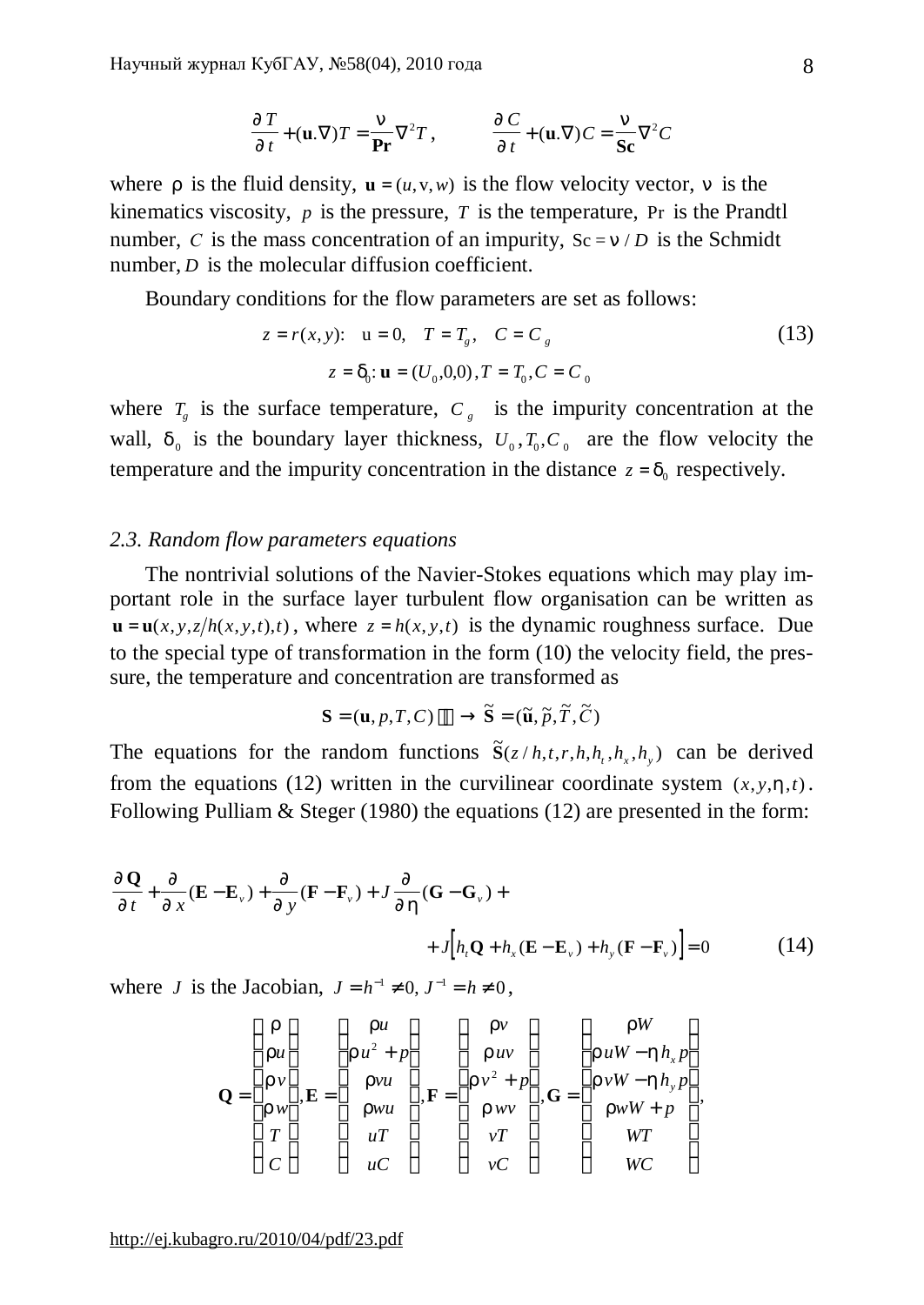$$
\mathbf{E}_{\nu} = \begin{pmatrix} 0 \\ t_{xx} \\ t_{yx} \\ t_{zx} \\ n\mathbf{Pr}^{-1}T_{x} \\ DC_{x} \end{pmatrix}, \mathbf{F}_{\nu} = \begin{pmatrix} 0 \\ t_{xy} \\ t_{yy} \\ t_{zy} \\ n\mathbf{Pr}^{-1}T_{y} \\ DC_{y} \end{pmatrix}, \mathbf{G}_{\nu} = \sum_{i} \begin{pmatrix} 0 \\ h_{i}t_{xi} \\ h_{i}t_{yi} \\ h_{i}t_{zi} \\ n\mathbf{Pr}^{-1}h_{i}T_{i} \\ Dh_{i}C_{i} \end{pmatrix}
$$

Here  $t_k$  is the tensor of viscous stress,  $t_k = m \frac{1}{a}$ *¶ ¶*  $\mathbf{M}$  –  $\mathbf{M}$   $\mathbf{y}_{x_k}$  –  $\mathbf{y}$ *l k k l u x u x*  $=$  m  $\frac{\pi}{4}$  + ſ l I  $\lambda$  $\overline{1}$  , *m* is the dynamic viscosity,  $k, l = 1,2,3$ ;  $h_x = -Jhh_x, h_y = -Jhh_y, h_z = J, W = w - h(h_x + h_y u + h_y v), i = x, y, z$ 

In curvilinear coordinate system it is necessary to execute replacements in terms with gradients:

$$
\frac{\P}{\P{x}_j} \to \frac{\P}{\P{x}_j} + \frac{\P{h}}{\P{x}_j} \frac{\P}{\P{h}} \quad \text{for } j = 1, 2 \; ; \; \frac{\P}{\P{z}} \to \frac{1}{h} \frac{\P}{\P{h}} \; ,
$$

Let us consider the special types of solution of transformed equations  $(14)$ which depend only on time and normal variable *h* as it often suggested in the turbulent boundary layer theory. Thus let's suppose that  $\frac{1}{x}$  (**E** – **E**<sub>v</sub>) =  $\frac{1}{\sqrt{y}}$  (**F** – **F**<sub>v</sub>) = 0  $E - E_{v} = \frac{\pi}{\pi} (F - F)$ *¶ ¶ ¶*  $\frac{\mathcal{J}}{g}(E-E_y) = \frac{\mathcal{J}}{g}(F-F_y) = 0$  in the left part of (14). In this case eq. (14) can be

presented in the form

$$
\frac{\P \widetilde{\mathbf{Q}}}{\P t} + \frac{1}{h} \frac{\P}{\P h} (\widetilde{\mathbf{G}} - \widetilde{\mathbf{G}}_{\nu}) + J \Big[ h_{\nu} \widetilde{\mathbf{Q}} + h_{x} (\widetilde{\mathbf{E}} - \widetilde{\mathbf{E}}_{\nu}) + h_{y} (\widetilde{\mathbf{F}} - \widetilde{\mathbf{F}}_{\nu}) \Big] = 0 \tag{14'}
$$

where parameters with tilde are defined similar to  $\tilde{S} = (\tilde{u}, \tilde{p}, \tilde{T}, \tilde{C})$  as it follows from (10). In the equation (14') the dissipate terms can be written as

$$
\widetilde{\mathbf{E}}_{\nu} = -\frac{h}{h} \begin{pmatrix} 0 \\ 2m h_{x} \widetilde{u}_{h} \\ m h_{y} \widetilde{u}_{h} + m h_{x} \widetilde{v}_{h} \\ m h_{x} \widetilde{w}_{h} - m \widetilde{u}_{h} / h \\ n \mathbf{Pr}^{-1} h_{x} \widetilde{T}_{h} \\ D h_{x} \widetilde{C}_{h} \end{pmatrix}, \qquad \widetilde{\mathbf{F}}_{\nu} = -\frac{h}{h} \begin{pmatrix} 0 \\ m h_{x} \widetilde{v}_{h} + m h_{y} \widetilde{u}_{h} \\ 2m h_{y} \widetilde{v}_{h} \\ m h_{y} \widetilde{w}_{h} - m \widetilde{v}_{h} / h \\ n \mathbf{Pr}^{-1} h_{y} \widetilde{T}_{h} \\ D h_{y} \widetilde{C}_{h} \end{pmatrix}, \qquad \widetilde{\mathbf{G}}_{\nu} = (1 + n^{2} h^{2}) \frac{1}{h} \frac{\mathbf{I}}{\mathbf{I} \mathbf{I}} \begin{pmatrix} 0 \\ m \widetilde{u} \\ m \widetilde{v} \\ m \widetilde{v} \\ n \mathbf{Pr}^{-1} \widetilde{T} \\ D \widetilde{C} \end{pmatrix}
$$

where  $\tilde{u}_h = \int \tilde{u} \, d\mu$ , ...

On the other hand to derive the equation (14') one can applied the averaging operator in the form (10) with an arbitrary averaging volume *dV* to equation (14)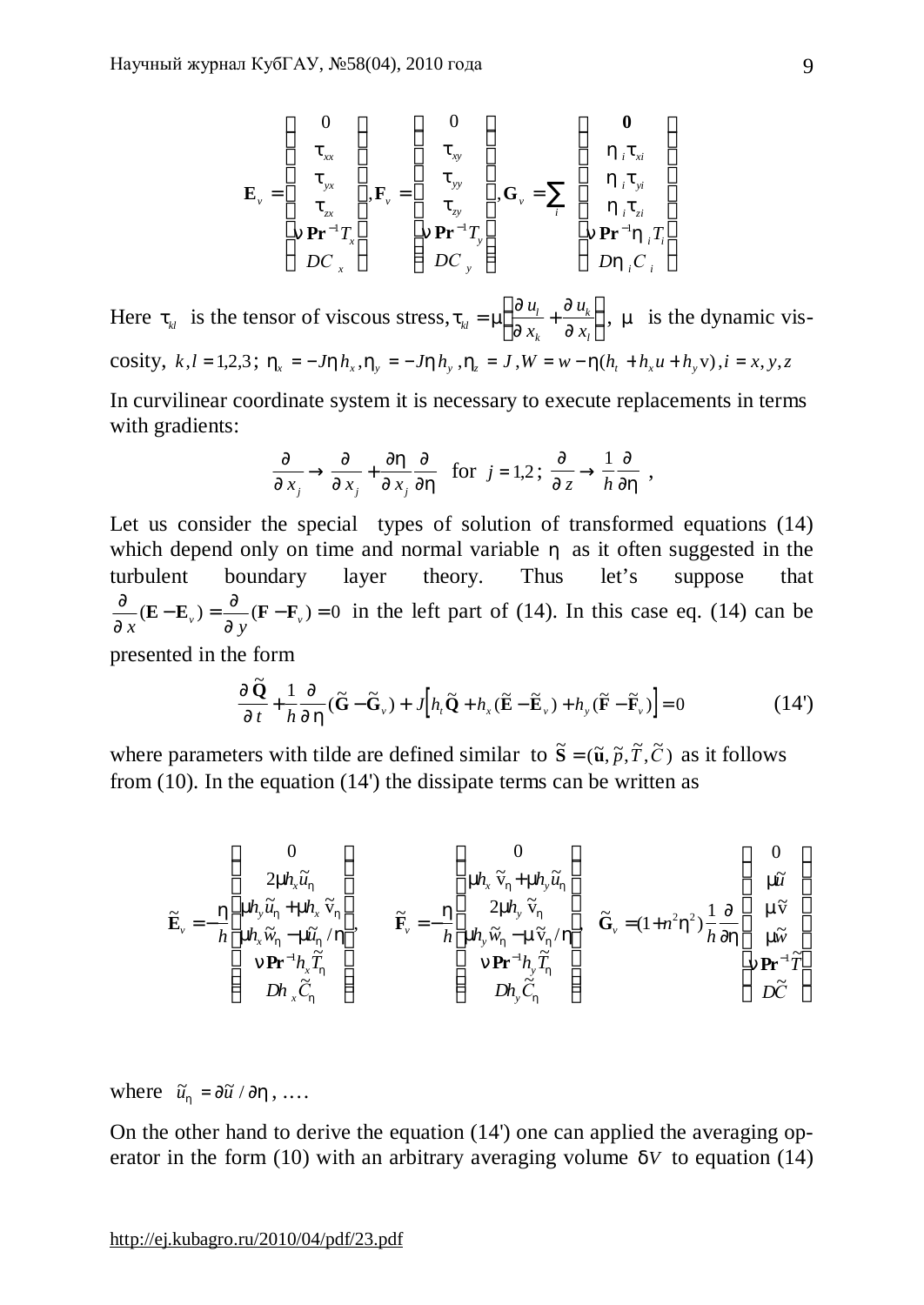to conserve the commutative properties of the averaging operator with the space and time differential operators. Then one can consider the limit of all terms of the averaged equation at  $dV \rightarrow dV_s$ . At this step the theorem about two limits of the continuous function can be used (since the differential operators can be considered as some limits). Note, if  $\tilde{\bf{S}} = (\tilde{\bf{u}}, \tilde{p}, \tilde{T}, \tilde{C})$  is the solution of the transformed Navier-Stokes equations (14) in any sense, then we have the turbulence model closures automatically as follows:

$$
\lim_{dV \to dV_s} \frac{1}{dV} \int_{dV} u_i(x, y, h, t) u_k(x, y, h, t) dx dy dz = \tilde{u}_i \tilde{u}_k + q d_k
$$
  

$$
\lim_{dV \to dV_s} \frac{1}{dV} \int_{dV} \mathbf{u}(x, y, h, t) T(x, y, h, t) dx dy dz = \tilde{\mathbf{u}} \tilde{T}
$$
  

$$
\lim_{dV \to dV_s} \frac{1}{dV} \int_{dV} \mathbf{u}(x, y, h, t) C(x, y, h, t) dx dy dz = \tilde{\mathbf{u}} \tilde{C}
$$

Here  $3q/2$  is the kinetic energy of turbulent fluctuations in the small volume  $dV_s$ ,  $d_{ik}$  is the Kronecker delta:  $d_{ik}=0$  for  $i \neq k$ ,  $d_{ik}=1$  for  $i = k$ .

Note, that in this model the Reynolds stress can be calculated as

$$
\boldsymbol{t}'_{ik}(z,t)=\int \boldsymbol{r}[(\widetilde{u}_i-\overline{\widetilde{u}}_i)(\widetilde{u}_k-\overline{\widetilde{u}}_k)+qd_{ik}]f_s(r,h,h_x,h_y,h_t)drdhdh_xdh_ydh_t
$$

Therefore the random function  $\tilde{\mathbf{u}} = \tilde{\mathbf{u}}(h, t, r, \dots)$  gives the main contribution in the non-diagonal components of the Reynolds stress. Now we take it as granted because we haven't any contradictions. Hence, the first assumption of this theory is that the turbulence interaction between the hydrodynamic fields can be described with the solutions  $\tilde{\mathbf{S}} = (\tilde{\mathbf{u}}, \tilde{p}, \tilde{T}, \tilde{C})$  as well as with the solutions  $S = (u, p, T, C)$ . The second assumption is that it's possible to neglect longitudinal and transversal gradients of flow parameters in a comparison with gradients across a boundary layer, at least for steady turbulent flow. Finally we have the dynamic equations for random flow parameters as follows:

$$
\frac{\Psi}{\Psi h} - h \frac{\Psi}{\Psi h} = 0
$$
\n
$$
\frac{\Psi}{\Psi h} + \frac{\widetilde{W}}{h} \frac{\Psi}{\Psi h} + \frac{N}{rh} \frac{\Psi}{\Psi h} = \frac{n}{h^2} \frac{\partial}{\partial h} (1 + n^2 h^2) \frac{\Psi}{\Psi h} - \frac{n n^2 h}{h^2} \frac{\Psi}{\Psi h} + \frac{n N}{h^2} \frac{\Psi}{\Psi h}
$$
\n
$$
\frac{\Psi}{\Psi h} + \frac{\widetilde{W}}{h} \frac{\Psi}{\Psi h} = \frac{n}{\Pr h^2} \frac{\partial}{\partial h} (1 + n^2 h^2) \frac{\Psi}{\Psi h} - \frac{n n^2 h}{\Pr h^2} \frac{\Psi}{\Psi h}
$$
\n
$$
\frac{\Psi}{\Psi h} + \frac{\widetilde{W}}{h} \frac{\Psi}{\Psi h} = \frac{n}{\text{Sch}^2} \frac{\partial}{\partial h} (1 + n^2 h^2) \frac{\Psi}{\Psi h} - \frac{n n^2 h}{\text{Sch}^2} \frac{\Psi}{\Psi h}
$$
\n(15)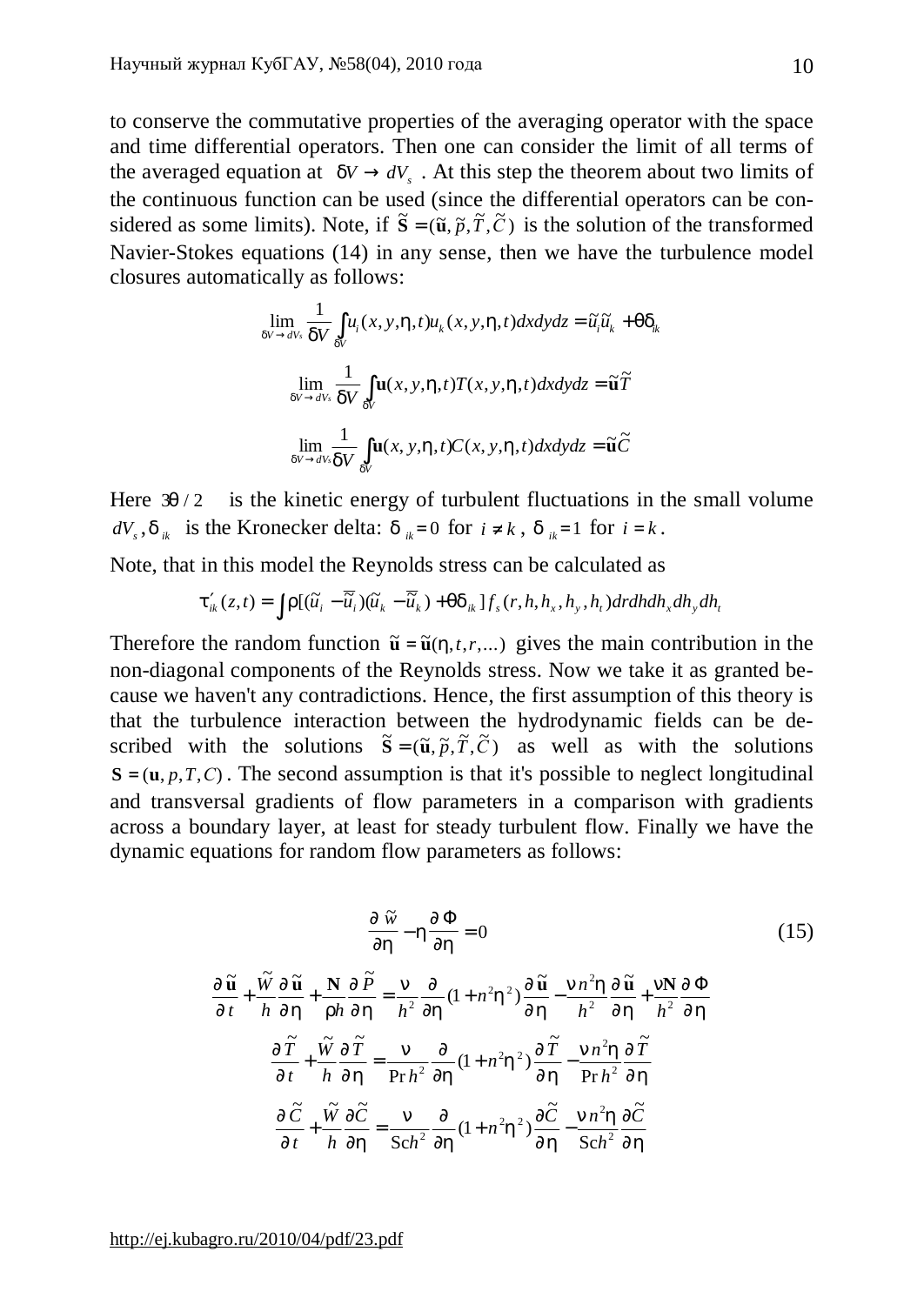where  $\Phi = h_t + h_x \tilde{u} + h_y \tilde{v}$ ;  $\tilde{P} = \tilde{p} + q$ ,  $n = \sqrt{h_x^2 + h_y^2}$ ,  $\tilde{W} = \tilde{w} - h\Phi$ ,

 $N = (-h h_{x} - h h_{y}$ , 1) (thus the value *q* included in the turbulent pressure).

The first equation (15) is the continuity equation; the second is the momentum equation.

Note, that the parameters of a dynamic roughness in equations (15), are not already the functions of space variables or time. Really, in virtue of transformation (10), the values of these parameters are fixed in intervals from  $r \text{ up to } r + dr$ , from *h* up to  $h + dh$ , from  $h$ , up to , from  $h_x$  up to  $h_x + dh_x$ , from  $h_y$  up to  $h_y + dh_y$ . These values, thus, are considered as the random parameters, and the law of their distribution in specific intervals is described by a known function  $f_s = f_s(r, h, h_x, h_y, h_t)$ .

As we can see from the derived equations (15) there are the factors in the higher derivatives terms, which depend on a distance up to a rigid surface. It should be noted also, that the equation (14) is not in the strong conservation form, as, for example, it is given by Pulliam & Steger [59]. Therefore the numbers of terms in square brackets, breaking conservation of this system are chosen in the left part of equations (14) and (14'). Such allocation of non-divergent terms is stipulated by the purposes of modelling of the eddy viscosity, which, in our opinion, arises in a boundary layer from transformation of a tensor of viscous stresses in a neighbourhood of a dynamic roughness surface. It is obvious in the case of viscous flow over a rigid rough surface and is connected with an adhesion of a viscous flow to a rigid surface of any configuration. In the turbulent flow over a smooth surface the eddy viscosity is simulated by analogy to a more widespread type of turbulent flows, as in a special case, when  $r \to 0$ . Thus the eddy viscosity is connected (mathematically) with transformation of a tensor of viscous stresses to coordinate mapping which brings rigid surface onto coordinate surface.

For the diffusion equation it is possible to derive the boundary layer model by the simplified way. Let us suppose that in the last equation (12)  $C = C(h(x, y, z, t), t)$ , then we have

$$
\frac{\mathcal{J}'C}{\mathcal{J}'t} + (\mathbf{u}.\nabla)C - \frac{\mathbf{n}}{\mathbf{Sc}}\nabla^2 C = \frac{\mathcal{J}'C}{\mathcal{J}'t} + (h_t + \mathbf{u}.\nabla h)\frac{\partial C}{\partial h} - D(\nabla h)^2 \frac{\partial^2 C}{\partial h^2} - D\nabla^2 h \frac{\partial C}{\partial h} = 0
$$

In partial case when  $h = z / h(x, y, t)$  thus

$$
\nabla h = h^{-1}(-hh_x, -hh_y, 1);
$$
  $\nabla^2 h = -hh^{-1}\nabla^2 h + 2h(h^{-1}\nabla h)^2,$ 

and therefore the last equation can be written as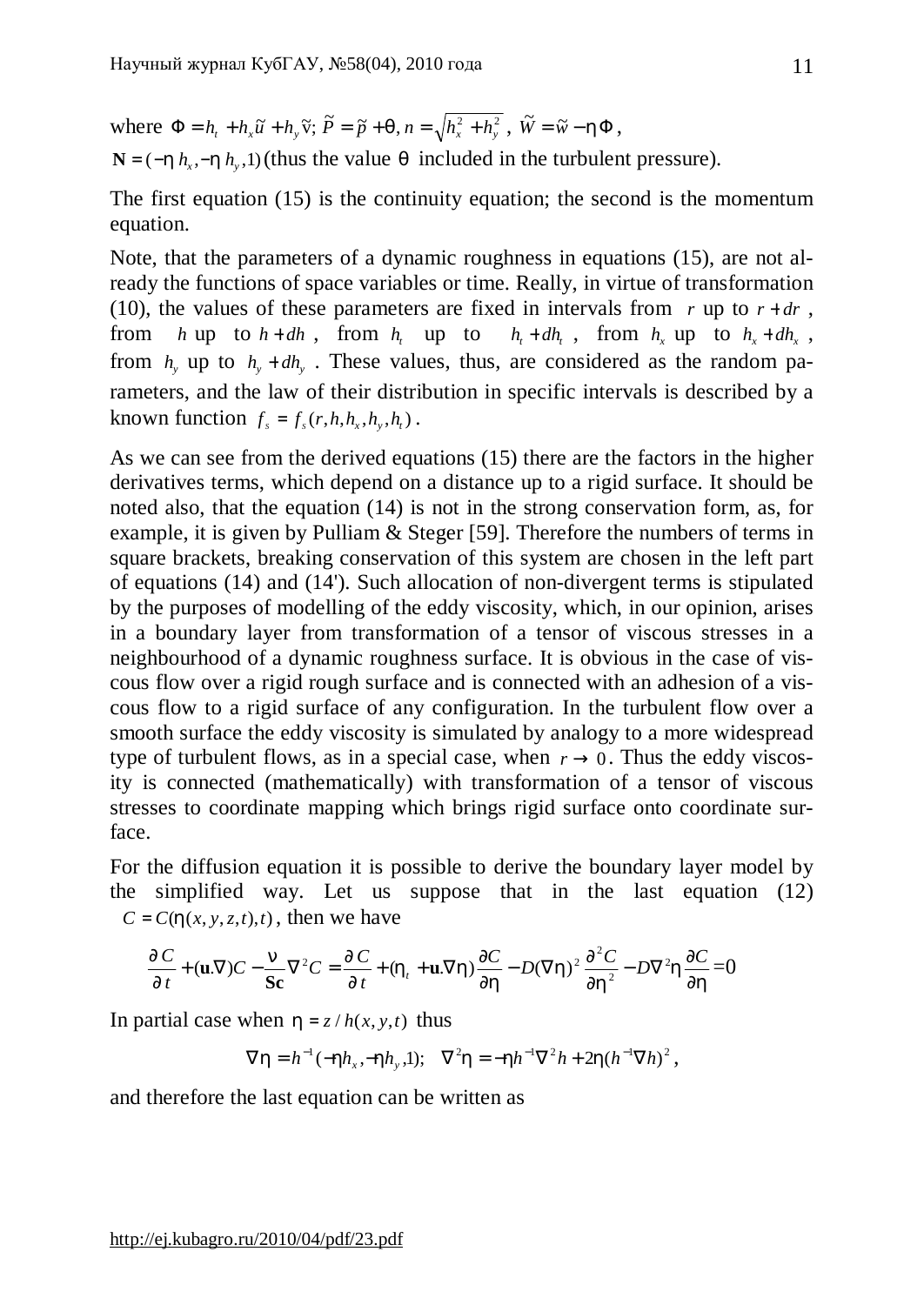$$
\frac{\P C}{\P t} + \frac{W}{h} \frac{\P C}{\P h} = \frac{D}{h^2} (1 + n^2 h^2) \frac{\P^2 C}{\P h^2} + \frac{2Dn^2 h}{h^2} \frac{\P C}{\P h} - \frac{D h \nabla^2 h}{h} \frac{\partial C}{\partial h}
$$

This equation can be transformed to the form of the last equation (15). According to definition

$$
\widetilde{C}(h,t,r,h,h_x,h_y,h_t)=\lim_{dV\to dV_s}\frac{1}{dV}\int_{dV}C(h,t)dxdydz\;,
$$

Using the identity  $h^{-1}\nabla^2 h = \nabla (h^{-1}\nabla h) + h^{-2}\nabla^2 h$ , and averaging all terms, finally we have

$$
\frac{\oint \widetilde{C}}{\oint t} + \frac{\widetilde{W}}{h} \frac{\oint \widetilde{C}}{\oint h} = \frac{D}{h^2} (1 + n^2 h^2) \frac{\oint^2 \widetilde{C}}{\oint h^2} + \frac{Dn^2 h}{h^2} \frac{\oint \widetilde{C}}{\oint h} - \frac{1}{dV - dV_s} \frac{1}{dV} \int dz Dh \frac{\partial C}{\partial h} \int_{\Delta S} \nabla (h^{-1} \nabla h) dx dy
$$

where  $\Delta S = L_x L_y$ . But the last term is annulled if region  $\Delta S = L_x L_y$  is large enough (the divergence theorem). Therefore we have an equation

$$
\frac{\P\widetilde{C}}{\P t} + \frac{\widetilde{W}}{h} \frac{\P\widetilde{C}}{\P h} = \frac{D}{h^2} (1 + n^2 h^2) \frac{\P^2 \widetilde{C}}{\P h^2} + \frac{Dn^2 h}{h^2} \frac{\P \widetilde{C}}{\P h} = \frac{n}{\text{Sch}^2} \frac{\partial}{\partial h} (1 + n^2 h^2) \frac{\P \widetilde{C}}{\P h} - \frac{n n^2 h}{\text{Sch}^2} \frac{\P \widetilde{C}}{\P h},
$$

which is identical to the last equation  $(15)$ .

# *2.4. Pressure integral and random flow parameters equations transformation*

In the case of an isothermal incompressible flow the hydrodynamic part of the equations (15) can be written as:

$$
\frac{\sqrt{\pi}}{\sqrt{\pi}} + \Phi = 0 \tag{15'}
$$

$$
\frac{\int \widetilde{\mathbf{u}}}{\int t} + \frac{\widetilde{W}}{h} \frac{\int \widetilde{\mathbf{u}}}{\int h} + \frac{\mathbf{N}}{r h} \frac{\int \widetilde{P}}{\int h} = \frac{n}{h^2} \frac{\partial}{\partial h} (1 + n^2 h^2) \frac{\int \widetilde{\mathbf{u}}}{\int h} - \frac{n n^2 h}{h^2} \frac{\int \widetilde{\mathbf{u}}}{\int h} + \frac{n \mathbf{N}}{h^2} \frac{\int \Phi}{\int h}
$$

Put  $N_1 = (h_x, h_y, 0)$ . Multiplying by a scalar way the second equation (15') on the

### <http://ej.kubagro.ru/2010/04/pdf/23.pdf>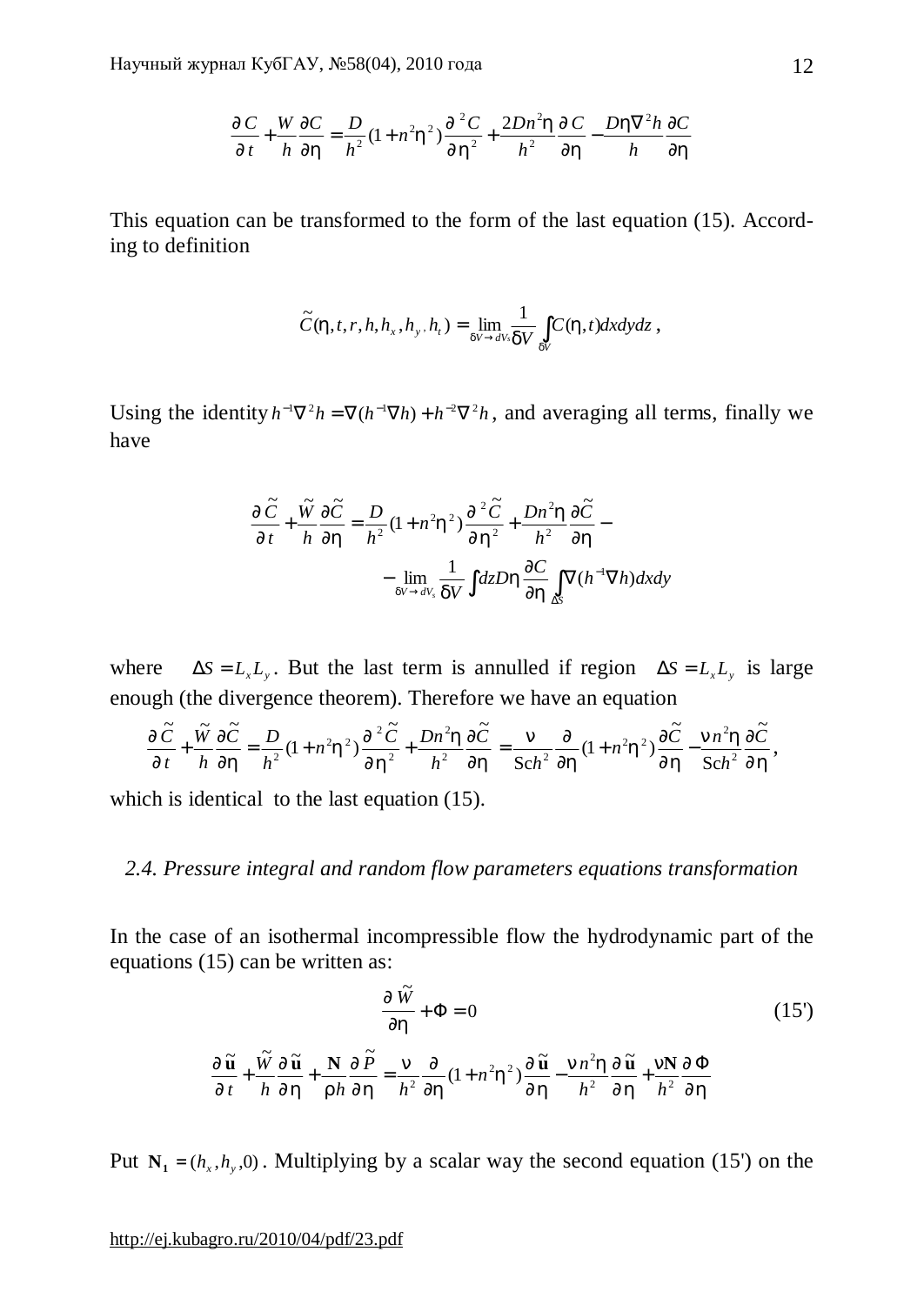vectors  $N$ ,  $N_1$  respectively one can derived the pressure gradient and the equation for the linear combination of momentum components  $\Phi$  as

$$
\frac{\oint \tilde{P}}{\oint h} = \frac{2nr}{h} \frac{\oint \Phi}{\oint h} - \frac{hr}{N^2} \frac{\oint \tilde{W}}{\oint t}
$$
\n(16)

$$
\frac{\oint \Phi}{\oint t} + \frac{\tilde{W}}{h} \frac{\oint \Phi}{\oint h} - \frac{n^2 h}{r h} \frac{\oint \tilde{P}}{\oint h} = \frac{n}{h^2} \frac{\oint}{\oint h} (1 + n^2 h^2) \frac{\oint \Phi}{\oint h} - \frac{2n n^2 h}{h^2} \frac{\oint \Phi}{\oint h}
$$

where  $N^2 = 1 + n^2 h^2$ . Substituting  $\Phi$  from the continuity equation (15') into the second equation (16) and using the first equation (16) finally we have the closed nonlinear model:

$$
\frac{\mathcal{J}^2 \widetilde{W}}{\mathcal{J} h \mathcal{J} t} + \frac{\widetilde{W}}{h} \frac{\mathcal{J}^2 \widetilde{W}}{\mathcal{J} h^2} - \frac{n^2 h}{N^2} \frac{\mathcal{J} \widetilde{W}}{\mathcal{J} t} = \frac{n}{h^2} \frac{\mathcal{J}}{\mathcal{J} h} (1 + n^2 h^2) \frac{\mathcal{J}^2 \widetilde{W}}{\mathcal{J} h^2}
$$
(17)

Multiplying the momentum equation (15') on the vector  $N_2 = (h_y, -h_x, 0)$  one can derived the linear equation:

$$
\frac{\eta \Psi}{\eta t} + \frac{\tilde{W}}{h} \frac{\eta \Psi}{\eta h} = \frac{n}{h^2} \frac{\eta}{\eta h} (1 + n^2 h^2) \frac{\eta \Psi}{\eta h} - \frac{n n^2 h}{h^2} \frac{\eta \Psi}{\eta h}
$$
(18)

where  $\Psi = h_y \widetilde{u} - h_x \widetilde{v}$ .

Note, that  $\tilde{W}$  is the contravariant component of the velocity vector associated with the vertical turbulent movement. As it follows from  $(17-18)$ ,  $\tilde{W}$  is the main parameter in this model describing the non-linear turbulent effect.

### *2.5. Steady turbulent flow model*

In the case of a steady turbulent flow put *¶ ¶ ¶ ¶ ¶ ¶* Ψ ¶Ŵ ¶Φ *t W t t*  $=\frac{\pi r}{\pi}=\frac{\pi}{\pi}=$ ~<br>~ 0 in (16-18) then the pressure gradient across boundary layer can be written as

$$
\frac{\oint \widetilde{P}}{\oint h} = \frac{2nr}{h} \frac{\oint \Phi}{\oint h}
$$

Having substituted this expression in the second equation (16) and rewritten (17- 18) in the case of a steady turbulent flow one can find

$$
\frac{\tilde{W}}{h} \frac{\int \tilde{W}}{\int h^2} = \frac{n}{h^2} \frac{\int \int \left(1 + n^2 h^2\right) \frac{\int \tilde{W}}{\int h^2}}{\int \left(1 + n^2 h^2\right) \frac{\int \tilde{W}}{\int h^2}} \tag{19}
$$
\n
$$
\frac{\tilde{W}}{h} \frac{\int \int \Phi}{\int h^2} = \frac{n}{h^2} \frac{\int \int \Phi}{\int h^2} (1 + n^2 h^2) \frac{\int \Phi}{\int h}
$$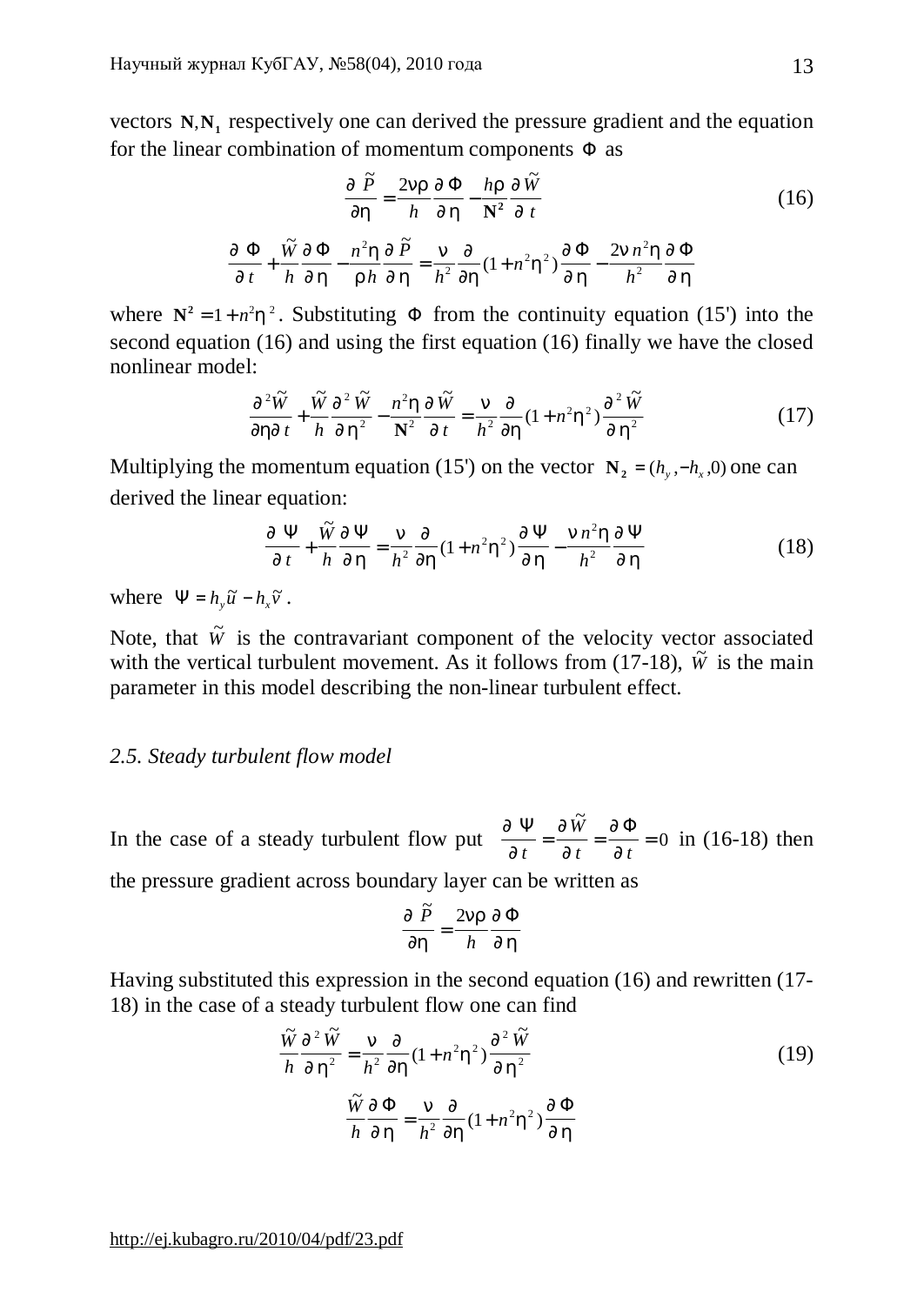$$
\frac{\widetilde{W}}{h} \frac{\mathcal{J}\Psi}{\mathcal{J}h} = \frac{n}{h^2} \frac{\mathcal{J}}{\mathcal{J}h} (1 + n^2 h^2) \frac{\mathcal{J}\Psi}{\mathcal{J}h} - \frac{n n^2 h}{h^2} \frac{\mathcal{J}\Psi}{\mathcal{J}h}
$$

The first integrals of the equations (19) are given by

$$
\frac{d\Phi}{dh} = \frac{A_1 \exp[-I(h)]}{1 + n^2 h^2}, \qquad \frac{d\Psi}{dh} = \frac{A_2 \exp[-I(h)]}{\sqrt{1 + n^2 h^2}}, \qquad \frac{d^2 \tilde{W}}{dh^2} = -\frac{A_1 \exp[-I(h)]}{1 + n^2 h^2} \quad , \quad (20)
$$

where  $A_i$  are some constants,  $I = -\frac{h}{n} \int_0^h \frac{\tilde{W} d}{1 + n^2}$ *n* = −  $\frac{n}{n}$  $\int_0^n \frac{v}{1+v^2}$ *h h h*  $\tilde{W}$  $\int_0^{\frac{\pi}{1}} \frac{w \, \mathrm{d} n}{1 + n^2 h^2}$ .

Note, that the velocity components are determined as

$$
\widetilde{u} = n^{-2} \Big[ (\Phi - h_t) h_x + \Psi h_y \Big], \ \widetilde{v} = n^{-2} \Big[ (\Phi - h_t) h_y - \Psi h_x \Big], \ \widetilde{w} = \widetilde{W} + h \Phi
$$

hence, used (20) one can derive the velocity gradients equations system written in the normal form suitable for the numerical integration:

$$
\frac{d\tilde{u}}{dh} = \frac{n^{-2}h_x A_1 e^{-I}}{1 + n^2 h^2} + \frac{n^{-2}h_y A_2 e^{-I}}{\sqrt{1 + n^2 h^2}},
$$
\n
$$
\frac{d\tilde{v}}{dh} = \frac{n^{-2}h_y A_1 e^{-I}}{1 + n^2 h^2} - \frac{n^{-2}h_x A_2 e^{-I}}{\sqrt{1 + n^2 h^2}},
$$
\n
$$
\frac{d\tilde{w}}{dh} = \frac{A_1 h e^{-I}}{1 + n^2 h^2}
$$
\n(21)

## *2.6. Nonlinear model numerical solution*

The first equation (19) has been numerically solved in the case of the turbulent steady flow over a smooth surface with boundary conditions at

$$
h = 0: \quad \tilde{W}(0) = 0, \quad d\tilde{W} / dh = -h_t, \quad d^2 \tilde{W} / dh^2 = -A_1,
$$
\n(22)

where  $A_1$  is the free parameter required to obtain the limited value of the integral *I h W d n*  $(h)$ ~<br>~ *h n h h*  $=-\frac{h}{h}$  $\int_0^{\pi} \frac{w \, du}{1 + n^2 h^2}$  for  $h \to \infty$ . This condition was used only to obtain the logarithmic asymptotic of the mean velocity. The physical sense of the parameter  $A_1$ 

is a clear, because this parameter is directly proportional to the normal pressure gradient on the wall:

$$
\frac{\oint \widetilde{P}}{\oint h} = \frac{2nr}{h} \frac{\oint \Phi}{\oint h}, \text{ thus } \frac{\oint \widetilde{P}}{\oint h} \bigg|_{h=0} = \frac{2nr}{h} A_1.
$$

First and second boundary conditions (22) are following from the definition of  $\tilde{W}$  .

To minimise the number of the independent random parameters the general solution of the first equation (19) can be written as  $\tilde{W} = -(h_t/n) c_1(nh, R_t)$ , where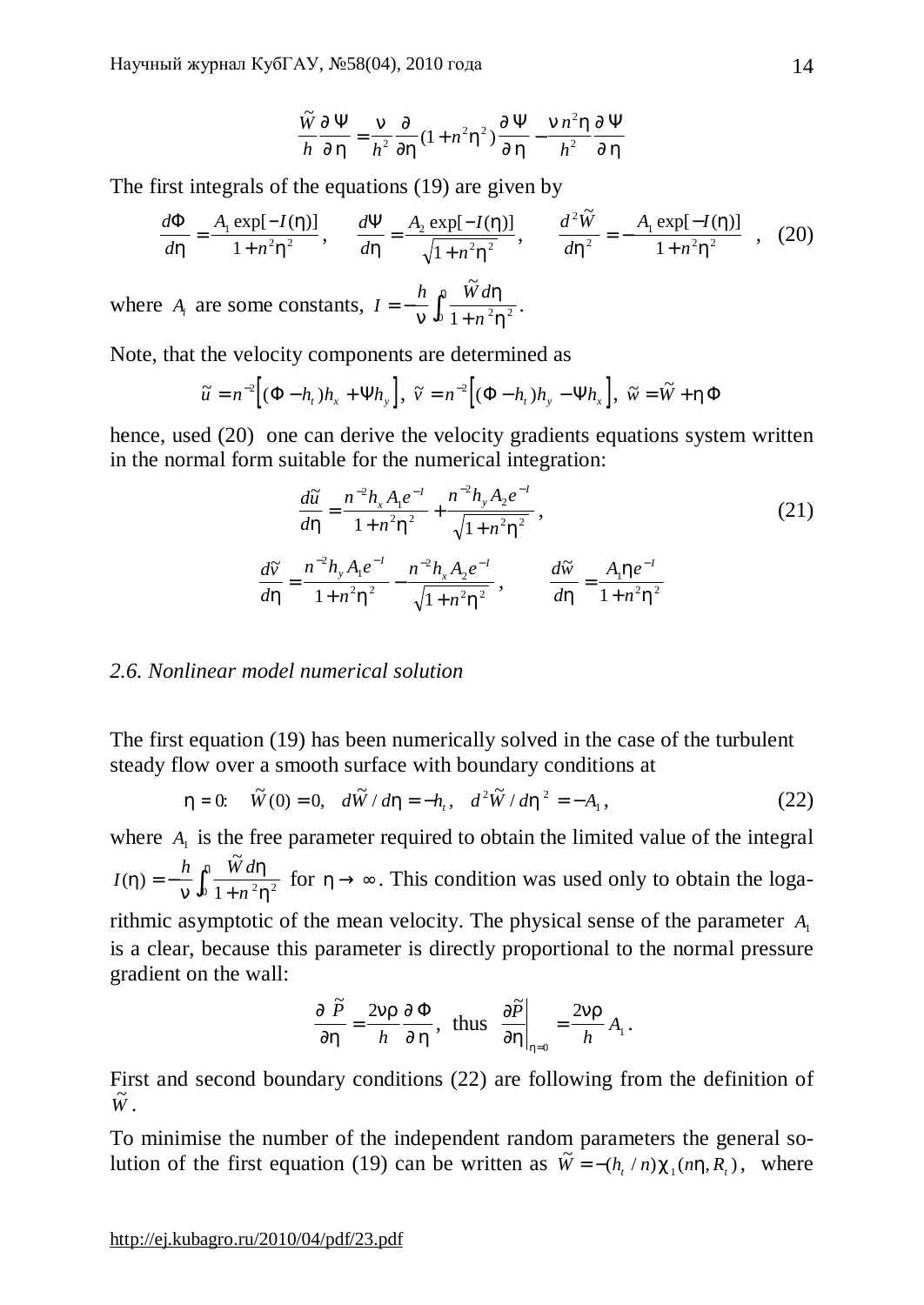the universal function  $c_1$  depends on the composition of random parameters (the dynamic roughness Reynolds number):

$$
R_{t} = \frac{hh_{t}}{n(h_{x}^{2} + h_{y}^{2})}
$$
 (23)

and satisfies to the equation

$$
(1+x2)\frac{d3c1}{dx3} + (Rtc1+2x)\frac{d2c1}{dx2} = 0
$$
 (24)

with boundary conditions at

$$
x = 0
$$
:  $c_1(0) = 0$ ,  $dc_1/dx = 1$ ,  $d^2 c_1/dx^2 = a$  (25)

where  $x = nh$ , *a* is also the free parameter required to obtain the limited value of the integral  $I(x)$  at  $x \rightarrow \infty$ . Note, that (24) can be derived from the first equation (19). Consequently the integral  $I(x)$  depends on the composition of random parameters  $R_t$  and can be calculated as

$$
I(x, R_t) = \int_0^x \frac{R_t c_1(x, R_t) dx}{1 + x^2}
$$
 (26)

The integral (26) has been computed in the range  $-2.5 \le R_{\textit{i}} \le 700$  together with (24-25). Fourth-order scaled Runge-Kutta algorithms and the shooting method have been used to get the numerical solution. Note that for  $R<sub>t</sub> = 0$  this problem has the analytical solution:

$$
c_1(x) = \int_0^x (1 + a \arctan x) dx.
$$

In this case  $I(x) = 0$ , hence one can suggest that function

$$
\hat{P}(x) = \lim_{R_t \to 0} I(x) / R_t = \int_0^x \frac{C_1(x) dx}{1 + x^2}
$$

has a limited value at  $x \rightarrow \infty$ . It is possible if only  $a = -2/p$ , thus

$$
c_1(x) = \int_0^x (1 - \frac{2}{p} \arctan x) dx
$$

This solution has been used as the initial position in the shooting method.

The normalized function  $I(x)/R<sub>t</sub>$  is shown in Figure 2,a for the various  $R_t = -0.83; 0.026; 0.83; 3.32; 26.56$  - the solid lines *1-5* respectively. As it is shown the function  $I(x) / R_t$  is simple and smooth function as  $arctan(x)$ .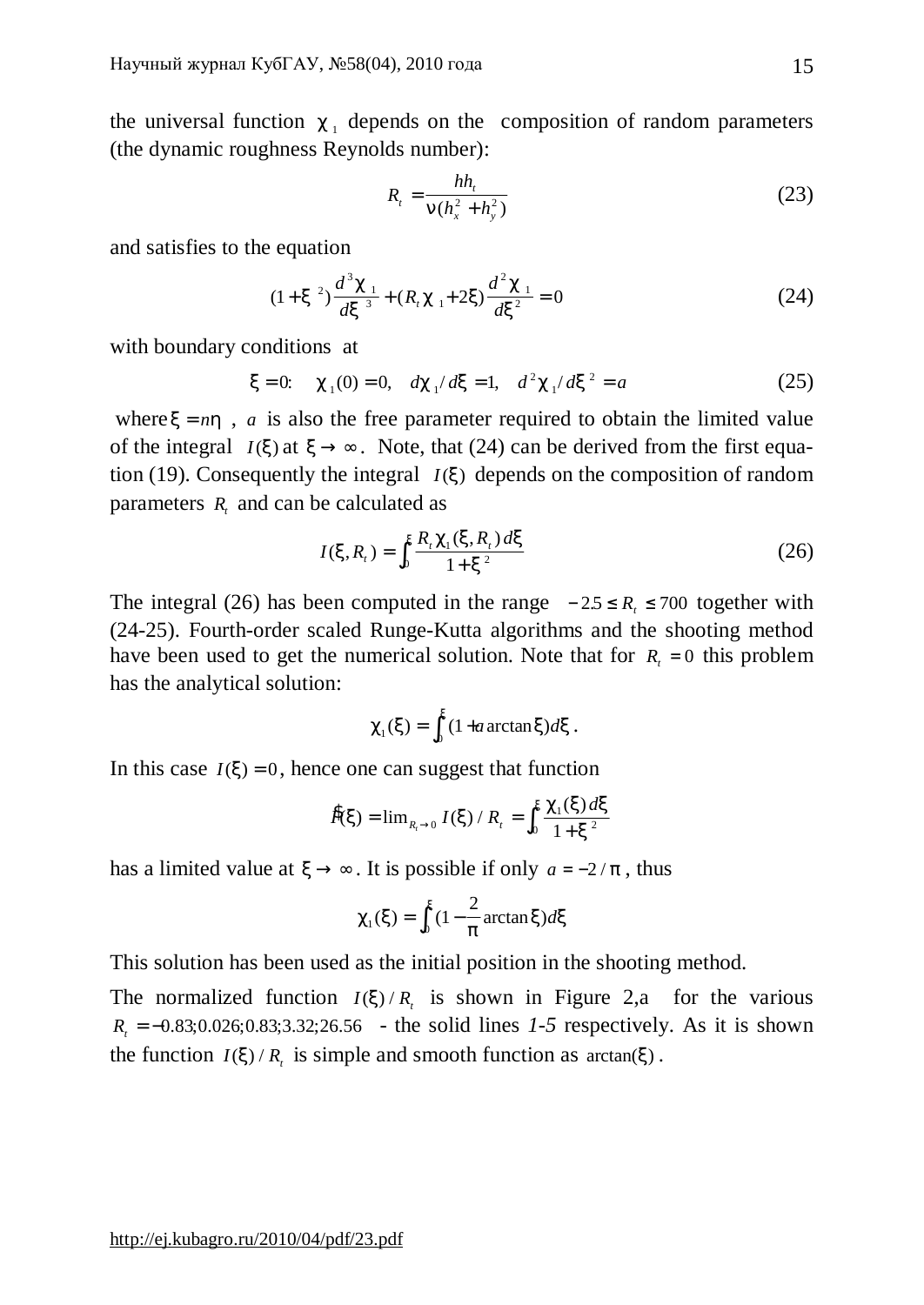

Figure 2: a) The normalised function  $I(x)/R$ , computed on equations (24, 26) for the various  $R_t = -0.83;0.026;0.83;3.32;26.56$  - the solid lines *1*-5 respectively; b) The normalised integral  $I_0(R_t)/R_t$  depending on the dynamic roughness parameter for  $R_i > 0$ 

The calculated limited value  $I_0(R_t) = \lim_{x \to \infty} I(x, R_t)$  is shown in Figure 2,b by the symbols together with the approximated line

$$
I_0(R_t) / R_t = 1.38 - 1.13 \arctan[0.4 \ln(1 + R_t^a)],
$$
\n
$$
q = \begin{cases} 1, & 0 \le R_t \le 100 \\ 1 - (1.5R_t - 150)10^{-4}, & 100 < R_t \le 700 \end{cases} \tag{27}
$$

To simplifier the numerical modelling of the mean velocity profile over a rough surface the function  $I(x, R)$  has been approximated as

$$
I(x, R_t) \approx \frac{2}{p} I_0(R_t) \arctan[(0.4 + 0.02R_t^{3/4})x]
$$
 (28)

where  $I_0(R_t)$  is given by (27).

Finally note that for the negative value of the parameter  $R_t$  in the range  $R_t < -2.5$ . the numerical procedure becomes unstable one. In this case the value  $I_0(R_t) = \lim_{x \to \infty} I(x, R_t)$  increases considerably with the small decreasing of the dynamic roughness parameter  $R_t$ . Since this branch of the integral  $I_0(R_t)$  will not be used in our analysis, therefore data for the negative value  $R<sub>t</sub> < 0$  is not presented in Figure 2, b and has been neglected in approximation formula (27).

### *2.7. Mean velocity logarithmic profile in turbulent flow over smooth surface*

The turbulent boundary layer over a smooth surface is the best example for the

#### <http://ej.kubagro.ru/2010/04/pdf/23.pdf>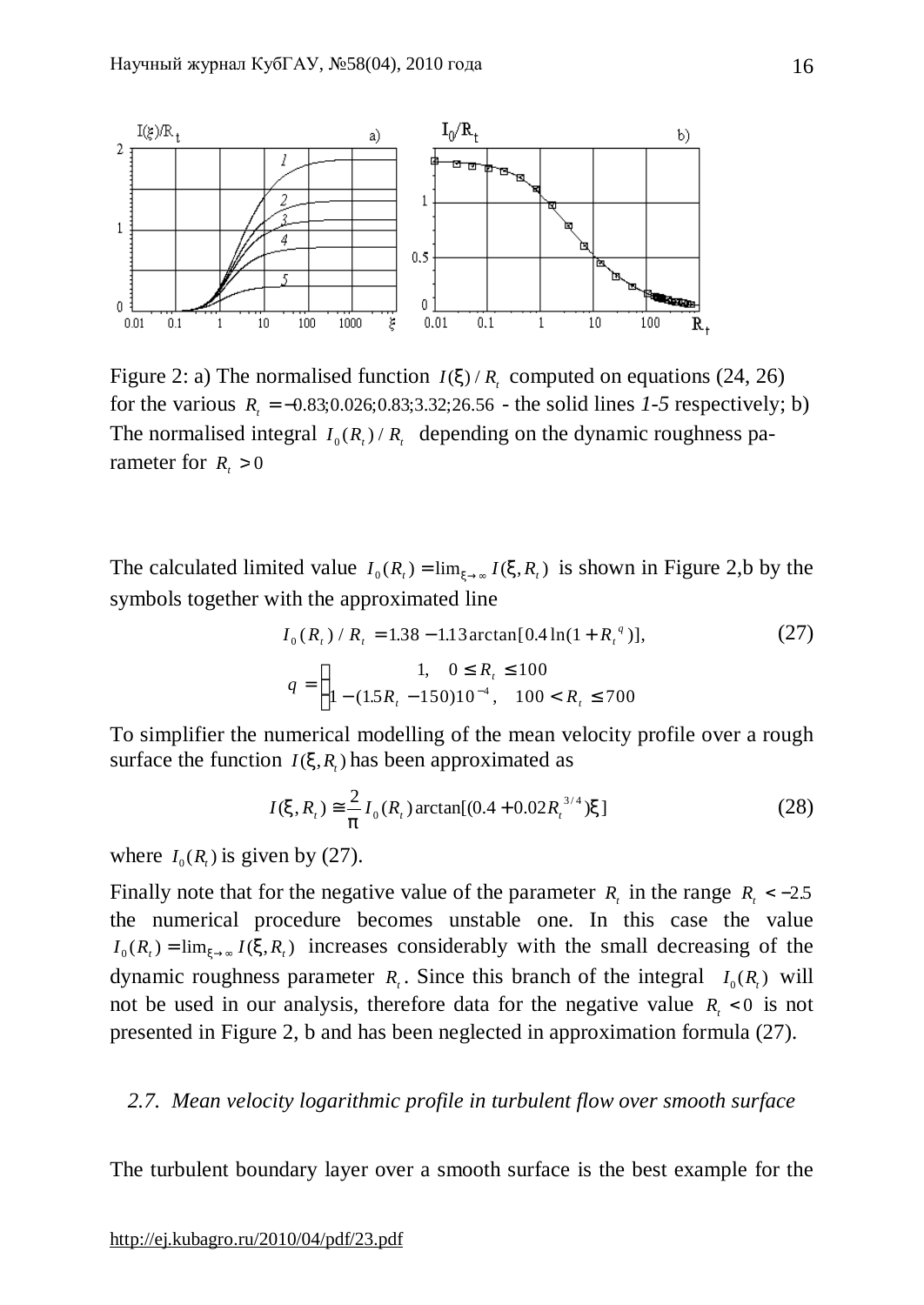theoretical consideration and modelling according to the model (21). In this case the streamwise velocity gradient can be written in the standard form using the inner layer variables  $z^+ = zu_t/n$ ,  $u^+ = \tilde{u}/u_t$ , and boundary conditions for the mean velocity gradient:

$$
\begin{aligned}\n\text{at } z^+ \to 0 \quad du^+ / dz^+ \to 1; \\
\text{at } z^+ \to \infty \quad du^+ / dz^+ \to 1 / k z^+, \n\end{aligned}
$$

where *k* is the Karman constant. As it was suggested in subsection 2.1 we have used parameters with stars instead of random parameters. Finally we have got for the streamwise velocity gradient

$$
\frac{du^{+}}{dz^{+}} = \frac{Ae^{-I}}{1 + (z^{+}/I^{+})^{2}} + \frac{e^{I_{0}-I}}{kl^{+}\sqrt{1 + (z^{+}/I^{+})^{2}}}
$$
(29)

where  $A = 1 - e^{I_0} / kI^+$ ,  $I^+ = hu_t / nn$ .

The first term in the right part (29) has the essential value mainly close to the wall (if  $A \neq 0$ ) and the second one gives the main contribution in the logarithmic layer. To derive the mean velocity profile we should firstly defined the parameter  $A = 1 - e^{I_0} / kI^{\dagger}$ . Note, from first equation (21) and (29) it follows that

$$
A = \cos^2 a \frac{du^+(0)}{dz^+} + \cos a \sin a \frac{dv^+(0)}{dz^+}
$$

where  $a = \arctan(h_y/h_x)$ ,  $v^+ = \tilde{v}/u_t$ . Our suggestion about the dynamical roughness structure is that the parameter *a* fluctuates around the mean value  $a = p/2$ . This structure looks like furrows elongated along of the mean flow stream lines in the viscous sublayer (see, for instance, Cantwell, Coles & Dimotakis (1978) where a visualization of the coherent structure in the turbulent boundary layer is presented).

Thus for the mean flow  $A = 1 - e^{I_0} / kI^* = 0$ , then the length scale  $I^+ = h u_t / nI$ can be found as the solution of the equation

$$
kR_t = w_0^+ \exp[I_0(R_t)] \tag{30}
$$

where  $R_t = l^+ w_0^+$ ,  $w_0 = h_t / n u_t$  is the second scale of the turbulent velocity. For an arbitrary value  $w_0$  the equation (30) has two roots or hasn't any roots and only if  $dk / dR_t = 0$  this equation has one root. Hence for the uniqueness of the mean velocity profile should be done

$$
\frac{1}{w_0^+} \frac{dk}{dR_t} = \frac{e^{I_0}}{R_t} \frac{dI_0}{dR_t} - \frac{e^{I_0}}{R_t^2} = 0
$$
\n(31)

The numerical solution of the equation (31) with  $I_0(R)$  determined from (27) gives  $R_{i} = R_{i}^{*} \approx 1.22$  and therefore the predicted values of the turbulent theory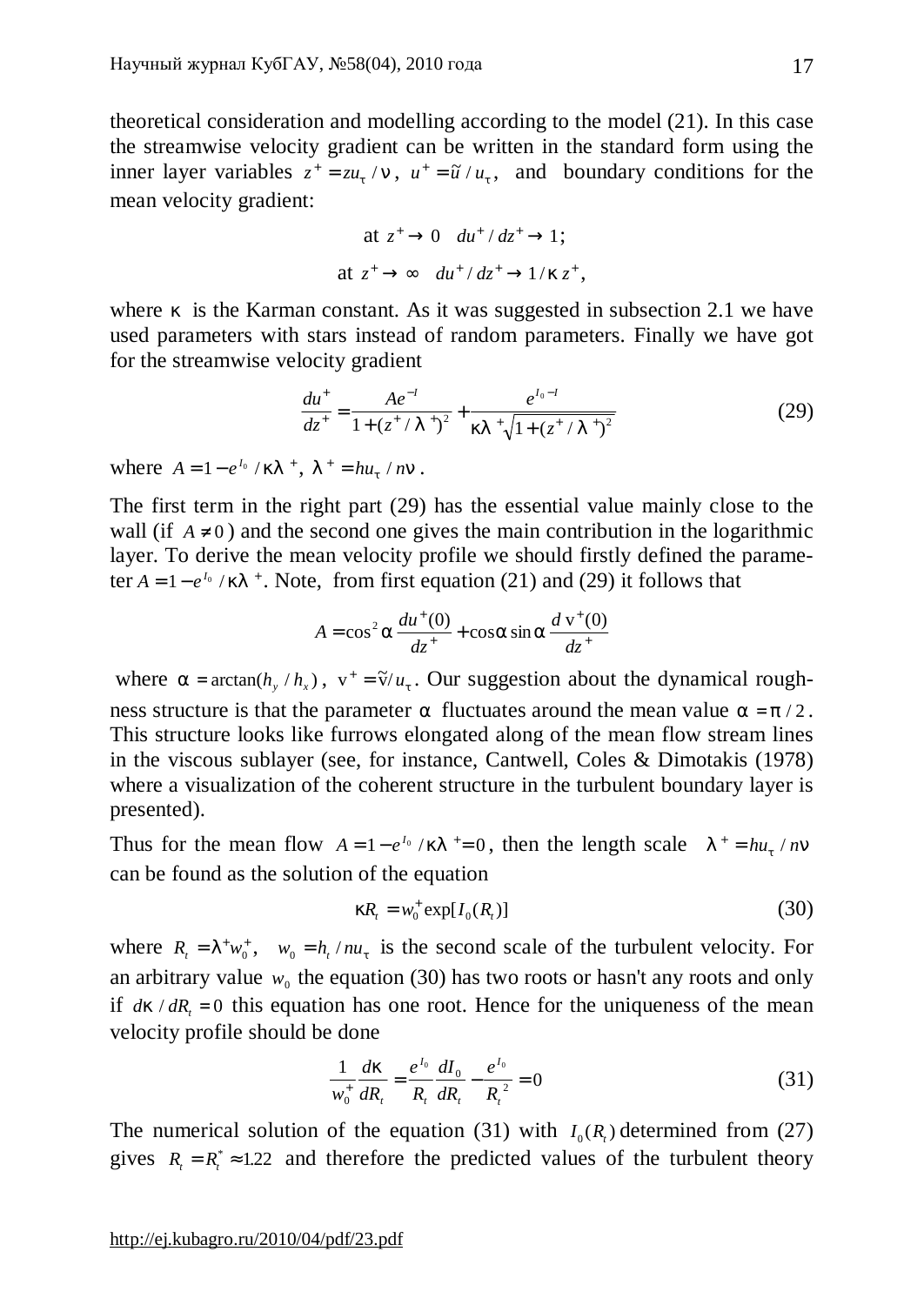constants are given by  $w_*^+ = kR_t^* \exp(-I)$  $k_{*}^{+} = kR_{t}^{*}$  exp( $-I_0$ ) = 0.14,  $I_0^{+} = R_{t}^{*} / w_{*}^{+} = 8.71$  $/w_*^+ = 8.71$  for  $k = 0.41$ . The fundamental parameter of length for the turbulent boundary layer is defined from here:  $l_0 = l_0^+ n / u_* \approx 8.7 \ln / u_*$ , that almost coincides with the peak of turbulence production  $=\frac{n}{u_*^4} \left(-\langle u'v'\rangle \frac{d\overline{u}}{dz}\right)$  $\overline{\phantom{a}}$ *n*  $u_t^2$ *u*  $\frac{d}{dt}\left(-\langle u'v'\rangle\frac{d\overline{u}}{dz}\right)$ , obtained by Klebanoff (1954) and Laufer (1954) - see for instance Rotta (1972) (this book has been kindly indicated by referee).

If  $A = 0$  then  $I^+= I^+_{0}$  in (29) and this equation can be presented in the form:

$$
\frac{du^+}{dz^+} = \frac{e^{I_0 - I}}{kI_0^+ \sqrt{1 + (z^+ / I_0^+)^2}} \quad , \quad I(z^+ / I_0^+, R_t^*) = \int_0^x \frac{R_t^* c_1(x, R_t^*) dx}{1 + x^2} \tag{32}
$$

Integrated the first equation (32) we have:

$$
u^{+} = \int_{0}^{z^{+}} \frac{e^{I_{0}-I}dz^{+}}{kI_{0}^{+}\sqrt{1+(z^{+}/I_{0}^{+})^{2}}} = \frac{1}{k}\int_{0}^{x} \frac{(e^{I_{0}-I}-1)dx}{\sqrt{1+x^{2}}} + \frac{1}{k}\int_{0}^{x} \frac{dx}{\sqrt{1+x^{2}}} = \frac{1}{k}\int_{0}^{x} \frac{(e^{I_{0}-I}-1)dx}{\sqrt{1+x^{2}}} + \frac{1}{k}\ln\left(\frac{z^{+}}{I_{0}^{+}} + \sqrt{1+\left(\frac{z^{+}}{I_{0}^{+}}\right)^{2}}\right)
$$

The standard logarithmic profile can be derived from here at  $z^* \gg l_0^+$ :

$$
u^{+} = \frac{1}{k} \ln z^{+} + c_{0}, \quad c_{0} = \frac{1}{k} \int_{0}^{\infty} \frac{e^{I_{0} - I} - 1}{\sqrt{1 + x^{2}}} dx - \frac{1}{k} \ln \frac{I_{0}^{+}}{2}.
$$
 (33)

Therefore, with the given constant *k* another constant of the mean velocity logarithmic profile can be calculated from (33). It gives  $c_0 = 5.015$  for  $k = 0.41$ .

The velocity profile calculated with (32) for  $k = 0.41$ ;  $l_{0}^{\dagger} = 8.71$  is shown in Figure 3, a by the solid line (*1*). The predicted profile (*1*) has been compared with the mean velocity profile computed on the model of the transitional layer proposed by Van Driest (1956), which is shown by the solid line (*2*). As explained by Cebeci & Bradshaw (1984) the Van Driest's model can be written in the form

$$
\frac{du}{dz} = \frac{\left(-\langle u'w'\rangle\right)^{1/2}}{kz[1-\exp(-z/l_d)]}, \qquad -\langle u'w'\rangle + n\frac{du}{dz} = u_t^2 \tag{34}
$$

where  $l_d$  is the damping length,  $l_d = 26n / u_t$ .

The profile computed on (34) coincides with the predicted profile *1* in the viscous sublayer and in the logarithmic layer but differs a bit in the transitional layer (see Figure 3, a). This difference can be explained by the pressure gradient effect. Figure 3,b demonstrates the comparison of both profiles (*1,2*) with several data bases: *3* - the direct numerical simulation of the turbulent flow in the twodimensional channel ( Re = 2980 ) by Kuroda et al (1989); *4* - the turbulent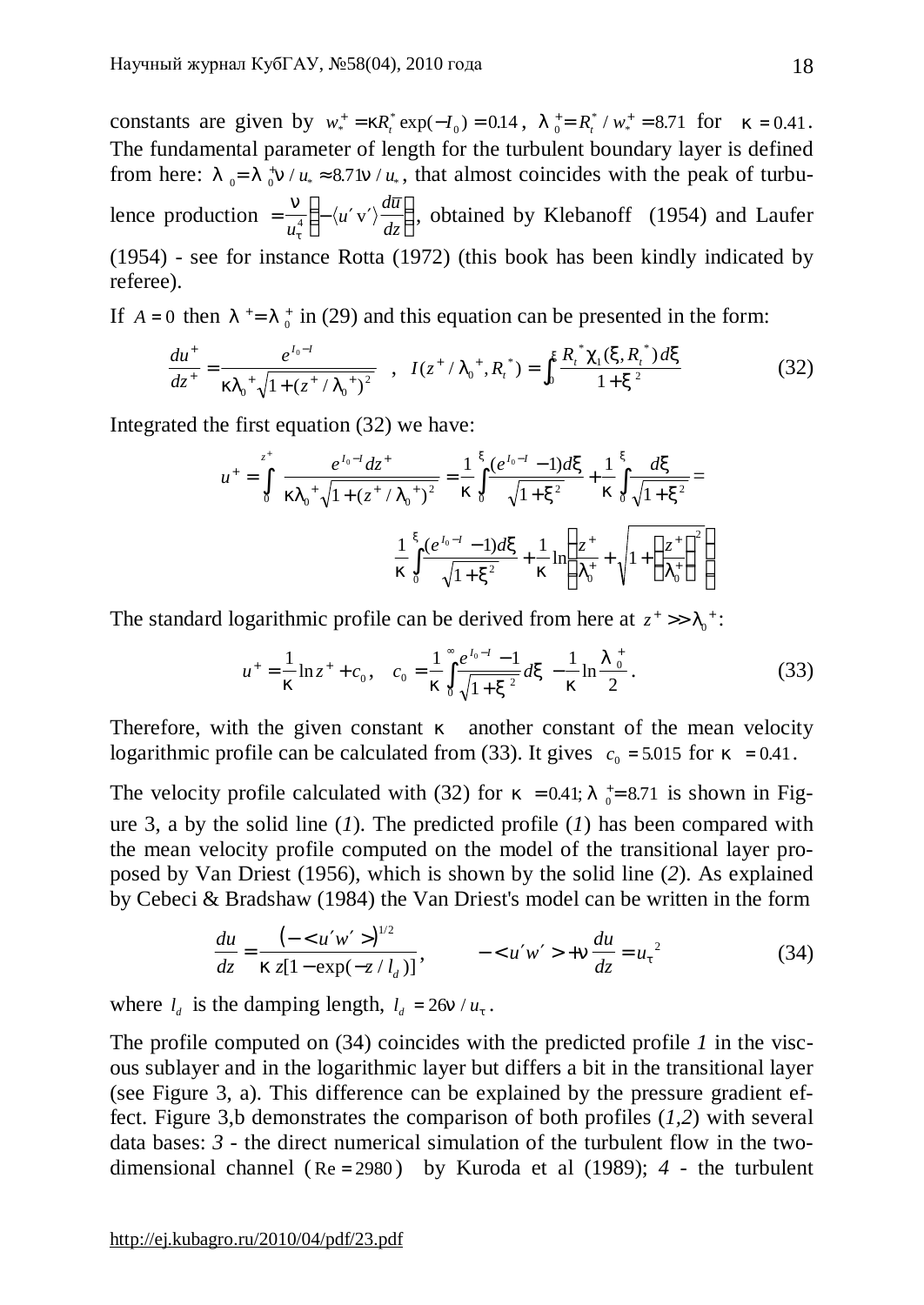boundary layer in zero pressure gradient  $(d_o^+= 406.43)$  by Nagano *et al* (1992) and  $5$  - the turbulent boundary layer mean velocity profile ( $Re = 13052$ ) presented by Smith (1994). Note that both profiles well correlated with computed and experimental data.

In the upper layer for  $z^+ \geq d_0^+$  the mean velocity profile should be constant in contrast to the logarithmic profile which diverges at  $z^+ \rightarrow \infty$ . As it is well known in the outer region of the turbulent boundary layer the mean velocity profile can be described by the defect low  $U_0^+ - u^+ = w(z/d_0)$ , where the universal function  $w = w(z/d_0)$  weakly depends on the Reynolds number and roughness parameters in the case of a zero pressure gradient.

One can suggest that the mixed layer turbulence is generated in the same way as the wall turbulence. Then the new dynamic roughness surface can be introduced and the equation system which is similar to (21) can be derived. In the case of the mixing layer we can put  $I = I_0$ . With two characteristic scales  $d_0$  and  $I_0$  the general solution for the boundary layer mean velocity profile can be written as (see Trunev (1999))

$$
u^+ = e_0 u_{in}^+(z^+) - \frac{e_0}{k} \left( \text{Arsh}(\overline{z}) + \text{Arsh}(\overline{z}_0) \right) + \frac{e \sqrt{1 + \overline{z}_0^2}}{k} \left( \arctan \overline{z} + \arctan \overline{z}_0 \right) \tag{35}
$$

where  $e_0 = 1 + (1 - e) / kV_* \text{Re}_* \sqrt{1 + \bar{z}_0^2} \approx 1 + 0.9 / \text{Re}_*$ ,  $\bar{z} = (z - z_0) / V_* d_0$ ,  $z_0 = d_0 / 2$  is the middle position of the mixing layer,  $\bar{z}_0 = z_0 / V_* d_0$ , Re<sub>\*</sub> =  $u_t d_0 / n$ ,  $u_{in}^+(z^+)$  is the mean velocity profile in the inner layer given by eq. (32),  $Arsh(\overline{z}) = ln(\overline{z} + \sqrt{1+\overline{z}^2})$ .

Profile (35) depends on two dimensionless values which have been defined from experimental data as  $V_* = 0.27$ ;  $e = 0.79$ . The mean velocity profile and defect low calculated on (35) are shown in Figure 3, c-d, together with experimental data by Nagano et all (1992). Note, that the agreement between theoretical and experimental results in general is good.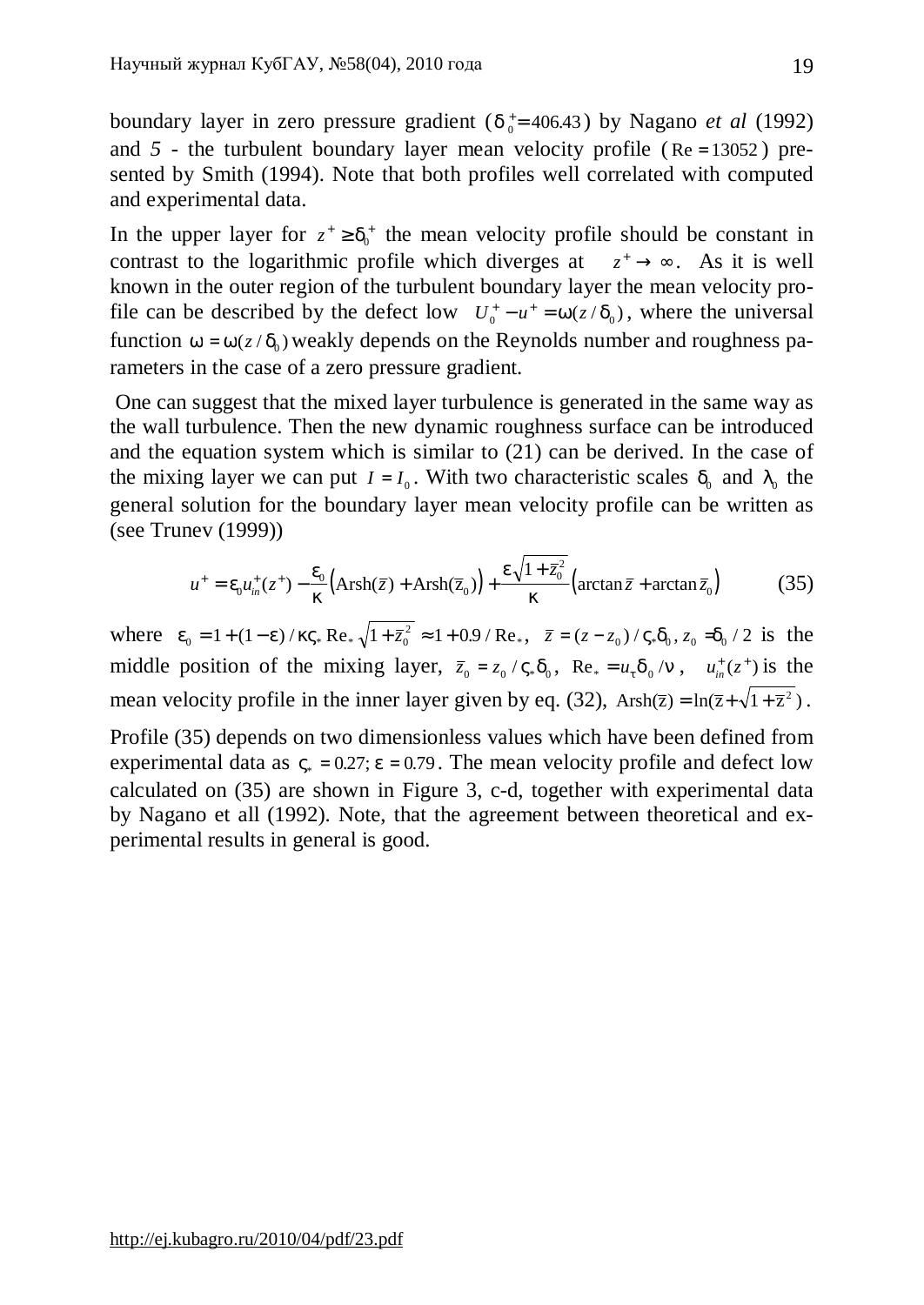

Figure 3. Mean velocity profile in the turbulent boundary layer: a) profiles computed on the present model (*1*) and van Driest model (*2*); b) comparison of computed profiles (*1-2*) with DNS data (*3*) and experimental data (*4-5*); c) the solid line is computed on eq.(35), experimental data Nagano et all (1992) presented by symbols d) defect low: the solid line *1* is computed on eq. (35), *2,3* - experimental data by Nagano et all (1992)

## **3. Rough surface effect modelling**

*3.1. Rough surface model* 

The additive dynamic roughness surface model considered above is given by

$$
h(x, y, t) = r(x, y) + hr(x, y, t)
$$

where  $h_r(x, y, t)$  is the height of the viscous sublayer over the rough surface. Averaged this equation over a large area  $\Delta x \Delta y = L_x L_y$  we have:  $\bar{h} = r_a + \bar{h}_r$ ,  $\bar{h}_i = \bar{h}_r$ , where  $r_a$  is the mean roughness height,

$$
r_a = \frac{1}{L_x L_y} \iint_{\Delta x \Delta y} r(x, y) dx dy
$$

After replacing of the origin of the coordinate system in the new position  $z \rightarrow z - r_a$  the dynamic roughness equation can be written as: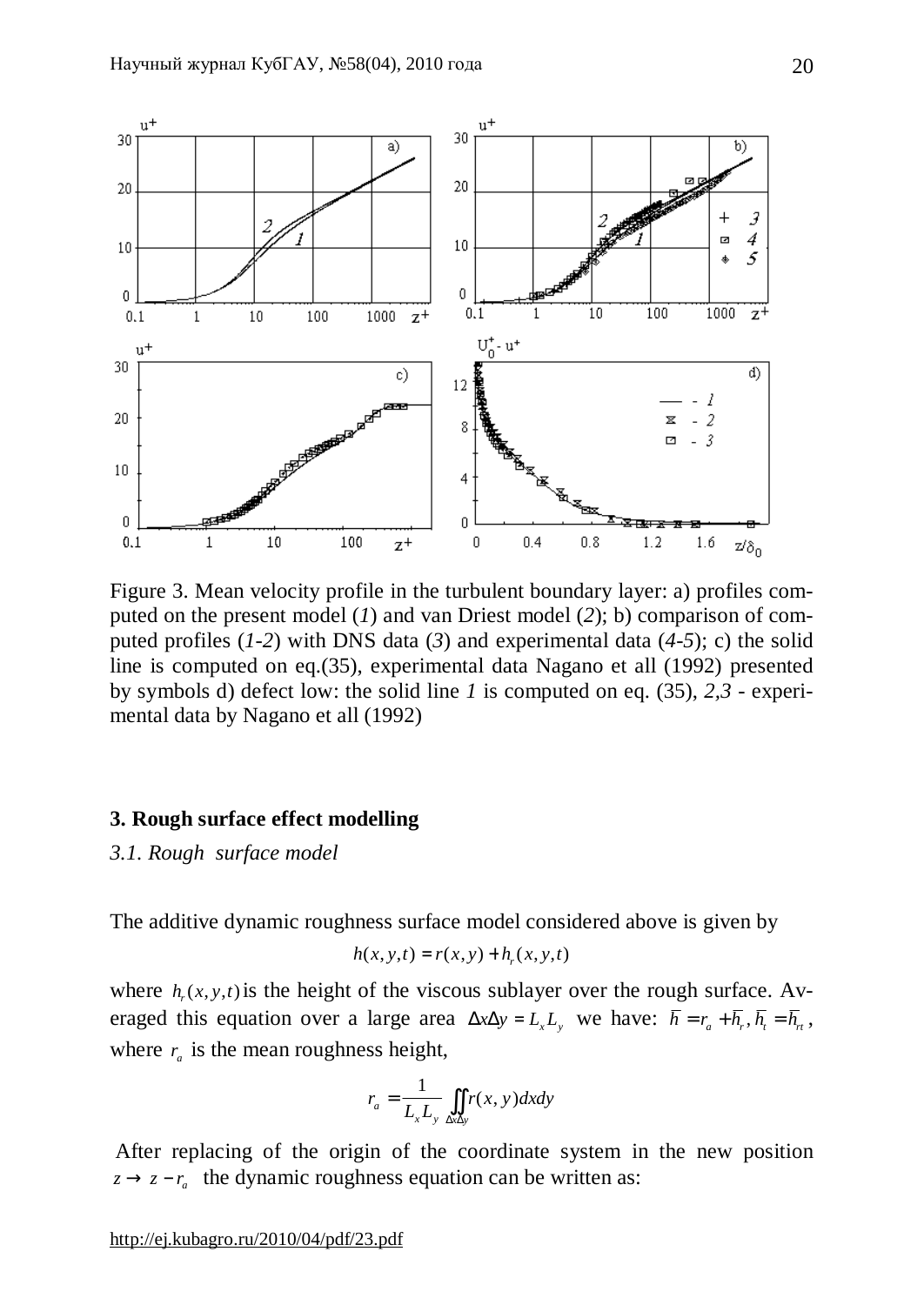$$
h_1(x, y, t) = r(x, y) - r_a + h_r(x, y, t)
$$
\n(36)

where  $\bar{h}_1 = \bar{h}_r$ ,  $\bar{h}_{1t} = \bar{h}_r$ . Thus, we can imagine the smooth wall located at  $z = r_a$  as was defined by Schlichting (1936) and the dynamic roughness surface with dynamic roughness parameters given by (36). For this problem we should suggest that  $h_1 > 0$ .

Note that the fluid flow near the plane surface  $z = r_a$  is a typical heterogeneous flow included two parts: the roughness rigid elements part  $S_a = S_a(r_a)$  and the fluid flow part equals to  $\Delta S - S_a$ , where  $\Delta S = L_x L_y$ . Put  $\Lambda_a = \Delta S / S_a(r_a)$  is the ratio of the whole area  $\Delta S = L_x L_y$  to the roughness area  $S_a = S_a(r_a)$  at  $z = r_a$ . The roughness density parameter proposed by Dvorak (1969) is given by  $\Lambda_s = \Delta S / S$ , where S is the total roughness area. Since  $r_a = ak_r / \Lambda_s$ , so  $\Lambda_a = \Lambda_a(r_a)$  can be considered as a function of the Dvorak's roughness parameter:  $\Lambda_a = \Lambda_a(\Lambda_s)$ . For the roughness elements considered by Bettermann (1966), Schlichting (1936) and Coleman *et. al*. (1984) this function can be calculated in the closure form.

For the roughness compounds by the spherical uniform elements  $r_a = 2k_r / 3\Lambda_s$ ,  $S_a(r_a) = S[1-(1-2r_a/k_r)^2]$ , hence

$$
\frac{1}{\Lambda_a} = \frac{8}{3\Lambda_s^2} \left( 1 - \frac{2}{3\Lambda_s} \right) \tag{37,a}
$$

In the case of the surface roughened by spherical segments (see Figure 1) we have:  $r_a = k_r(3 + k_r^2/r^2)/6\Lambda_s$ ,  $S_a(r_a) = S(1 + r_a k_r/r^2)(1 - r_a / k_r)$ , therefore

$$
\frac{1}{\Lambda_a} = \frac{S_a(r_a)}{\Delta S} = \frac{1}{\Lambda_s} \left( 1 - \frac{3 + e}{6\Lambda_s} \right) \left( 1 + \frac{e(3 + e)}{6\Lambda_s} \right) \tag{37,b}
$$

where,  $e = k_r^2 / r^2$ .

In the case of the surface with conical uniform elements  $S_a(r_a) = S(1 - r_a / k_r)^2$ ,  $r_a = k_r / 3\Lambda_s$ , thus

$$
\frac{1}{\Lambda_a} = \frac{1}{\Lambda_s} \left( 1 - \frac{1}{3\Lambda_s} \right)^2 \tag{37,c}
$$

In the case of two dimensional roughness as it has been considered by Bettermann (1966), Dvorak (1969) and Dalle Donne & Meyer (1976)  $\Lambda_a = \Lambda_a(r_a)$  depends only on the roughness elements width and pitch (see Figure 1):

$$
\Lambda_a = \Lambda_s = L/d \tag{37,d}
$$

The mean liquid surface between the roughness elements at  $z = r_a$  equals to(1−1/ $\Lambda$ <sub>a</sub>) $\Delta S$ , therefore the mean fluid density  $\bar{r} = (1 - 1/\Lambda) / r$  (note that in the real case additionally some liquid volume can be excluding from the mean flow,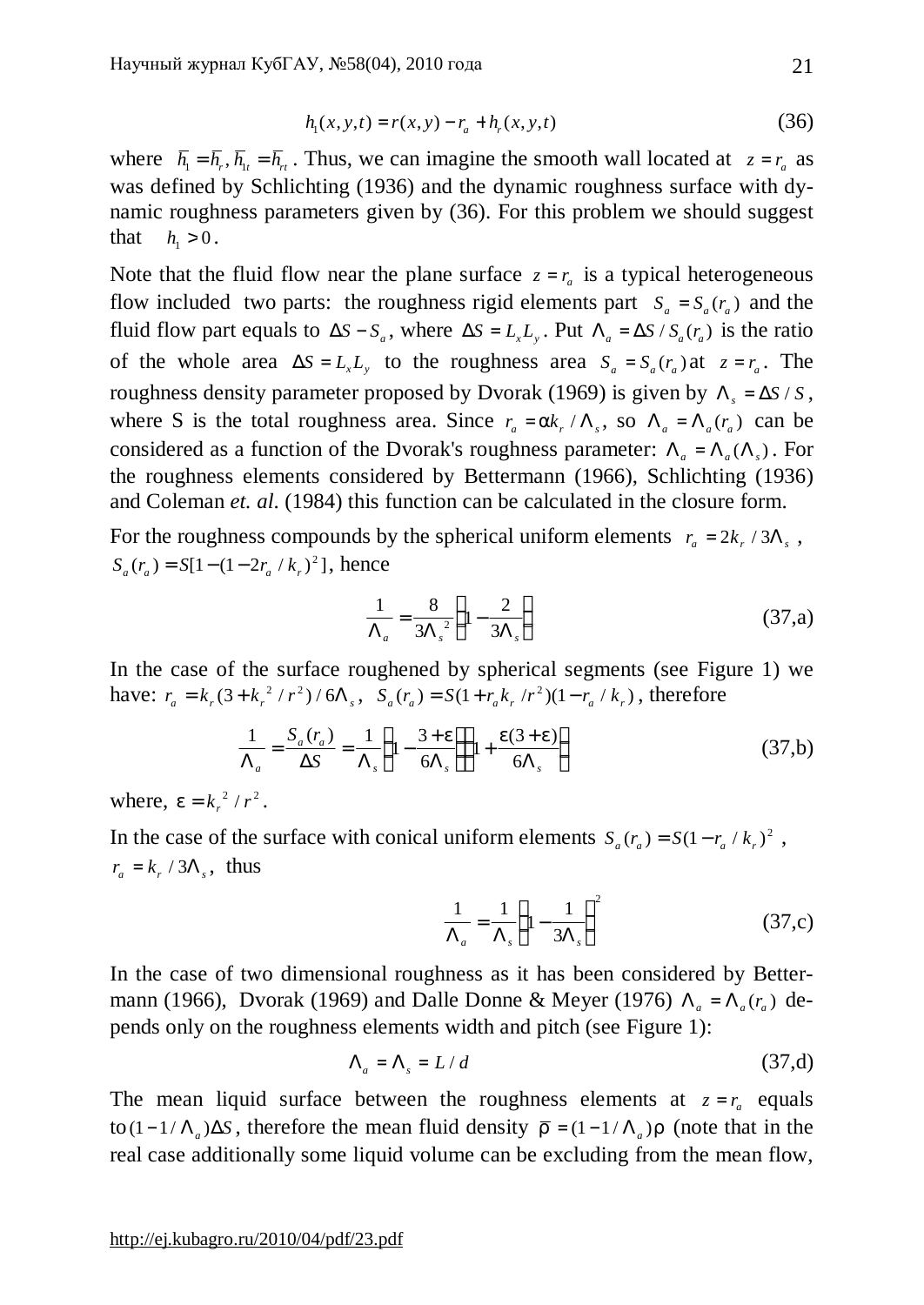hence it can be  $\bar{r} = (1 - f / \Lambda_a)r$  where  $f \ge 1$  is the shape parameter counted for instance the liquid involved in the viscous sublayer around the roughness elements). The mean dynamic viscosity is defined as  $\bar{m} = \bar{r}n = (1 - 1/\Lambda_a)m$ .

Thus  $\Lambda_a = \Lambda_a(r_a)$  is the important parameter for the rough surface effects modelling because the boundary condition for the mean velocity gradient should be given at  $z = r_a$ .

## *3.2. Mean velocity logarithmic profile in turbulent flow over rough surface*

The mean velocity logarithmic profile in the turbulent flow over the rough surface can be derived from (32) written in the new coordinate system:

$$
\frac{du^+}{dz_1^+} = \frac{\exp(\frac{\mathbf{R}}{0} - \mathbf{B})}{kI^+ \sqrt{1 + (z_1^+ / I^+)^2}} \quad , \quad \hat{I} = -\frac{h_1}{n} \int_0^{h_1} \frac{\tilde{W} dh_1}{1 + n_1^2 h_1^2} \tag{38}
$$

where  $z_1 = z - r_a$ ,  $\hat{I}_0 = \lim_{h_1 \to \infty} \hat{I}(h_1)$ ,  $h_1 = z_1 / h_1$ ,  $n_1 = \sqrt{h_{1x}^2 + h_{1y}^2}$ 1  $= \sqrt{h_{1x}^2 + h_{1y}^2}$ .

The boundary condition for the equation (38) on the effective smooth wall is given by

$$
\overline{m}du/dz_1 = t_a
$$
 at  $z_1^+ = 0$  (39, a)

where  $t_a$  is the effective shear stress applied to the effective smooth wall at  $z = r_a$ . Thus for the dimensionless mean velocity gradient on the effective wall in common case one can propose the equation

$$
\overline{m}du^{+}/dz_{1}^{+} = \overline{m}G_{a} = mt_{a}/t
$$
 at  $z_{1}^{+} = 0$  (39, b)

As it follows from the mean velocity logarithmic profile in the turbulent flow established by Schlichting (see eq. (4)) the dimensionless turbulent length in the first equation (38) depends on the roughness parameters and thus can't be defined from an equation similar to eq.  $(30)$ . To define  $1<sup>+</sup>$  note, that for the completely rough regime in the classical sense, when  $k_r^+ \gg 1$ , one can suppose that  $\hat{P} \approx \hat{P}_0$ . Then the exact solution of the problem (38-39) can be written as

$$
u^{+} = \frac{1}{k} \ln \left( k G_a z_1^{+} + \sqrt{1 + (k G_a z_1^{+})^2} \right)
$$
 (40)

But this equation also follows from (38) if we put  $R<sub>t</sub> = 0$  in the non-linear model (24), and therefore  $\hat{I} = \hat{I}_0 = 0$ . Hence, in the case of turbulent flow over a rough surface the main turbulent length scale can be defined as  $I^+ = 1/kG_a \neq I_0^+$ , and the second scale of the turbulent velocity equals zero.

The mean velocity logarithmic profile follows from (40) at the long distance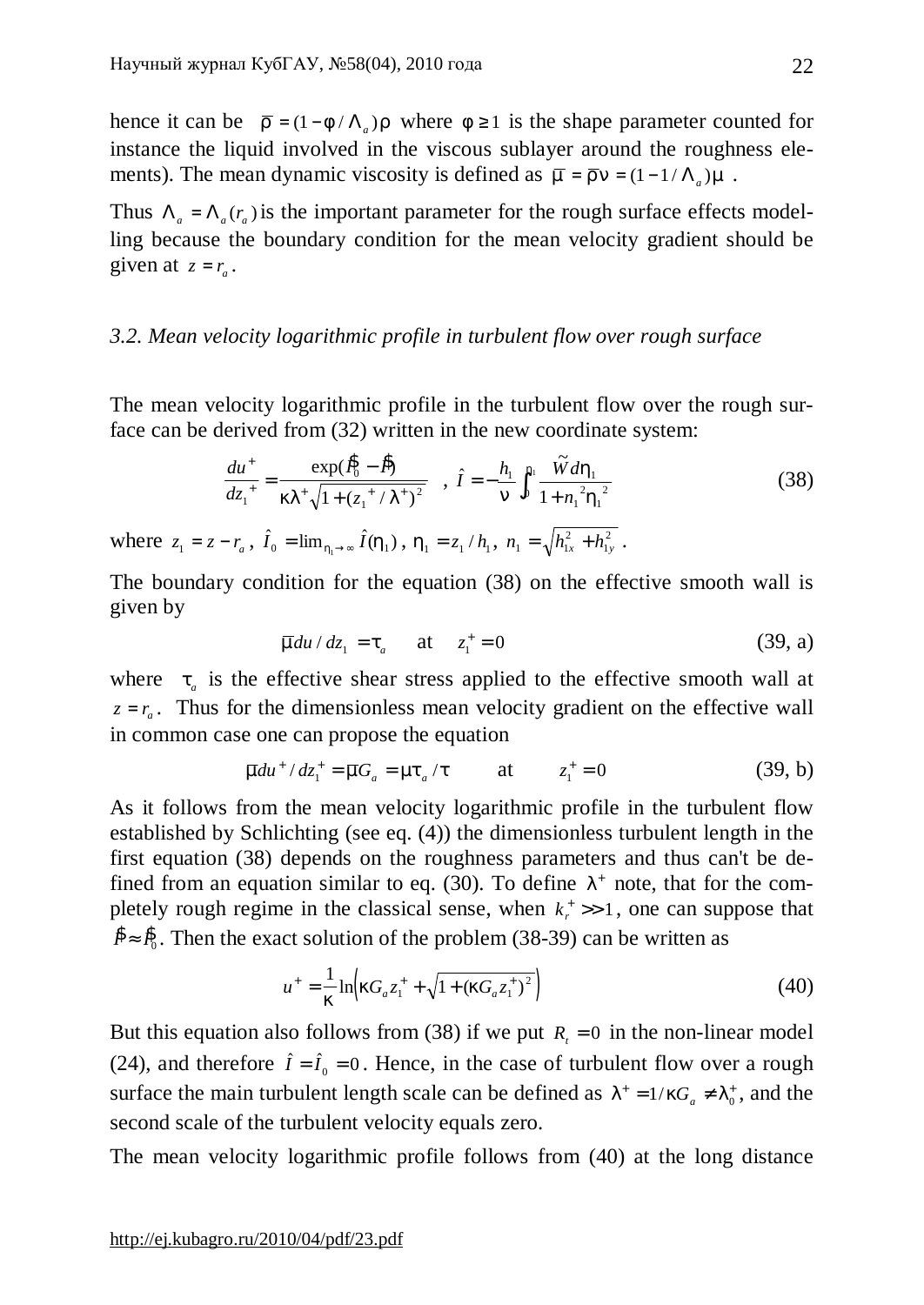from the wall. Put  $z_1^* \gg 1/kG_a$  in (40), and then we have

$$
u^+ = \frac{1}{k} \ln z_1^+ + c
$$
, where  $c = \frac{1}{k} \ln(2kG_a)$ .

This equation can be rewritten in the standard form as follows:

$$
u^{+} = \frac{1}{k} \ln z_{1}^{+} + c_{0} - \frac{1}{k} \ln k_{r}^{+} - D(\Lambda_{s}) , \quad D(\Lambda_{s}) = c_{0} + \frac{1}{k} \ln \frac{1}{2kk_{r}^{+}G_{a}}
$$
(41)

where  $c_0 = 5.015$ . Note, that the finale result (41) mainly depends on the mean velocity gradient applied to the effective smooth surface at  $z_1^+ = 0$ .

### *3.3. Roughness density effect model*

There are two available cases which can be realised in the experimental situation: the roughness elements installed on the absolutely smooth surface and the roughness elements installed on the rough surface. In the first case we surmise that the mean velocity gradient applied to the effective smooth wall is proportional to the velocity gradient over a smooth surface given by the first equation (32) for  $z = r_a$ . Used the boundary condition (39,b) we have:

$$
(1 - f / \Lambda_a)G_a = \frac{t_a}{t} = \frac{b \exp[I_0 - I(r_a^+)]}{kr_a^+ \sqrt{1 + (I_0^+ / r_a^+)^2}}
$$
(42)

where the shape parameter  $f \geq 1$  introduced to estimate the frontal and leeward re-circulation zones effect,  $r_a^+ = r_a u_t / n$ , *b* is the parameter. Suggested that  $b/\sqrt{1+(l_0^+ / r_a^+)^2} = b_0$  where  $b_0$  is a function of the roughness parameters, we have (for the smooth background surface):

$$
(1 - f/\Lambda_a)G_a = \frac{b_0 g}{kr_a^+}, \qquad g = \exp[I_0 - I(r_a^+)] \qquad (43)
$$

here *g* is the transitional layer parameter. Note, that for the high value of the roughness density parameter may be  $k_r^+ \gg 1$  (completely rough regime in the classical sense), but simultaneously  $r_a^+ = ak_r^+ / \Lambda_s \le 1$ . Thus  $g = 1$  for the completely rough regime (in the non-classical sense) defined only for  $r_a^+ \gg l_0^+$  as it follows from the second equation (43). The main turbulent length scale can be estimated from (43) as  $I^+ = 1/kG_a = r_a^+ (1 - f / \Lambda_a) / b_0 g$ .

Substituted  $G_a$  from (43) into the second equation (41) finally we have:

$$
D(\Lambda_s) = c_0 + \frac{1}{k} \ln \frac{a(1 - f/\Lambda_a)}{2b_0 \Lambda_s} - \frac{\ln g}{k}
$$
 (44)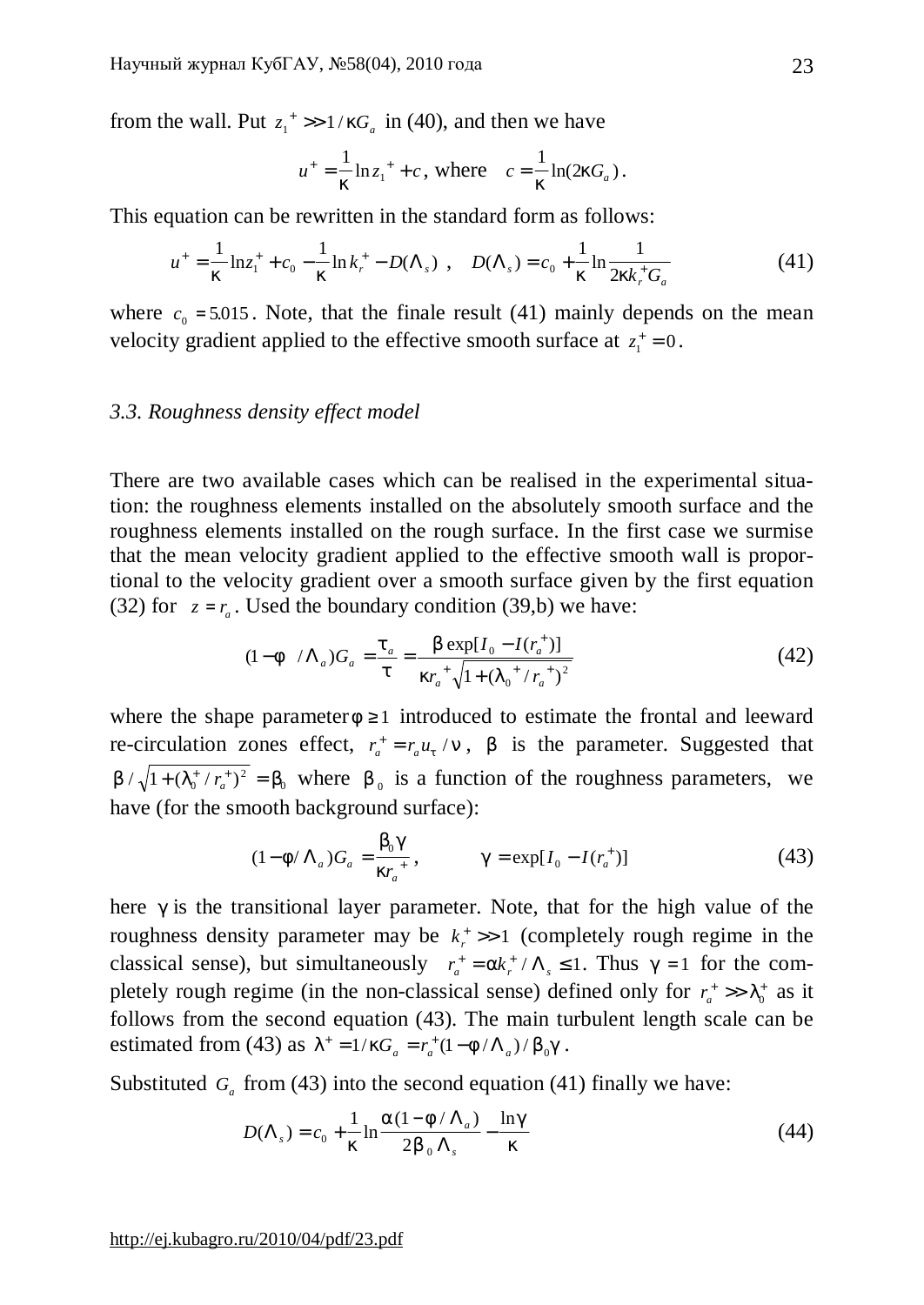The rough surface effect model (44) depends on two parameters  $b_0$ ,  $f$  chosen from the best correlation with the experimental data. We should underlined that  $b_0$  is the friction parameter of the rough surface and  $f$  is the parameter of the mean density of fluid involved in the mean turbulent flow at the level  $z = r_a$ .

In the second case the mean velocity gradient model is the same as (44) but we should put  $r_a = ak_r / \Lambda_s + r_g$  where  $r_g$  the averaged height of the background roughness is. Both models have been testified and shown the good agreement with the experimental data.

## *3.4. Modelling of roughness density effect. 3D roughness elements*

To test the roughness surface effect model (44) the turbulent flow data for 3D roughness elements obtained by Schlichting (1936) and re-evaluated by Coleman *et. al*. (1984) has been used. The main result reported by Coleman *et. al*. (1984) is that some Schlichting's data was obtained probably in the transitionally rough regime. The experimental techniques in Schlichting's (1936) and Coleman *et. al*. (1984) experiments have been analyzed and it was surmised that Schlichting's data was measured in the fully rough regime but some details of his experimental technique have not been reported.

The computed (*1*) and experimental data by Schlichting (*3*) and Coleman *et. al*. (*5*) are shown in Figure 4 for spheres (Fig. 4,a), spherical segments (Fig. 4,b) and cones (Fig. 4,c). The points (*4*) are computed from the experimental data by Coleman *et. al*. (*5*) which has been corrected with transitional layer parameter *g* calculated on (27-28) as follows  $g = \exp[1.264 - 0.805 \arctan(0.048r_a^{\dagger})]$ . As it is shown in Figure 4 the transitional layer effect is essential for the plate with roughness in a form of spherical segments (two points with  $k_r^+ = 14; 27$  and consequently  $\Lambda_s = 31.8; 17.9$ ) and conical elements (two points with  $k_r^+ = 55; 211$  and  $\Lambda$ <sub>s</sub> = 31.8;17.9 respectively), and relatively small for all data with  $r_a^+ = ak_r^+ / \Lambda_s \ge 16$ , including data for the plate roughened by spheres. Note, that the experimental data re-evaluated by Coleman *et. al*. (1984) is getting closer to the original Schlichting's data after the correction on the transitional layer effect. Therefore it seems to be clear that the data by Coleman *et. al*. (1984) is rather based on another experimental technique then the original Schlichting's data.

The corrected data has been used to estimate the parameters  $b_{0}$ ,  $f$  in the equation (44) which can be written for the completely roughness regime ( $g = 1$ ) as follows

$$
D(\Lambda_s) = c_0 + \frac{1}{k} \ln \frac{a(1 - f/\Lambda_a)}{2b_0 \Lambda_s}
$$
 (45)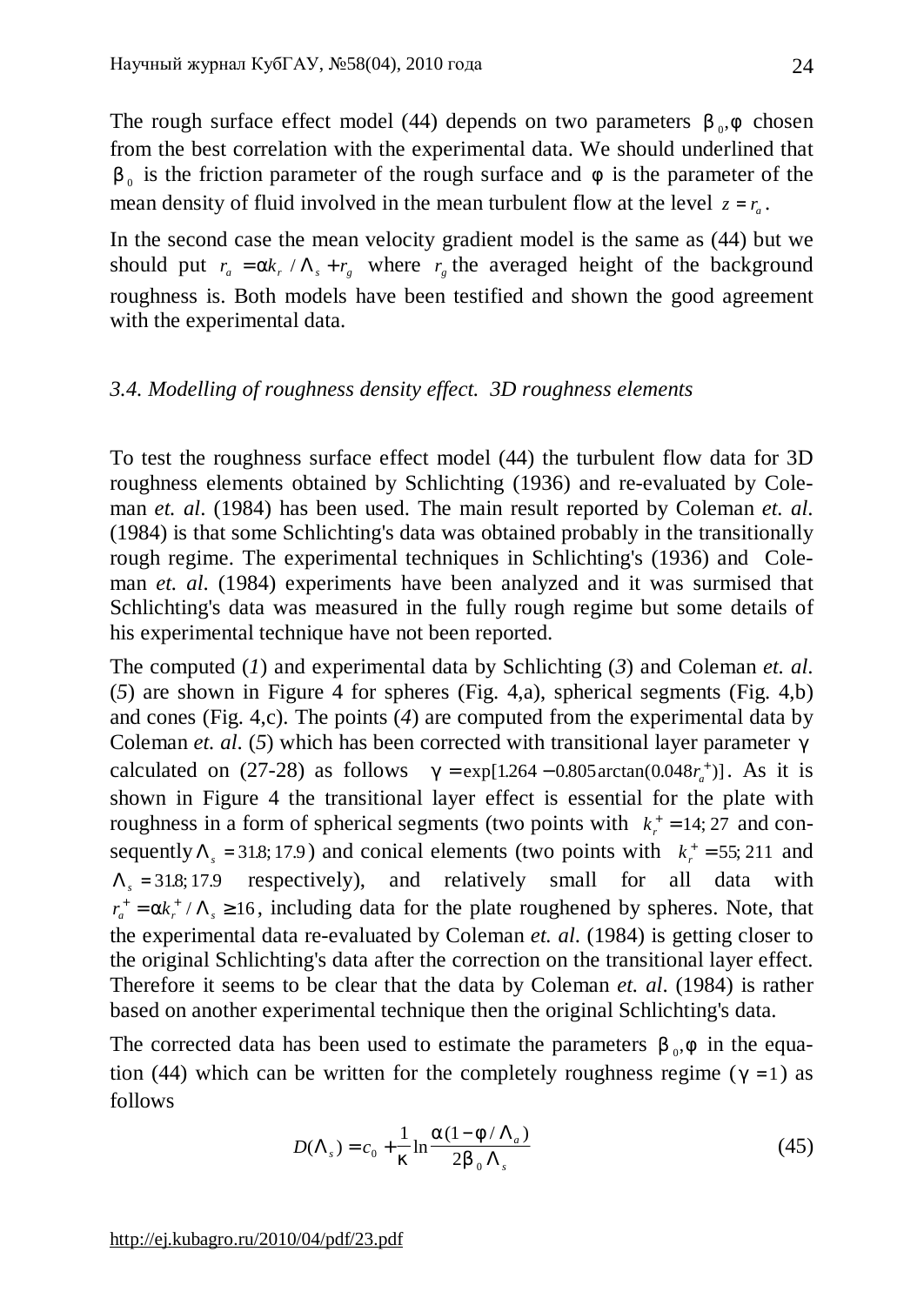where the roughness parameters  $a, \Lambda_a = \Lambda_a(r_a)$  are given by (37, a-c) for the spheres, spherical segments and conical elements respectively.

As it has been established in the case of the plate with spheres  $b_0 = 0.65$ ,  $f = 1.11$ for the data obtained by Coleman *et. al*. (1984) (solid line (*1*) in Figure 4,a) and  $b_0 = 0.4$ ,  $f = 1.25$  for the corrected points. For the roughness elements in the form of spherical segments  $b_0 = 3$ ,  $f = 1$  (solid line (*1*), Figure 4,b) and for the conical elements  $b_0 = 0.7$ ,  $f = 1$  - see Figure 4,c. For comparison the Bettermann-Dvorak's correlated line (*2*) also is shown in Figure 4.

The magnitude  $b_0$  can be explained in terms of the rough surface drag which has the same value for the spheres and conical elements and mach less for the surface with spherical segments. The mean fluid density parameter is  $f \approx 1$  for considered types of roughness elements. Note that in the case of the surface roughened by spheres the function  $D(\Lambda_s)$  has a maximum at  $\Lambda_s \approx 2.35$  (as has been established in numerical experiments the maximum location depends on the value *f* approximately as  $\Lambda_s \approx 2.175 f^{2/3}$  for the range  $1 \le f \le 2$ ).

The experimental data for the surfaces with spheres, spherical segments or conical elements can be collected together used an "universal" parameter wich is different from that proposed by Bettermann (Dvorak (1969), Dirling (1973), Simpson (1973), Kind & Lawrysyn (1992) and other. This correlation is available for the high roughness density parameter at  $\Lambda$ <sub>s</sub> >> 1, then

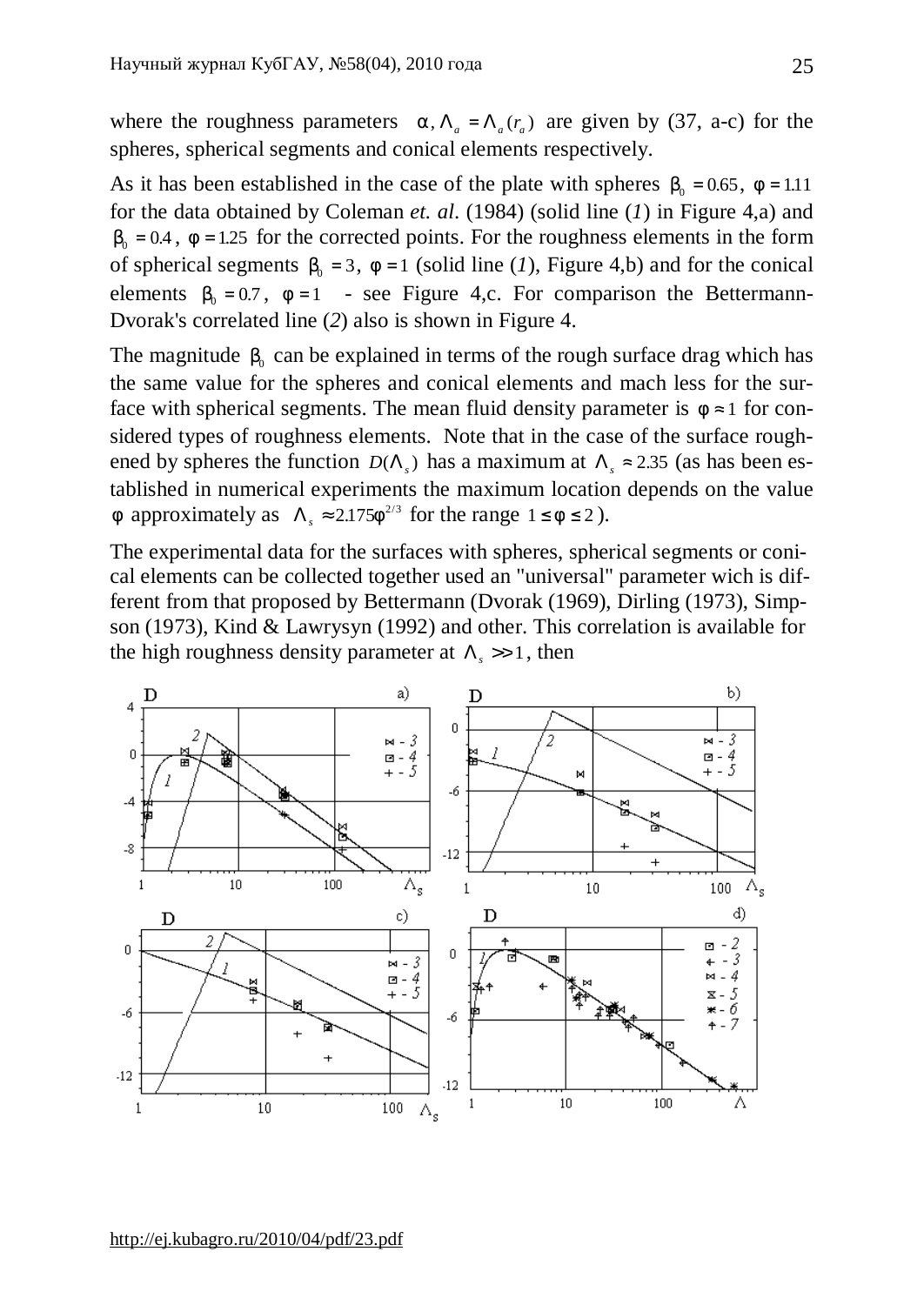Figure 4. Roughness density effect on the turbulent flow in a case of 3D roughness elements: a) spheres; b) spherical segments; c) cones; d) the generalised correlation

$$
D(\Lambda_s) \approx c_0 + \frac{1}{k} \ln \frac{a}{2b_0 \Lambda_s}
$$

and therefore the "universal" parameter is given by  $\Lambda = b_0 \Lambda_s / a$ . The solid line (*1*) computed on the equations (37,a), and (45) for  $b_0 / a = 1$ ,  $f = 1.11$  is shown in Figure 4, d with the corrected experimental data for the rough surfaces with spheres (*2*), spherical segments (*3*) and conical elements (*4*) . The classic sand grain-roughened pipe flow experiment of Nikuradse (1933) with  $D = -3$ ,  $\Lambda_s = 4/p$  is presented by point (5). The hoar-frost roughness data of Kind & Lawrysyn (1992) is plotted by points (*6*). Note, that data of Kind & Lawrysyn (1992) has been corrected with transitional layer parameter

$$
g = \exp[1.264 - 0.805 \arctan(0.048r_a^+)] / (1 + \Lambda_s r_g / ak_r)
$$

where  $r_a = ak_r / \Lambda_s + r_g$ ,  $a = 1/3$ ,  $r_g = k_r f_r$  is the averaged height of the background roughness, *f <sup>r</sup>* depends on the frost formation and has been calculated for the plate 1-6 of Kind & Lawrysyn (1992) as follows  $f_r = 0.013;0.04;0.12;0.12;0.04;0.04$ . In this case  $b_0 = 0.7$  as for the conical elements. The experimental data for 3D roughness elements of Simpson (1973) is shown by symbols (*7*). For his data  $0.45 \le b_0 / a \le 0.55$ .

Thus one can suggest that the rough surface with spheres is the basic case for 3D roughness elements, because all data shown in the Figure 4, d is correlated well with the basic line (*1*).

Then one can propose the model for  $b_0$  considered this parameter as a function of the width-to-height ratio  $b_0 = b_0(d/k_r)$ . For instance, at  $b_0/a = 1$  we have the Dvorak's roughness density parameter  $\Lambda = \Lambda_s = \Delta S / S$ . For a linear function  $b_0 = b_0(d/k_r)$  the "universal" parameter is related to that of Bettermann (1966) since in the case of transverse square bars  $S = d$ ,  $a = 1$  and hence  $\Lambda = b_1 L / k_r$ , where  $b_1$  is the numerical value.

## *3.5. Modelling of roughness density effect. 2D roughness elements*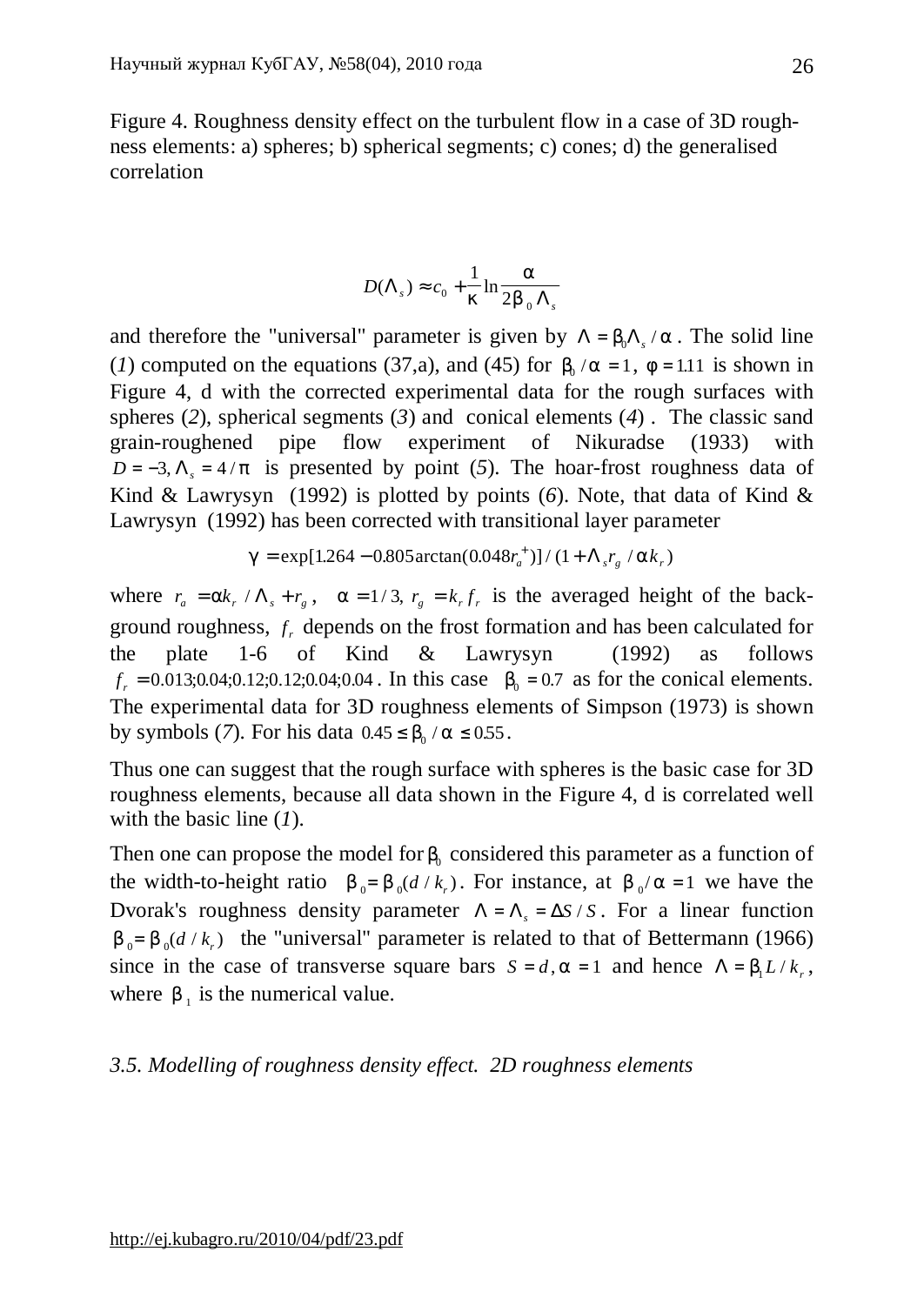The empirical model of Dalle Donne & Meyer (1977) for 2D roughness composed by the transverse rectangular rods is based on the roughness density parameter

$$
\Lambda_D^* = (L - d) / k_r = (d / k_r)(\Lambda_s - 1)
$$

With this parameter the experimental data of Dalle Donne & Meyer (1977) and other sources summarized in Table I can be described as follows

$$
D(\Lambda_D^*) = c_0 + (2 + 7/\Lambda_D^*) \lg \frac{k_r}{d} - R, \quad R = \begin{cases} 9.3(\Lambda_D^*)^{-0.73}, 1 \le \Lambda_D^* \le 6.3\\ 1.04(\Lambda_D^*)^{-0.46}, 6.3 \le \Lambda_D^* \le 160 \end{cases}
$$
(46)

This correlation has been derived by Dalle Donne & Meyer (1977) for the range of the experimental data parameters  $0.086 \le k_r / d \le 5.0$  and  $1.85 \le \Lambda_s \le 980$ .

As it is shown (see (46)) the rough surface effect depends on two roughness parameters  $k_r/d$  and  $\Lambda_D^*$ . Thus, there is no any "universal" parameter for 2D roughness elements in the common case. But the experimental data with various  $k \, / \, d$  can be plotted together as the graph of the function  $D_1(\Lambda_D^*) = D(\Lambda_D^*) - (2 + 7/\Lambda_D^*) \lg(k_r/d)$ . Figure 5 demonstrates  $D_1(\Lambda_D^*)$  calculated according to ( 46) - solid line (*1*) and the experimental data found for 2D roughness elements by various authors listed in Table 1 (the corrected and reduced data or  $R(\infty)$ <sub>01</sub> from Table 2 of Dalle Donne & Meyer (1977) has been used as long as correlation (46) was proposed for this values).The symbols description is given in the right part of Figure 5 and Table 1. As it is shown the correlation is good for the middle and high value of the roughness density parameter, but for  $\Lambda_D^* \approx 1$  the scatter of the points is rather large and can't be explained by the experimental technique differences only.

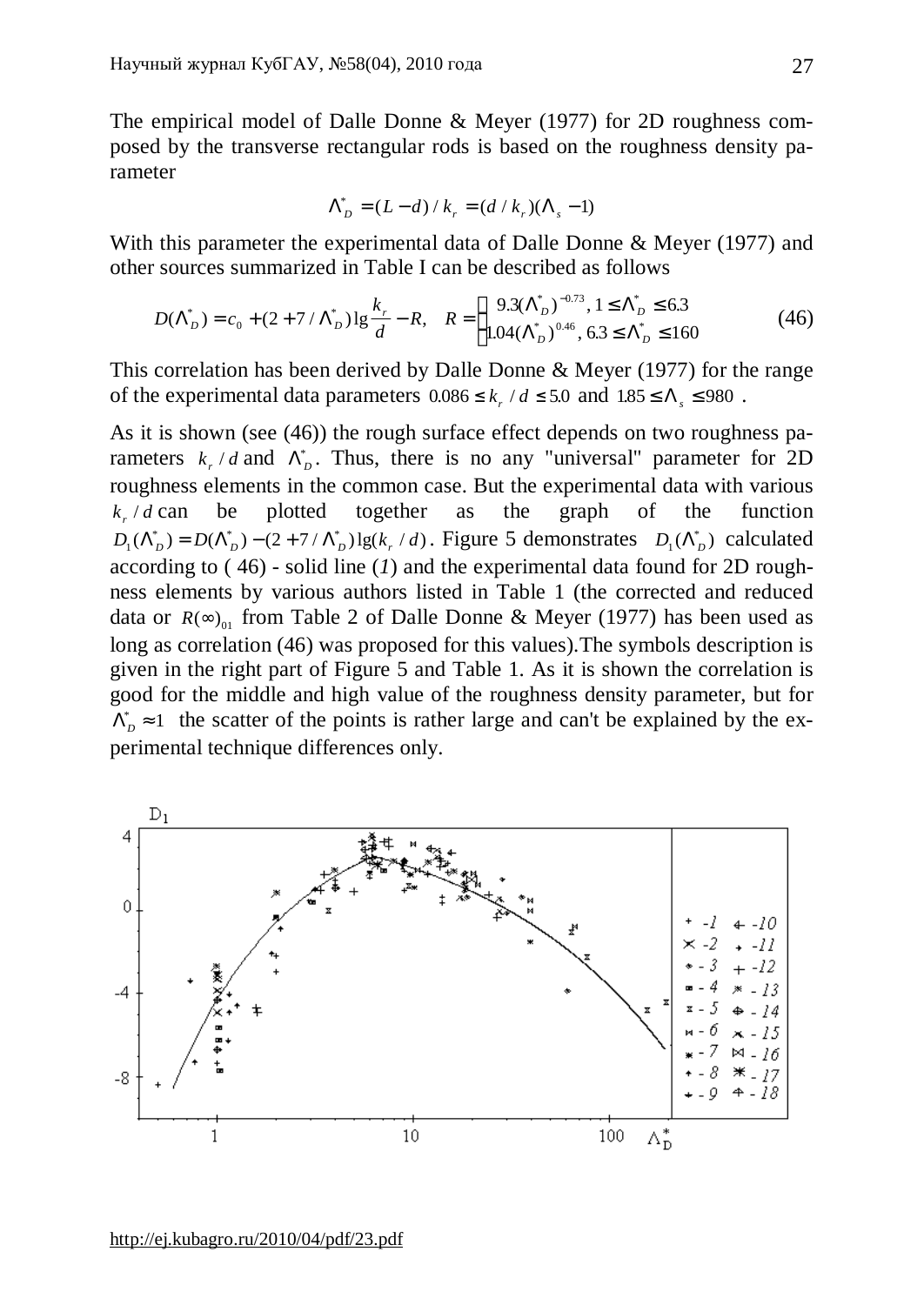Figure 5:  $D_1$  vs  $\Lambda_D^*$ - the solid line. 2D roughness elements data *1-18* has been obtained by authors listed in Table 1

### Table 1.

| Authors                                   | Year | Geometry       | L/d              | $k_{r}$ / d      | Symbol          |
|-------------------------------------------|------|----------------|------------------|------------------|-----------------|
| Möbius                                    | 1940 | Tube           | $10.0 - 29.22$   | $0.3 - 2.20$     | $\overline{3}$  |
| Chu & Streeter                            | 1949 | Tube           | $1.95 - 7.57$    | 0.93             | $\overline{4}$  |
| <b>Sams</b>                               | 1952 | Tube           | $2.0 - 2.3$      | $0.88 - 1.37$    | $\overline{9}$  |
| Nunner                                    | 1956 | Tube           | 16.36            | 0.8              | 16              |
| Koch                                      | 1958 | Tube           | 9.8-980          | $1.0 - 5.0$      | $\overline{5}$  |
| Fedynskii                                 | 1959 | Annulus        | $6.67 - 16.7$    | 1.0              | 10              |
| Draycott & Lawther                        | 1961 | <b>Annulus</b> | 2.0              | $\overline{1.0}$ | $\overline{2}$  |
| Skupinski                                 | 1961 | <b>Annulus</b> | $2.0 - 41.0$     | 1.0              | 6               |
|                                           |      | Tube           | 22.2-133.4       | 2.0              |                 |
| Savage & Myers                            | 1963 | Tube           | $3.66 - 43.72$   | $1.33 - 2.67$    | 13              |
| Perry & Joubert                           | 1963 | Wind tunnel    | $\overline{4.0}$ | $\overline{1.0}$ | $\overline{19}$ |
| Sheriff, Gumley & France                  | 1963 | Annulus        | $2.0 - 10.0$     | 1.0              | 14              |
| Gargaud & Paumard                         | 1964 | Tube           | $1.8 - 16.0$     | $1.0 - 1.67$     | $\mathbf{1}$    |
|                                           |      | Annulus        | $10.0 - 16.0$    | 1.0              |                 |
| Bettermann                                | 1966 | Wind tunnel    | $2.65 - 4.18$    | $\overline{1.0}$ | 20              |
| Massey                                    | 1966 | Annulus        | $7.53 - 30.15$   | 1.06             | $\overline{15}$ |
| Kjellström & Larson                       | 1967 | Annulus        | 2.02-38.52       | 0.086-4.08       | 12              |
| Fuerstein & Rampf                         | 1969 | Annulus        | $2.91 - 25.04$   | $0.42 - 2.50$    | 8               |
| Lawn & Hamlin                             | 1969 | Annulus        | 7.61             | 1.0              | $\overline{17}$ |
| Watson                                    | 1970 | Annulus        | $6.49 - 7.22$    | $\overline{1.0}$ | $\overline{11}$ |
| <b>Stephens</b>                           | 1970 | Annulus        | 7.20             | 1.0              | 18              |
| Webb, Eckert & Goldstein                  | 1971 | Tube           | $9.70 - 77.63$   | $0.97 - 3.88$    | $\overline{7}$  |
| Antonia & Luxton                          | 1971 | Wind tunnel    | 4.0              | 1.0              | 21              |
| Antonia & Wood                            | 1975 | Wind tunnel    | 2.0              | 1.0              | 22              |
| Dalle Donne & Meyer                       | 1977 | <b>Annulus</b> | $4.08 - 61.5$    | $0.25 - 2.0$     | 24              |
| Pineau, Nguyen, Dickin-<br>son & Belanger | 1987 | Wind tunnel    | 4.0              | 1.0              | 23              |

Using the roughness density parameter model in the form (37, d) and suggesting that  $g = 1$  (completely rough regime) one can write (44) for this case as follows

<http://ej.kubagro.ru/2010/04/pdf/23.pdf>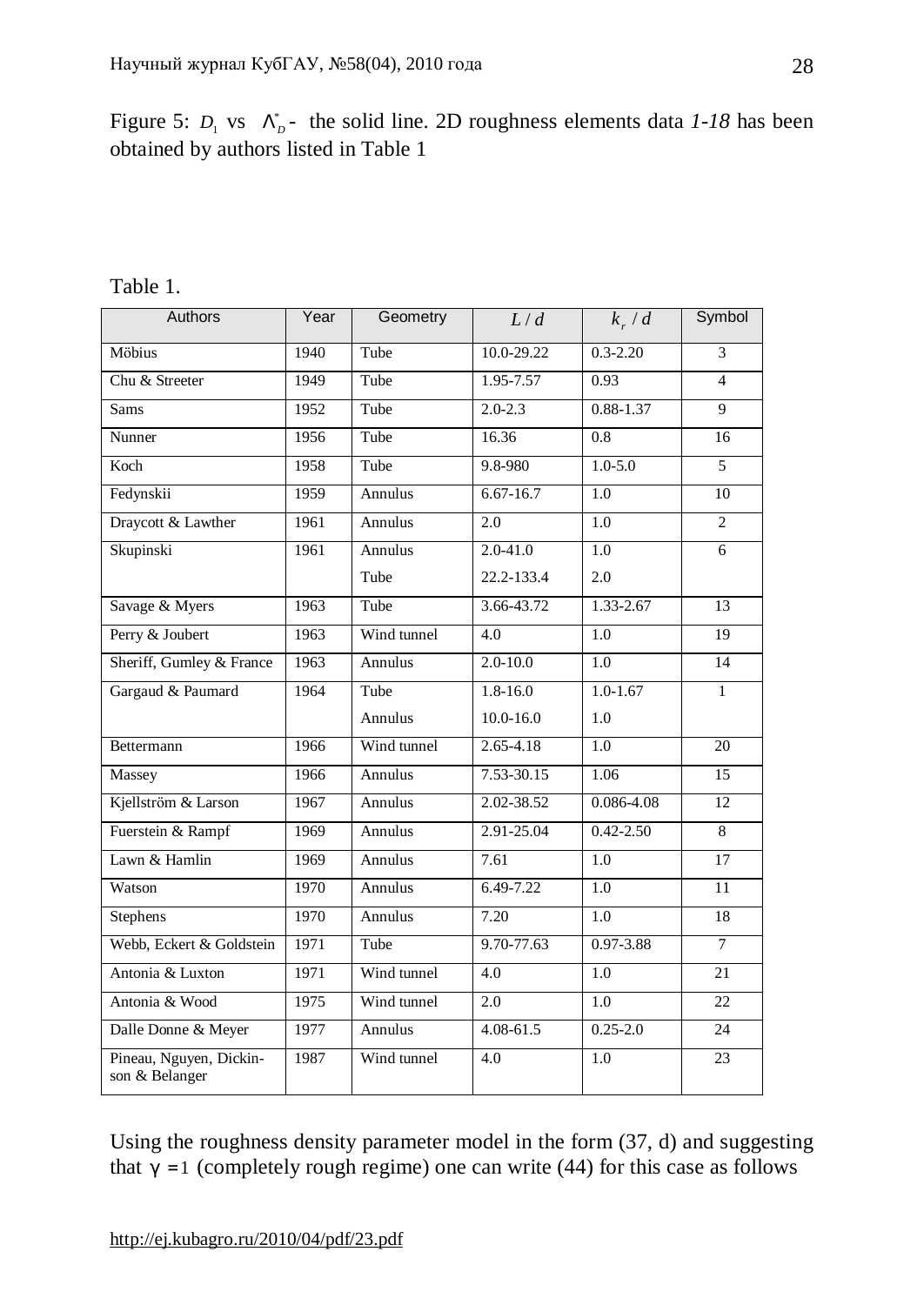$$
D(\Lambda_s) = c_0 + \frac{1}{k} \ln \frac{(1 - f/\Lambda_s)}{2b_0 \Lambda_s}
$$
 (47)

For the constant value of the parameters  $b_0$ , f the function  $D(\Lambda_s)$  has a maximum at  $\Lambda$ <sub>s</sub> = 2*f*. This maximum can be defined from (46) as  $\Lambda$ <sub>s</sub> = 6.3*k*, /d+1, and therefore  $f = (6.3k, d+1)/2$ . Thus as it follows from the experimental data the shape parameter varies with  $k_r/d$ . To compare the experimental data with the arbitrary value of the shape parameter let us introduce the roughness density parameter in the form  $\Lambda_f = \Lambda_s / f$ , then the roughness density effect model (47) can be rewritten as

$$
D(\Lambda_f) = c_0 + \frac{1}{k} \ln \frac{(1 - 1/\Lambda_f)}{2b_1 \Lambda_f} - \frac{1}{k} \ln(df/k_r)
$$
 (48)

where  $b_1 = b_0 k_r / d$ .

In this model the experimental data for various  $k_r/d$  can be plotted together as the graph of the function  $D_f(\Lambda_f) = D(\Lambda_f) + 1/k \ln(df/k_f)$  as well as in the Dalle Donne & Meyer's model (46). But as it has been established the shape parameter derived from the model (46) isn't a good approximation.



Figure 6:  $D_f$  vs  $\Lambda_f$ - the solid line. 2D roughness elements data *1-24* has been obtained by authors listed in Table 1

Note that in the common case one can suggest that  $f = 1 + f_1 k_r / d$ , where  $f_1 k_r$  is the total length of the frontal and leeward re-circulation zones. The model (46) gives for this parameter the unphysical result  $f_1 = 3.15 - d/2k_r$ . Thus the experi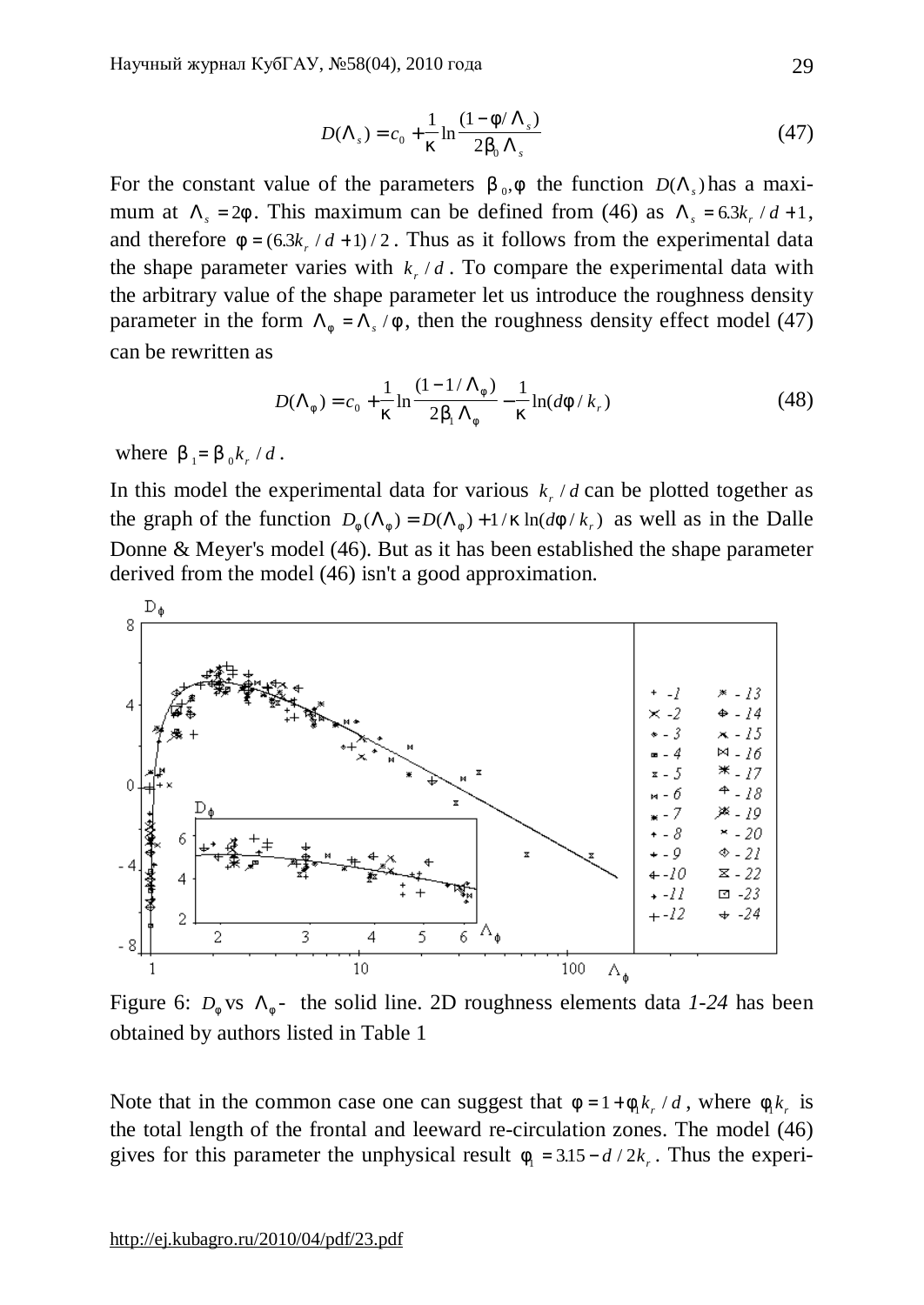mental data of various authors listed in Table 1 has been used to find the right form of  $f$  and  $b_0$ . The best correlation for about 130 points is given by

$$
f = 1 + f_1 \frac{k_r}{d}, \quad f_1 = \exp(-B^{q_1} \ln B^{1/q_1}), \quad b_0 = b_1 \frac{d}{k_r}
$$
 (49)

where  $B = (1 + k_r / d) / \Lambda_s$ ,  $q_1 = 0.625$ ,  $b_1 = 0.12$ .

Figure 6 shows  $D_f(\Lambda_f)$  calculated on (48-49) - the solid line (*1*), and the experimental data *1-24* of various authors listed in Table 1 (note, we have used values *R*( $\infty$ ) from Table 2 of Dalle Donne & Meyer (1977) instead of the original data *1-18*). The symbols description is given in the right part of Figure 6 and in Table 1. A fragment of the correlated line is shown in the lower part of Figure 6. One can see that the predicted roughness density effect (the solid line) is in a good agreement with the available experimental data.

Finally note that formulas (49) are derived for the rough surface composed by the transverse rectangular rods and can't be applied to 2D roughness elements of another form without additionally verification.

## *3.6. Model of the total length of the frontal and leeward re-circulation zones*

Analyzing expression (48) one can find two singular points:  $\Lambda_f \rightarrow 1$ , and  $\Lambda_f \to \infty$ , which correspond to two branches of function  $D_f(\Lambda_f)$ . Dalle Donne & Meyer (1977) model (46) also has two singular points  $\Lambda_D^* \to 0$  and  $\Lambda_D^* \to \infty$ . Taken into account that  $\Lambda_D^* = (d / k_r)(\Lambda_s - 1)$  one can conclude that these two singular points are located at  $\Lambda$ <sub>s</sub>  $\rightarrow$  1 and  $\Lambda$ <sub>s</sub> $\rightarrow$  ∞ accordingly. As we can see from the data shown in Figures 5 there is probably another singular point at  $\Lambda_D^* \approx 1$ . The data collected around the point at  $\Lambda_D^* \approx 1$  has been obtained mainly for  $k_r/d = 1$ . Thus this point can be at  $\Lambda_s \approx 2$ . But generally speaking what is the physical reason for this point? In Figure 7a the normalised total length of the frontal and leeward re-circulation zones (solid lines) which depends on the Dvorak's roughness density parameter  $f_1 = f_1(\Lambda_s)$  and the mean fluid density (broken line) calculated for  $k_r / d = 0.5$ ; 2; 5 are shown.

30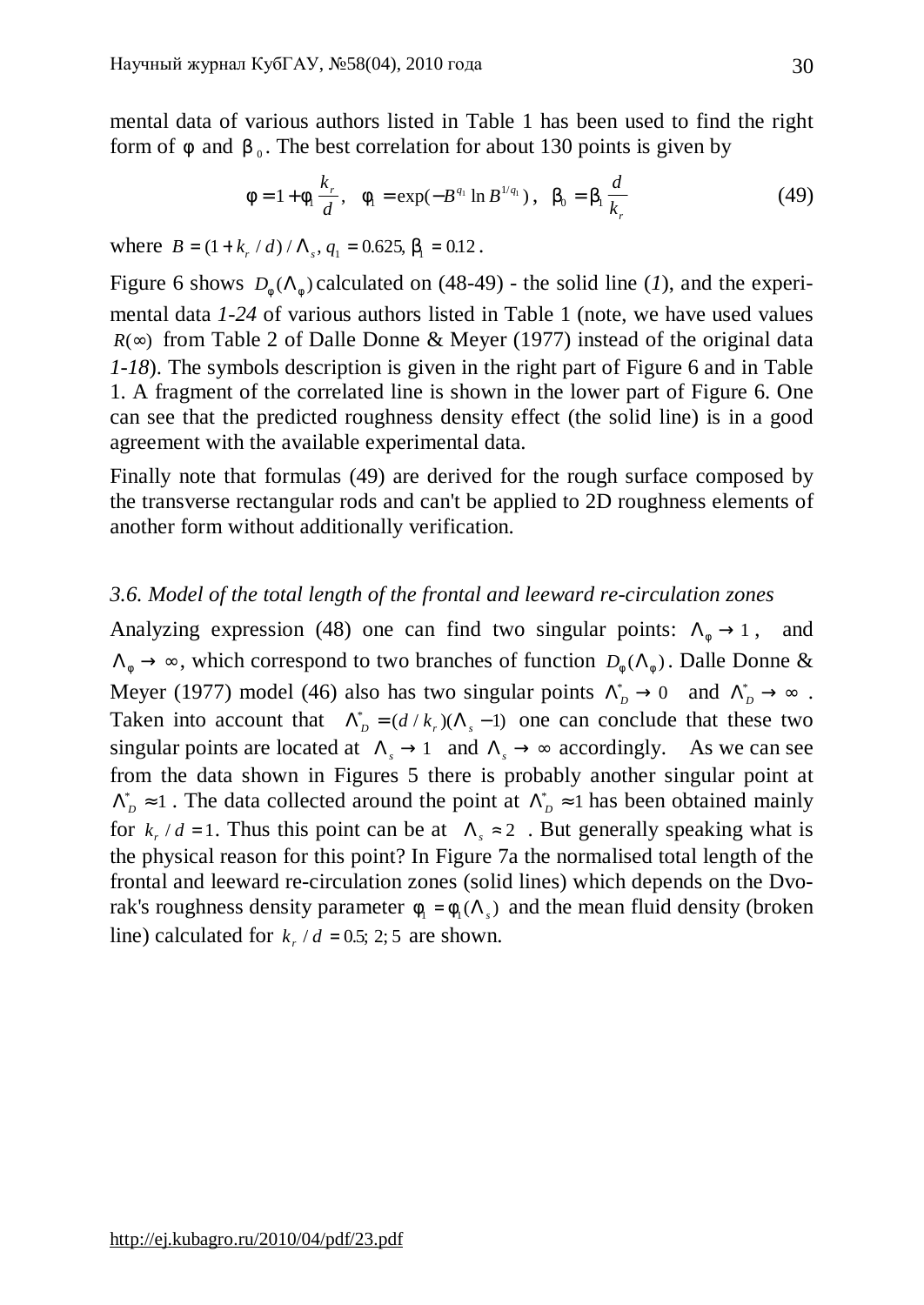

Figure 7. а) The normalised total length of the frontal and leeward re-circulation zones,  $f_1 = f_1(\Lambda_s)$  (solid lines), and the normalised mean fluid density as a function of the Dvorak's roughness density parameter (broken lines), calculated for  $k_r / d = 0.5; 2; 5.$ 

b) The roughness density effect on the shift of the mean velocity logarithmic profile,  $D = D(\Lambda_s)$ , at fixed  $k_r/d = 5$ : the solid line *l* is calculated according to model (45)-(49), The solid line 2 is calculated on (47), (49) where  $f_1$  was decreased on 10%

As we can see from Figure 7a the total length has a maximum located in a point  $\Lambda_s^* = \Lambda_s^*(k_r / d)$ . According to this the effective mean fluid density has a minimum which may be less then zero. As it follows from (39, b), if  $t_a$  is limited value and  $\overline{m} \to 0$  then  $G_a \to \pm \infty$  thus it is a singular point for the function  $D = D(\Lambda_s)$ . Physically it means that the frontal and leeward re-circulation zones have intersection. As it is well known in this case the skimming flow is realised. In the model (49) this regime is counted statistically and probably with some error. In any case the data over the point  $\Lambda_D^* \approx 1$  in Figure 5 is replaced to the point  $\Lambda_f = 1$  in Figure 6. Note that correlated line goes throughout this data better in Figure 6 than in Figure 5.

An unexpected result has been found out in numerical experiment that function  $D = D(\Lambda_s)$  has one maximum for  $k_r/d < 1.436$  and two maximum for  $k_r/d \ge 1.436$  as shown by the solid lines *1* in Figure 7b calculated for  $k_r/d = 5$ . This result is very sensitive to the variations of the value  $f_1$ . If  $f_1$  is multiplied by 0.9 then the function  $D = D(\Lambda_s)$  louses the singular point and looks like solid line *2* in Figure 7. Now we have only experimental data shown in Figure 7 which is not sufficient to confirm this result.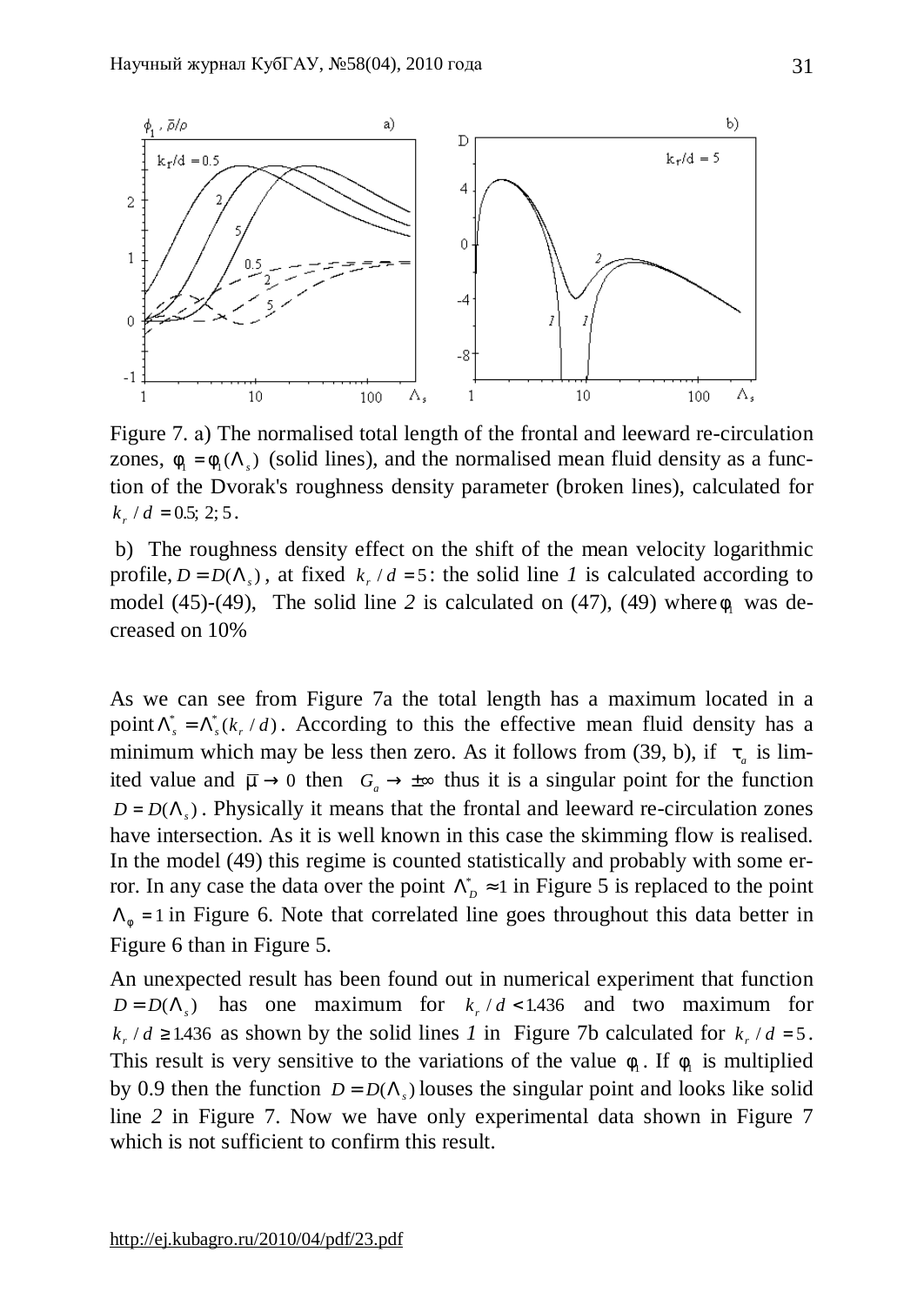A restriction for this model can be established if the length scale  $I^+ = r_a^+ (1 - f / \Lambda_a) / b_0 g$  found out for the rough surface is compared with the main turbulent length scale  $I_0^+$  computed for the boundary layer over a smooth surface as  $l^+ \geq l_0^+$ . It puts the limitation for the normalised mean fluid density as  $(1 - f/\Lambda_a) \geq I_0^+ b_0 / r_a^+ \approx 1/r_a^+$  for 2D roughness considered above. If this restriction is broken then it means that the model (48)-(49) also can't be used properly. Supposed that in this case  $I^+ = I_0^+$  one can regularise the function  $D = D(\Lambda_s)$  in the singular point shown in Figure 7,b.

# **4 Conclusion**

The turbulent boundary layer model has been derived directly from the Navier-Stokes equation. The model is based on the special type of the Navier-Stokes equation transformation and thus this model doesn't need in any closures for the Reynolds stresses. The model has been testified in the case of the turbulent flow over smooth surface. The roughness density effect model with the transitional regime parameter has been proposed. With this parameter the equivalent sand roughness data obtained by Coleman *et. al*. (1984) has been corrected in the case of turbulent flow over the surfaces with spherical segments and cones. After correction this data became very close to the original Schlichting's results.

In the case of 2D roughness elements the experimental data bases published by many authors have been analysed and the re-circulation zones total length parameter has been proposed. The rough surface effect on the turbulent flow is calculated. The agreement between computed outcomes and experimental data in general is good.

## **Acknowledgements**

 Thanks are due to Prof. F. H. Busse of University of Bayreuth and several anonymous referees of the *Journal of Fluid Mechanics*, for helpful discussion on various aspects of this work.

## **References**

- 1. Antonia, R.A. & Luxton, R.E. 1971 The Response of a Turbulent Boundary Layer to a Step Change in Surface Roughness, Pt. 1. Smooth to Rough. *J. Fluid Mech*., **48**, 721- 762.
- 2. Antonia, R.A. & Wood, D.H. 1975 Calculation of a Turbulent Boundary layer Downstream of a Step Change in Surface Roughness. *Aeronautical Quarterly*, **26**, 3, 202- 210.
- 3. Bettermann, D. 1966 Contribution a l'Etude de la Convection Force Turbulente le Long de Plaques Regueuses. *Int. J. Heat and Mass Transfer*, **9**, 153.
- 4. Cantwell, B. J., Coles D. & Dimotakis, P. 1978 Structure and entrainment in the plane of symmetry of a turbulent spot, *J. Fluid Mech.*, **87**, 641-672.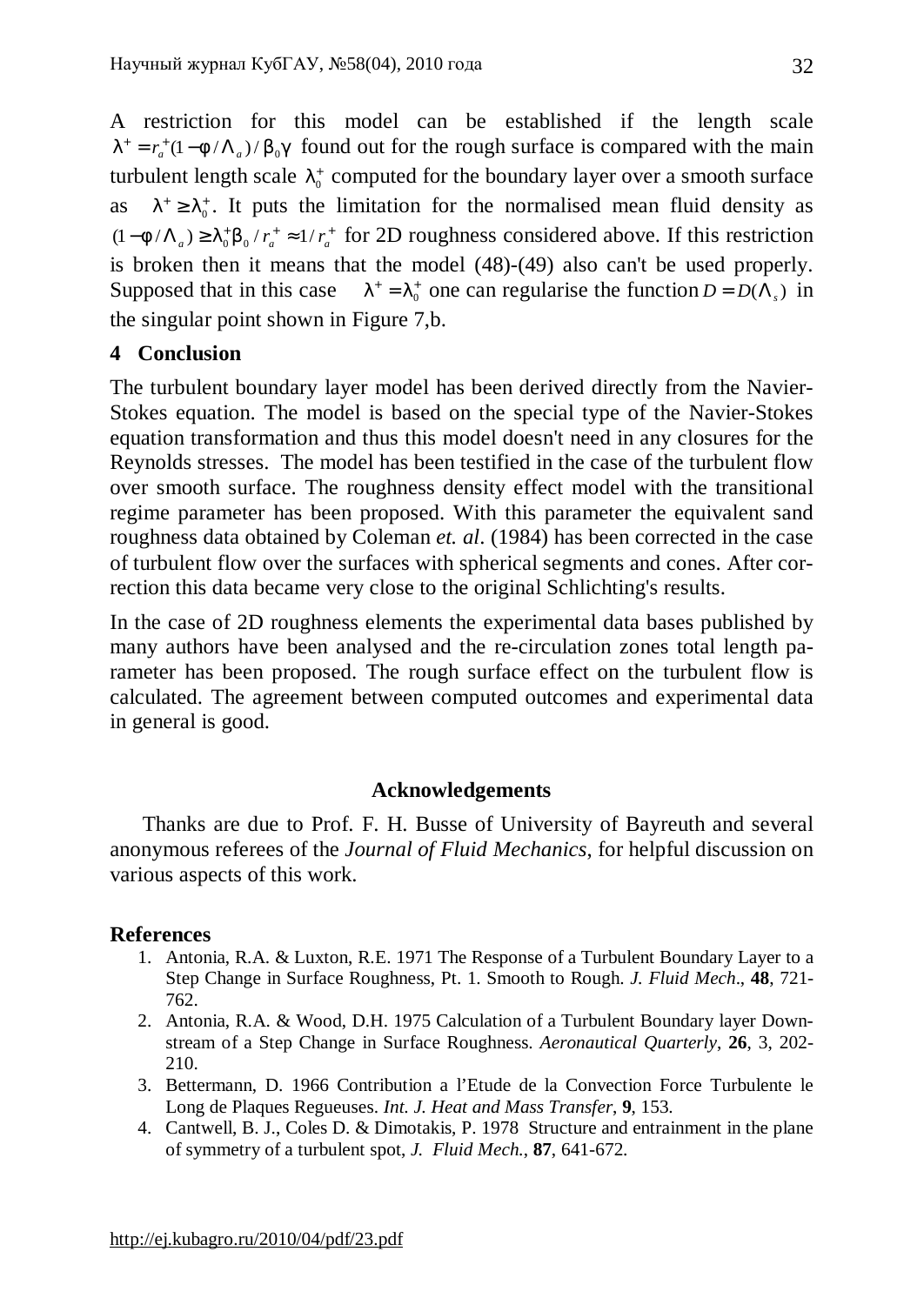- 5. Cebeci, T. & Bradshaw, P. 1984 Physical and Computational Aspects of Convective Heat Transfer*,* Springer-Verlag, NY.
- 6. Chu, H. & Streeter, V.L. 1949 Fluid flow and heat transfer in artificially roughened pipes. *Illinois Inst. of Tech. Proc.* No. 4918.
- 7. Clauser, F. 1956 The Turbulent Boundary Layer. *Advances in Applied Mechanics*, vol**. 4,** pp.1-51.
- 8. Coleman, H. W., Hodge, B. K. & Taylor, R. P. 1984 A Revaluation of Schlichting's Surface Roughness Experiment. *J. Fluid Eng.* **106**, 3.
- 9. Data-Base on Turbulent Heat Transfer/ Nagano Y., Kasagi N., Ota T., Fujita H., Yoshida H., Kumada M. Department of Mechanical Engineering, Nagoya Institute of Technology, Nagoya. DATA No. FW BL004.
- 10. Dirling, R.B., Jr. 1973 A Method for Computing Roughwall Heat-Transfer Rate on Re-Entry Nose Tips. *AIAA Paper*, 73-763.
- 11. Draycott, A. & Lawther, K.R. 1961 Improvement of fuel element heat transfer by use of roughened surface and the application to a 7-rod cluster. In *Int. Dev. Heat Transfer*, Part III, pp. 543-52, ASME, NY.
- 12. Donne, M. & Meyer, L. 1977 Turbulent Convective Heat Transfer from Rough Surfaces with Two-Dimensional Rectangular Ribs. *Int. J. Heat Mass Transfer*, Vol. **20**, pp. 583-620.
- 13. Driest, E.R. Van . 1956 On turbulent flow near a wall. *J. Aero. Sci.* **23**, 1007.
- 14. Dvorak , F. A. 1969 Calculation of Turbulent Boundary Layer on Rough Surface in Pressure Gradient. *AIAA Journal* **7**, 9.
- 15. Fedynskii, O. S. 1959 Intensification of heat transfer to water in annular channel. In *Problemi Energetiki*, Energ. Inst. Akad. Nauk USSR (in Russian).
- 16. Fuerstein, G. & Rampf, G. 1969 Der Einfluß rechteckiger Rauhigkeiten auf den Wärmeübergang und den Druckabfall in turbulenter Ringspaltströmung. *Wärme- und Stoffübertragung*, 2 (1), 19-30.
- 17. Gargaud, I. & Paumard, G. 1964 Amelioration du transfer de chaleur par l'emploi de surfaces corruguees. CEA-R-2464.
- 18. Grabov, R.M. & White, C.O. 1975 Surface Roughness Effects on Nose Tip Ablation Characteristics, *AIAA Journal*, **13**, pp. 605-609.
- 19. Jackson, P.S. 1981 On the displacement height in the logarithmic wind profile. *J. Fluid Mech.*, **111**, 15-25.
- 20. Kind, R. J. & Lawrysyn, M. A. 1992 Aerodynamic Characteristics of Hoar Frost Roughness. *AIAA Journal* **30**, 7, 1703-7.
- 21. Kjellström, B. & Larsson, A. E. 1967 Improvement of reactor fuel element heat transfer by surface roughness. AE-271. Data repoted by Dalle Donne & Meyer (1977).
- 22. Klebanoff, P. S. 1954 Characteristics of turbulence in a boundary layer with zero pressure gradient. *NACA Tech. Note*, **3178**.
- 23. Koch, R. 1958 Druckverlust und Wärmeübergang bei verwirbelter Strömung*. ForschHft. Ver. Dt. Ing.* 469, Series B, **24**, 1-44.
- 24. Kuroda, A., Kasagi, N. & Hirata, M. 1989 A direct Numerical Simulation of the Fully Developed Turbulent Channel Flow. In *International Symposium on Computational Fluid Dynamics,* Nagoya, pp. 1174-1179.
- 25. Laufer, J. 1954 The structure of turbulence in fully developed pipe flow. *NACA Tech. Note* **2954**.
- 26. Lawn, C. J. & Hamlin, M. J. 1969 Velocity measurements in roughened annuli. CEGB RD/B/N 2404, Berkley Nuclear Laboratories.
- 27. Massey, F.A. 1966 Heat transfer and flow in annuli having artificially roughened inner surfaces. Ph. D. Thesis, University of Wisconsin.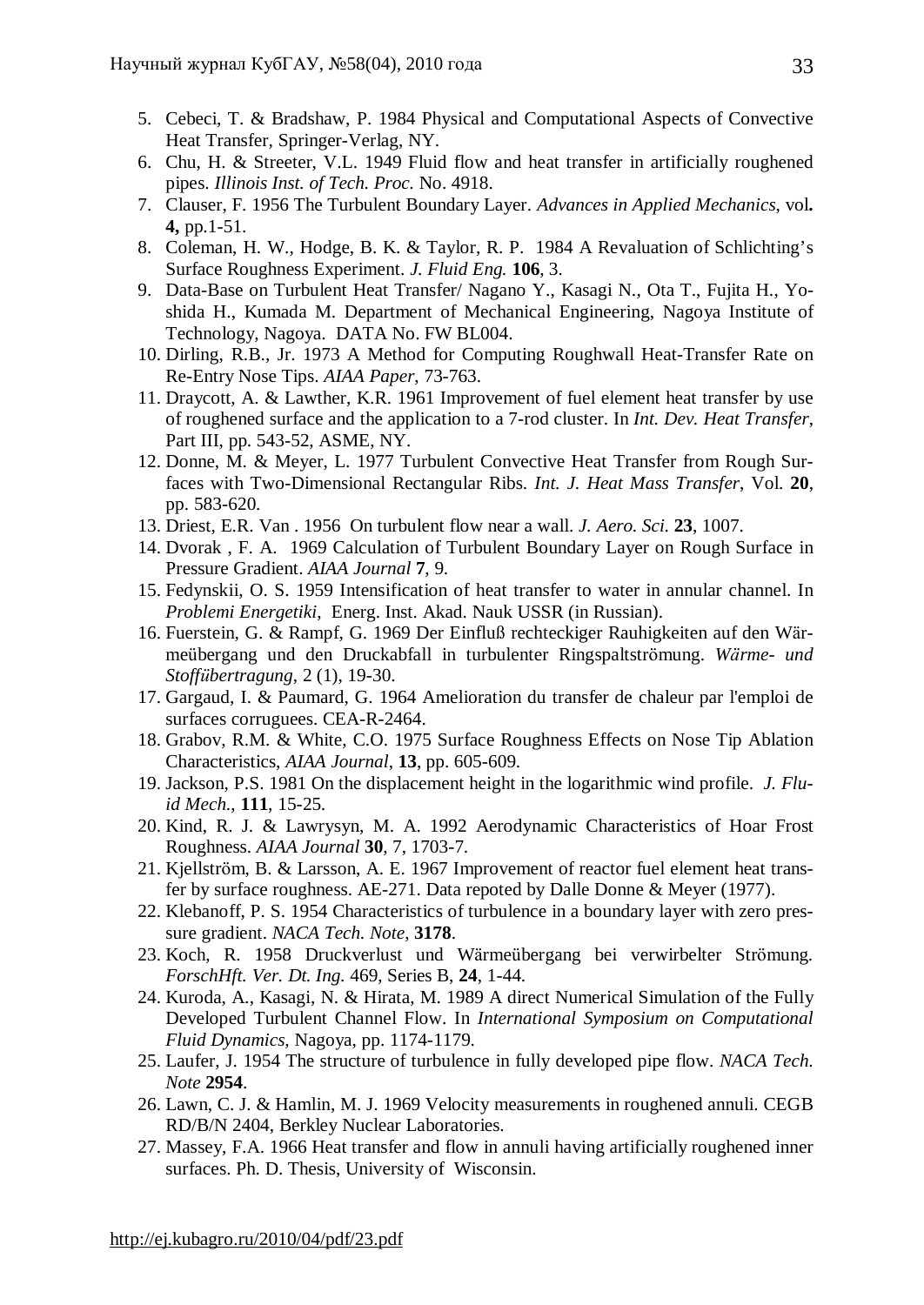- 28. Monin, A.S. & Yaglom, A.M. 1965 *Statistical Fluid Mechanics: Mechanics of Turbulence*. The MIT Press.
- 29. Möbius, H. 1940 Experimentelle Untersuchung des Widerstandes und der Gschwindig-keitsverteilung in Rohren mit regelmäßig angeordneten Rauhigkeiten bei turbulenter Strömung. *Phys. Z*. **41**, 202-225.
- 30. Nagano, Y.& Tagawa, M. 1991 Turbulence model for triple velocity and scalar correlation. In Turbulent Shear Flows 7 (F. Durst, B. E. Launder, W. C. Reynolds, F. W., Schmidt, J. H. Whitelaw, eds), Springer, Berlin, Heidelberg, New York , pp. 47-62.
- *31.* Nagano, Y., Tagawa M. & Tsuji. T. 1992 Effects of Adverse Pressure Gradients on Mean Flows and Turbulence Statistics in a Boundary Layer. *8th Symposium on Turbulent Shear Flows proceedings.*
- 32. Nikuradse, J. 1933 Strömungsgesetze in Rauhen Rohren. *ForschHft. Ver. Dt. Ing.* 361.
- 33. Nunner, W. 1956 Wärmeübergang und Druckabfall in rauhen Rohren. *ForschHft. Ver. Dt. Ing.* 455.
- 34. Osaka, H. & Mochizuki, S. 1989 Mean Flow Properties of a d-type Rough Wall Boundary Layer in a Transitionally Rough and a Fully Rough Regime. *Trans. JSME* ser. B, Vol.**55**, No.511, 640-647.
- 35. Perry, A.E. & Joubert, P.N. 1963 Rough-Wall Boundary Layers in Adverse Pressure Gradients. *J. Fluid Mech*., **17**, 2, 193-211.
- 36. Pineau, F., Nguyen, V. D., Dickinson, J. & Belanger, J. 1987 Study of a Flow Over a Rough Surface with Passive Boundary-Layer Manipulators an Direct Wall Drag Measurements. *AIAA Paper*, 87-0357.
- 37. Prandtl, L. 1933 Neuere Ergebnisse der Turbulenzforschung. *VDI -Ztschr*. **77**, 5, 105.
- 38. Raupach, M.R. 1992 Drag and drag partition on rough surfaces, *Boundary Layer Meteorol.*, **60,** 375-395.
- 39. Pulliam, T. H. & Steger, J. L. 1980 Implicit Finite-Difference Simulations of threedimensional Compressible Flow, *AIAA Journal* **18**, 2, 159.
- 40. Rotta, J.C. 1972 Turbulente Stromungen. Eine Einfuhrung in die Theorie und ihre Anwendung. B. G. Teubner Stuttgart. P. 156.
- 41. Sams, E.W. 1952 Experimental investigation of average heat transfer and friction coefficients for air flowing in circular tubes having square-thread-type roughness. NACA RME 52 D 17.
- 42. Savage, D.W. & Myers, J.E. 1963 The effect of artificial surface roughness on heat and momentum transfer. *A.I.Ch.E.J*., **9**, 694-702.
- 43. Schlichting, H. 1936 Experimentelle Untersuchungen zum Rauhigkeits-problem. *Ing.- Arch* **7**(1), 1-34.
- 44. Schlichting, H. 1960 Boundary Layer Theory. McGraw-Hill, NY, p.527.
- 45. Sheriff, N., Gumley, P. & France, J. 1963 Heat transfer characteristics of roughened surfaces. UKAEA, TRG Report 447 (R).
- 46. Sigal, A & Danberg, J.E. 1990 New Correlation of Roughness Density Effect on the Turbulent Boundary Layer. *AIAA Journal*, **25**, 3, 554-556.
- 47. Simpson, R. L. 1973 A Generalized Correlation of Roughness Density Effect on the Turbulent Boundary Layer. *AIAA Journal* **11**, 9, 242-244.
- 48. Skupinski, E. 1961 Wärmeübergang und Druckverlust bei künstlicher Verwirbelung und künstlicher Wandrauhigkeiten. Diss. Techn. Hochschule Aachen.
- 49. Smith, R.W. 1994 Effect of Reynolds Number on the Structure of Turbulent Boundary Layers. Ph.D. Thesis, Princeton University, Princeton, NJ.
- 50. Stephens, M. J. 1970 Investigations of flow in a concentric annulus with smooth outer wall and rough inner wall. CEGB RD/B/N 1535, Berkley Nuclear Laboratories.